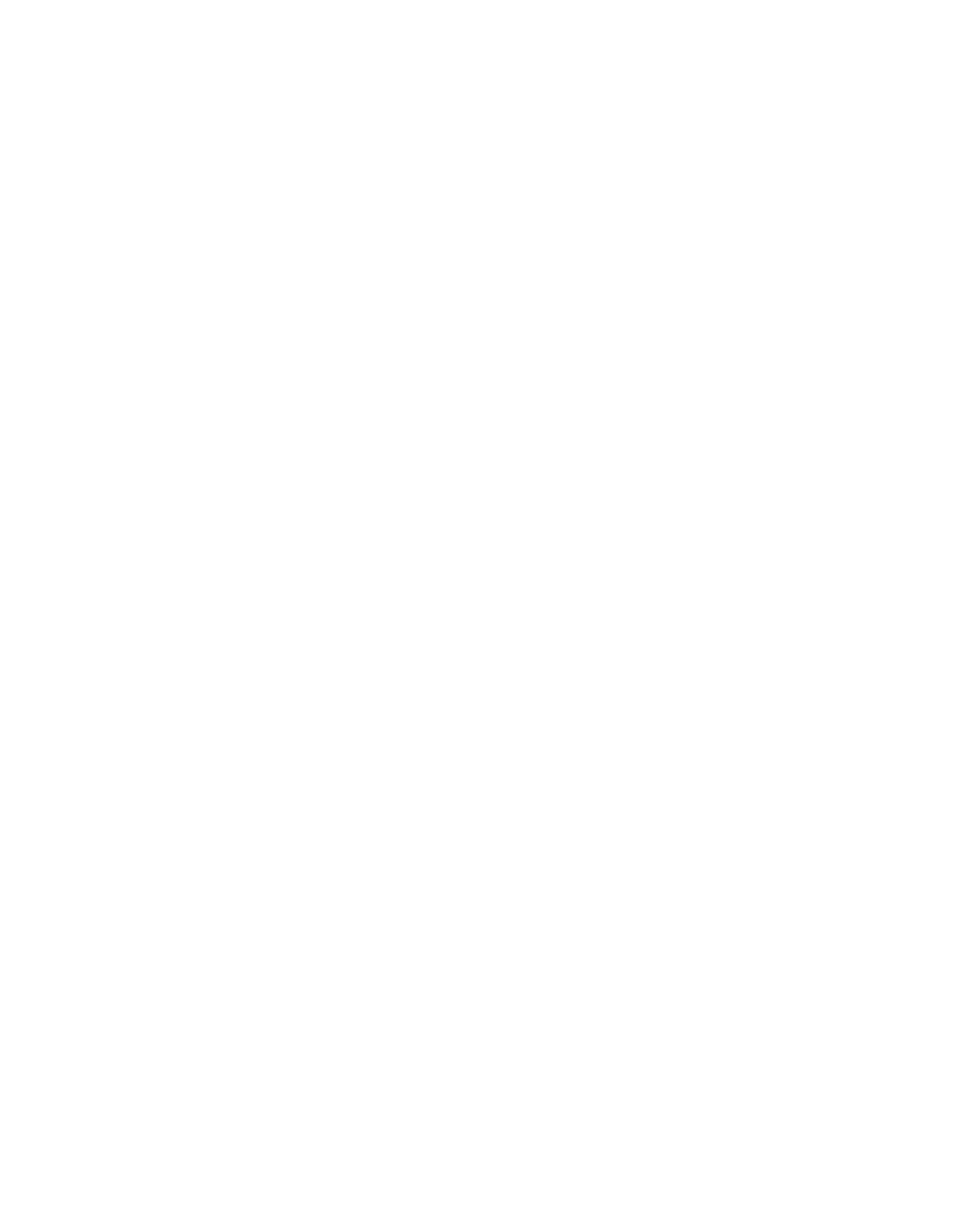## Contents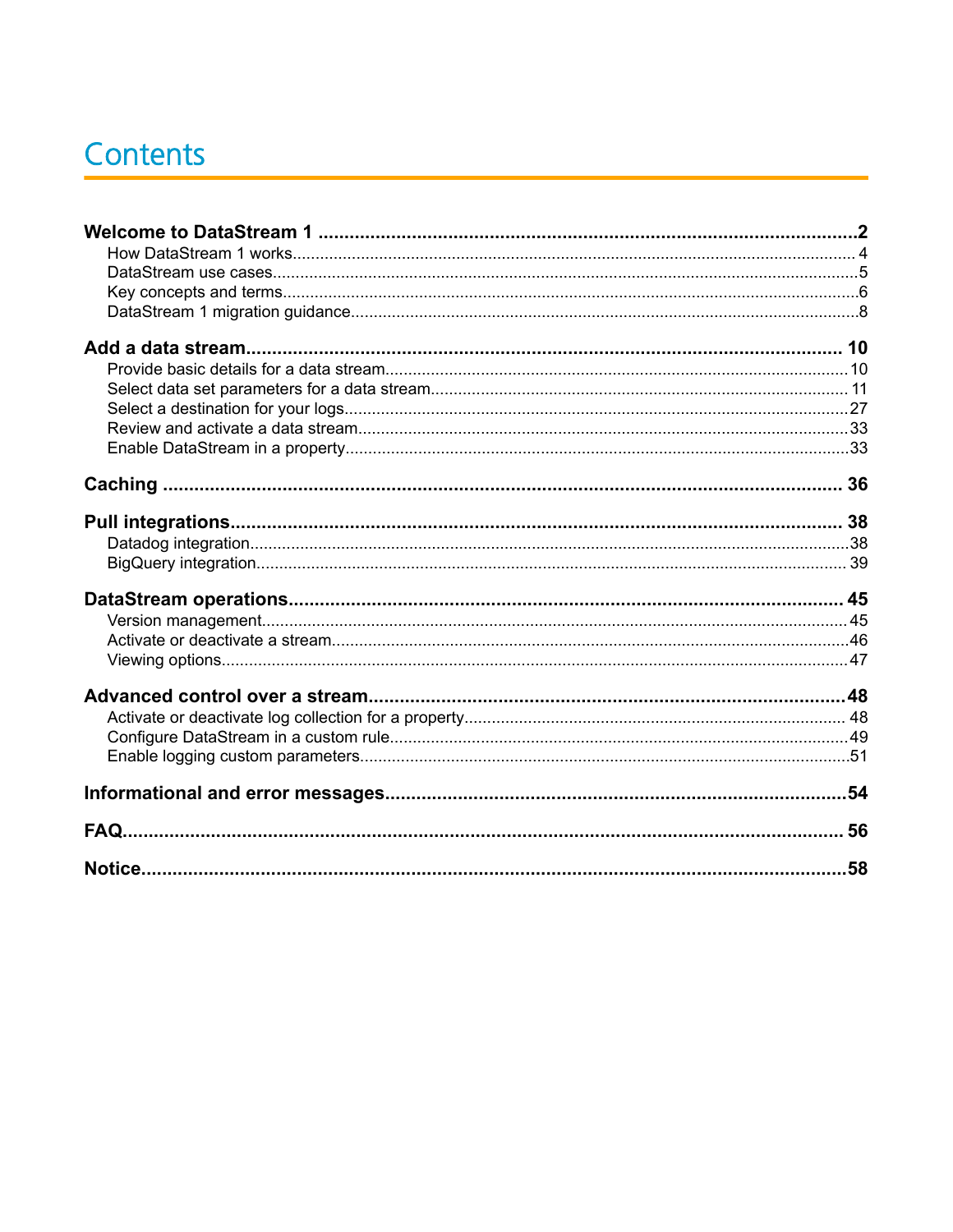## <span id="page-3-0"></span>Welcome to DataStream 1

DataStream 1 is a reporting service that lets you monitor all request-response cycles delivered through the Akamai platform, and sends the transaction log data to one or more destinations. It provides real-time access to application activity data, including aggregated metrics on complete request-response cycles as well as origin response times.

DataStream 1 complements your existing application performance monitoring (APM) infrastructure by offering a secure, simple, and transparent point of integration for accessing data and applications delivered over the Akamai platform.

**Attention:** DataStream 1 now is an End of Sale (EOS) product under decommissioning. The contents of this document are archived and may be currently inaccurate. Migrate your streams to DataStream 2 before this product becomes End of Life (EOL) to ensure uninterrupted data flow. See the *[DataStream migration](https://techdocs.akamai.com/datastream2/docs/datastream-migration-guide)* guide for details on how to migrate and the differences between DataStream 1 and DataStream 2.

This feature helps simplify web application monitoring and includes applications deployed to cloud hosting providers and applications that leverage third-party services.

To integrate DataStream 1 API data feed with your existing APM tool set, use Property Manager to enable DataStream in your existing configuration and monitoring infrastructure.

DataStream 1 doesn't require changes to your origin application code, networking infrastructure, or end-user device instrumentation.

Here are the key features of DataStream 1 and what challenges they can help you solve:

#### **DataStream 1 features**

 $\sqrt{N}$ 

| <b>Challenge</b>                                            | <b>DataStream 1 solution</b>                                                                                                                   |
|-------------------------------------------------------------|------------------------------------------------------------------------------------------------------------------------------------------------|
| Obtaining real-time data to check the health of<br>your CDN | DataStream 1 provides easy control over your<br>streams and delivers live log data at low latency,<br>under one minute. You can:               |
|                                                             | Create, edit, view, and delete stream<br>٠<br>configurations. DataStream 1 adapts to<br>configuration changes within an hour of the<br>change. |
|                                                             | Collect, aggregate, and stream raw log<br>$\bullet$<br>records to chosen destinations at selected<br>time windows.                             |
|                                                             | Pause and stop log deliveries as required.                                                                                                     |
|                                                             | Monitor multiple properties in a data<br>stream.                                                                                               |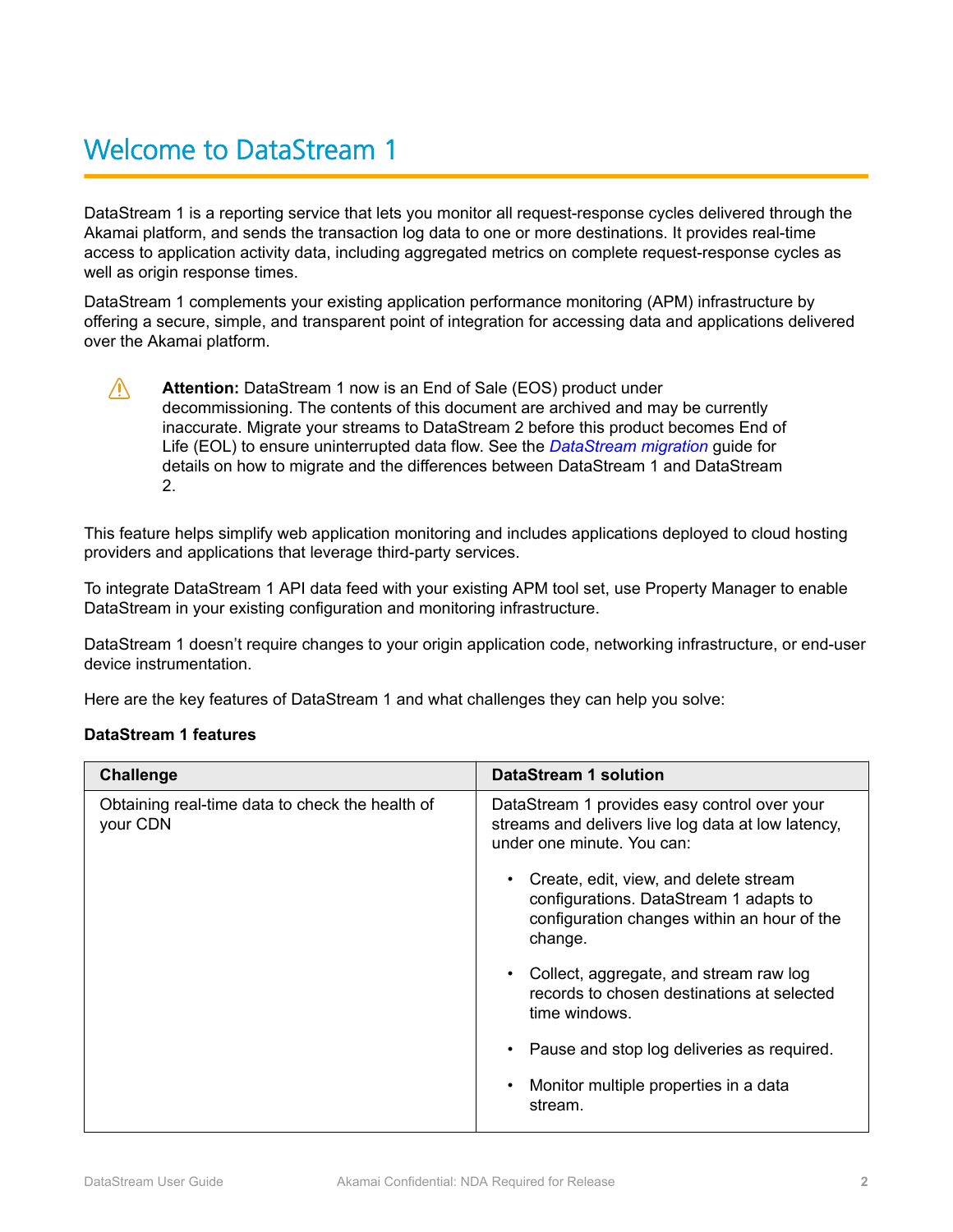| <b>Challenge</b>                                                                          | <b>DataStream 1 solution</b>                                                                                                                                                   |
|-------------------------------------------------------------------------------------------|--------------------------------------------------------------------------------------------------------------------------------------------------------------------------------|
|                                                                                           | Monitor a property in multiple data<br>streams.                                                                                                                                |
|                                                                                           | Send your log data to one or more<br>destinations.                                                                                                                             |
| Sending data to multiple destinations                                                     | DataStream 1 supports a push mechanism to<br>upload logs to multiple customer-owned<br>destinations. You can send your log data to:                                            |
|                                                                                           | Amazon S3                                                                                                                                                                      |
|                                                                                           | <b>Azure Storage</b>                                                                                                                                                           |
|                                                                                           | Datadog                                                                                                                                                                        |
|                                                                                           | Sumo Logic                                                                                                                                                                     |
|                                                                                           | Splunk                                                                                                                                                                         |
|                                                                                           | Custom HTTPS endpoint                                                                                                                                                          |
| Storing and accessing data on demand without<br>maintaining any endpoints or destinations | DataStream 1 provides a buffer that you can use<br>to store your logs and fetch them with the<br>DataStream Pull API. You can:                                                 |
|                                                                                           | Select a DataStream buffer as a<br>destination. See Stream logs to a<br>DataStream buffer on page 32.                                                                          |
|                                                                                           | Use the DataStream 1 Buffer Pull API to<br>view data from the previous 12 hours.                                                                                               |
|                                                                                           | Integrate web performance data directly<br>$\bullet$<br>into your existing reporting environment.<br>See Pull integrations on page 38.                                         |
| Granular control and over data fields monitored by<br>a data stream                       | DataStream 1 provides control over what request-<br>response cycle data and metrics you collect and<br>send to your destination or store in a DataStream<br>1 buffer. You can: |
|                                                                                           | Select parameters or aggregation metrics<br>from predefined data sets.                                                                                                         |
|                                                                                           | Control the order of parameters in a log<br>$\bullet$<br>line.                                                                                                                 |
|                                                                                           | Set delivery conditions for your log files.                                                                                                                                    |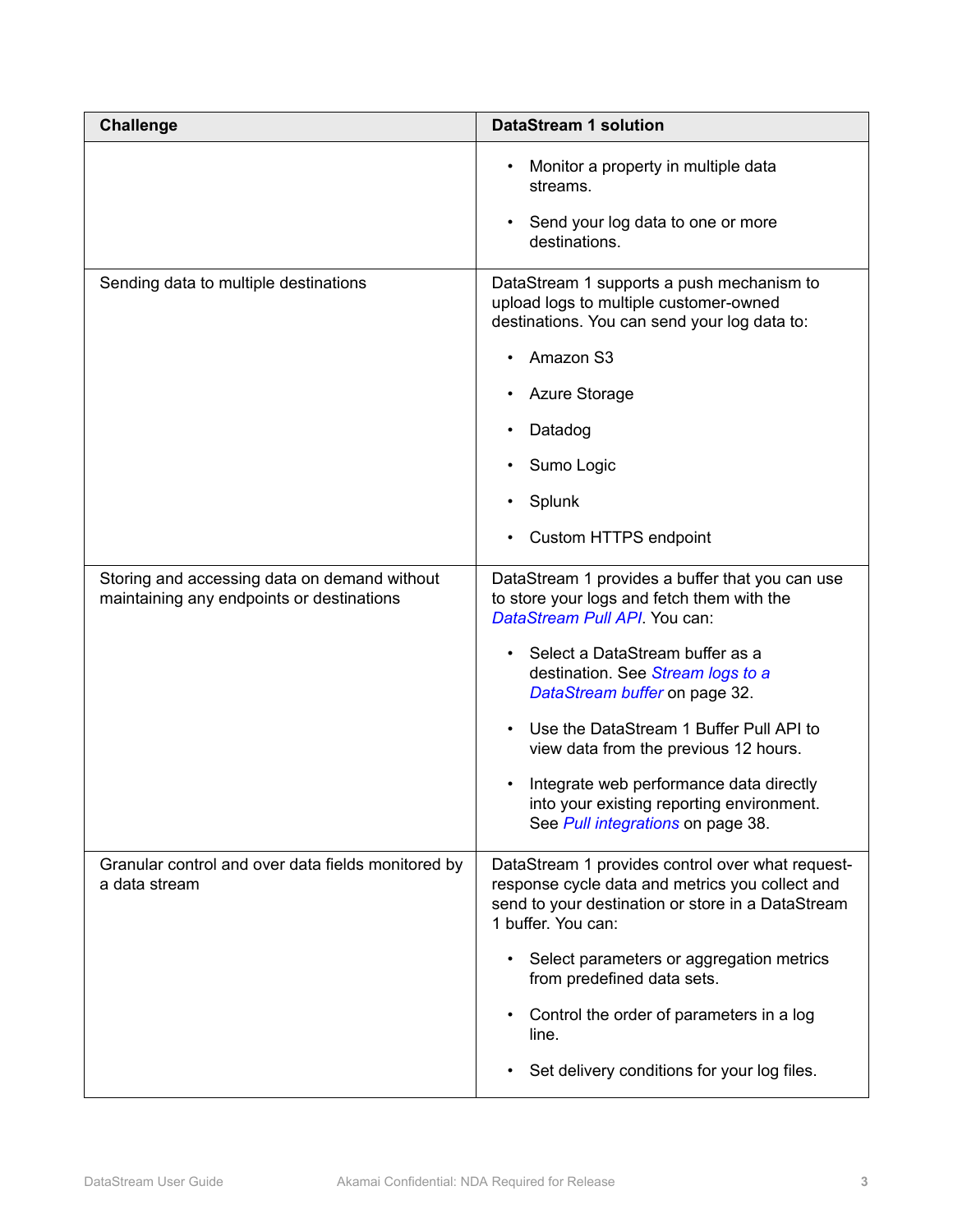<span id="page-5-0"></span>

| <b>Challenge</b>                        | <b>DataStream 1 solution</b>                                                                                                                                                                                               |
|-----------------------------------------|----------------------------------------------------------------------------------------------------------------------------------------------------------------------------------------------------------------------------|
|                                         | Control aggregation time windows.<br>$\bullet$<br>Enable logging custom parameters in your<br>data streams.                                                                                                                |
| Aggregating log data on CDN performance | DataStream 1 can deliver pre-aggregated metrics<br>over a specific window of time. Unlike raw logs,<br>this is meaningful, actionable data without<br>requiring significant downstream processing at<br>your end. You can: |
|                                         | Select aggregated metrics that your data<br>stream sends to destinations or makes<br>available with the Pull API. See<br>Aggregated metrics data set on page 26.                                                           |

## How DataStream 1 works

DataStream 1 captures a complete request-response cycle between the end users and edge servers as a log record. It then aggregates a set of log records to a file and sends them to a configured destination on meeting specified conditions.

The basic function of the DataStream 1 application occurs after a requesting device receives a response from a property. The edge server collects all data contained in the stream, formats the log line, and submits the data to its local log line aggregation process.



**DataStream 1 workflow**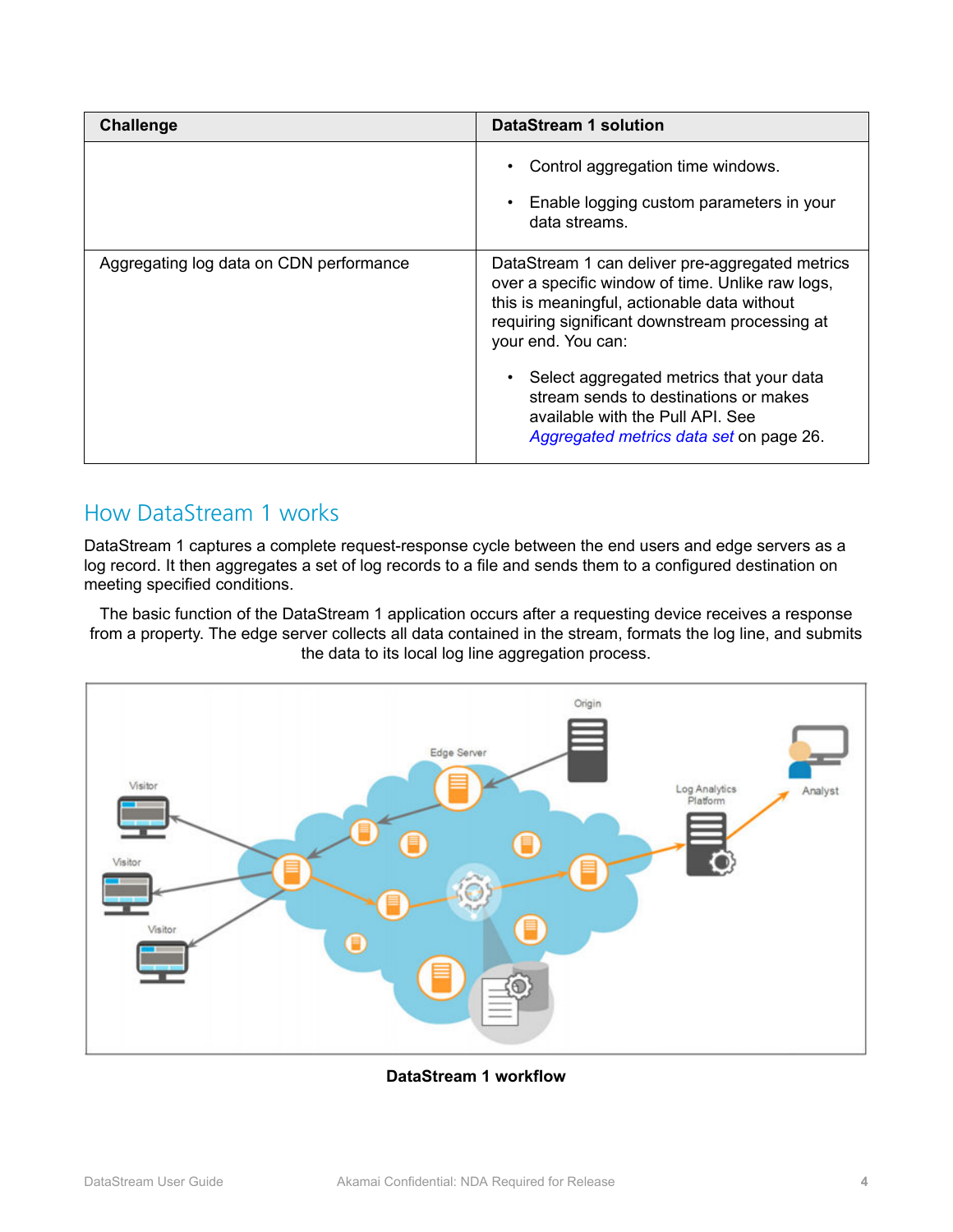## <span id="page-6-0"></span>DataStream use cases

DataStream proves an unparalleled tool on many occasions. Let's have a look at the most typical ones.

#### **Monitoring**

You can configure your data streams to send raw logs every 30 seconds or aggregated logs as often as every minute. This low latency streaming can help you proactively monitor performance, detect, and quickly resolve performance degradations.

You can use a preferred log analytics platform to continuously ingest logs and set up real-time dashboards or alerts. This helps you proactively mitigate connectivity problems, service disruptions, and configurationtuning complications as well as minimize your mean time to recovery (MTTR).

You can use DataStream for:

| <b>Performance and</b><br><b>QoS monitoring</b> | • Proactively monitor performance, detect, and quickly resolve performance<br>degradations.                                                                                                                                                                                                                                                                    |
|-------------------------------------------------|----------------------------------------------------------------------------------------------------------------------------------------------------------------------------------------------------------------------------------------------------------------------------------------------------------------------------------------------------------------|
|                                                 | Determine traffic split based on real time performance and availability<br>metrics.                                                                                                                                                                                                                                                                            |
|                                                 | • Validate the success of your new code or CDN configuration<br>enhancements in real time. You can do this type of monitoring in<br>production and at scale, without risking downtime or jeopardizing end-user<br>experience. At the same time, you can measure the impact of a recent<br>code change or new deployments on CDN health, efficiency, and usage. |
| <b>Event monitoring</b>                         | Monitor live and streaming events<br>$\bullet$<br>Monitor software and game releases                                                                                                                                                                                                                                                                           |
| <b>Usage tracking</b><br><b>Alerting</b>        | Monitor for usage spikes to avoid exceeding commits.<br>Receive alerts with potential issues based on violation of thresholds.                                                                                                                                                                                                                                 |

#### **Troubleshooting**

After you've detected an issue, you need the necessary data to investigate and isolate the root cause. The log data you receive can help enable long term trend analysis. You can use your data to perform:

- Forensic analysis
- Session analysis
- Content analysis

| DevOps and  | Understand the impact of changes caused by the configuration, player, or workflow                                                                                                           |
|-------------|---------------------------------------------------------------------------------------------------------------------------------------------------------------------------------------------|
| diagnostics | updates                                                                                                                                                                                     |
|             | You can receive pre-aggregated metrics over a specific window of time. Use this<br>option to easily switch between aggregated and raw data views for diagnostics or<br>root cause analysis. |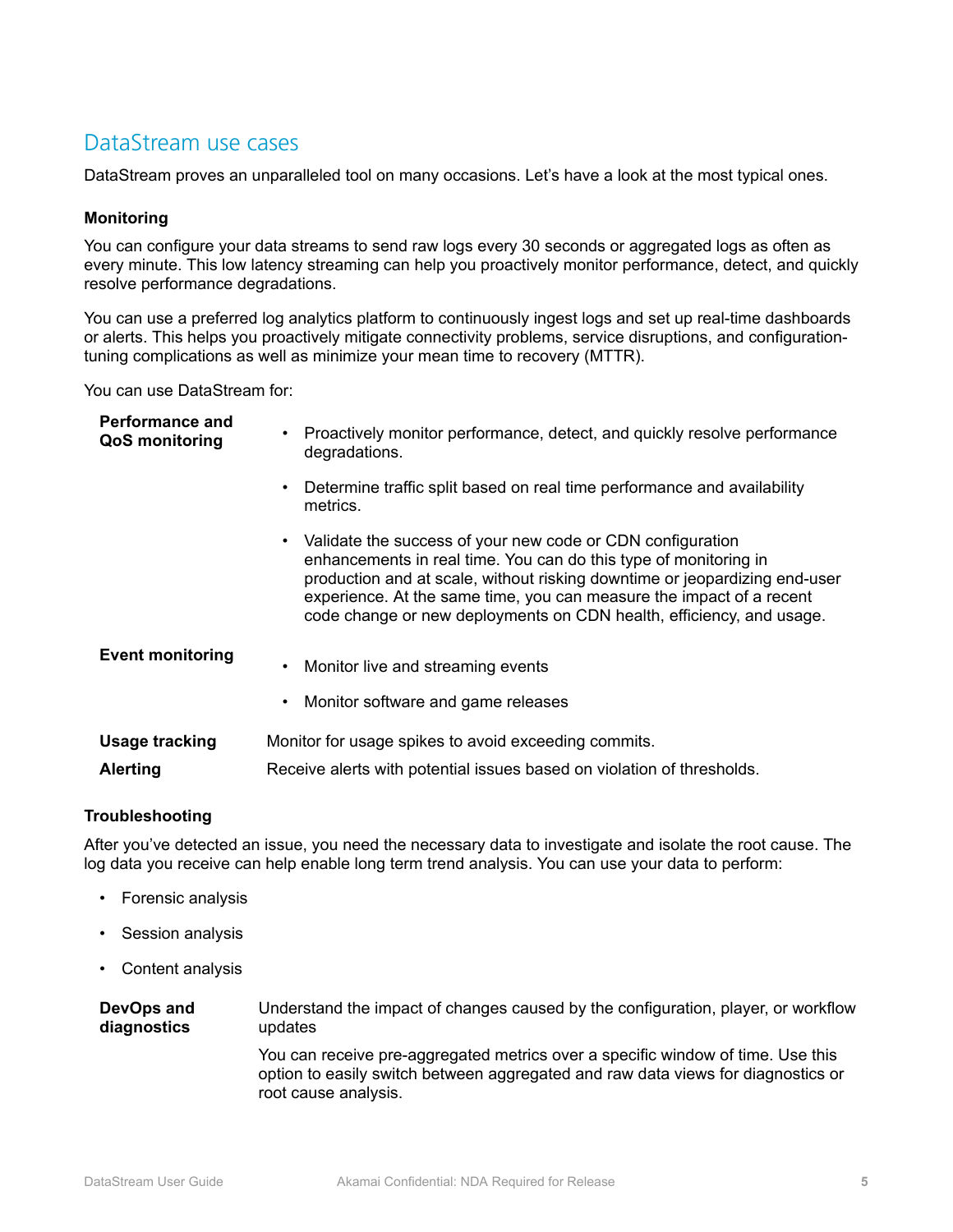For example, you can have your aggregated stream always on for a continuous, high-level view of your CDN health. If the aggregated logs identify high error counts or high average origin response times, you can turn on a raw logs stream for root cause analysis and diagnostics.

<span id="page-7-0"></span>**Benchmarking** Access recent data for up to 12 hours on CDN health, efficiency, and usage for analysis and benchmarking, without the overhead of managing an endpoint infrastructure.

### Key concepts and terms

**logs**

Here's a brief overview of key concepts in the DataStream application.

- **DataStream** Lets you create data streams for your properties that provide low latency streaming of data in raw and aggregated forms. You can configure your data stream to either send log data to one or more destinations or integrate it with third-party web services or your own solution and access the data through the DataStream pull API.
- **Stream** Collects logs about edge request-response cycles for multiple properties. Based on the type of destination, it either streams raw data or aggregated metrics to a destination or stores the data in DataStream buffer and makes it available through the DataStream pull API
- **Types of** You can configure your data stream to collect and deliver these types of logs:

**Raw data** Raw log information about individual edge request-response cycles on the Akamai platform. Depending on your stream's destination type, your stream sends bundled JSON logs to destinations or makes these logs available through the DataStream pull API. You can use raw data logs to find details about specific incidents, search the logs for instances using a specific IP address, or analyze the patterns of multiple attacks.

- **Aggregated metrics** Information about edge request-response cycles aggregated over selected metrics and a time window. Depending on your stream's destination type, your stream sends aggregated JSON metrics to destinations or makes these metrics available through the DataStream pull API. You can use aggregated logs to search for the root cause of an error and monitor the performance, security status, and general behavior of an application.
- **Data set** A predefined set of parameters that you can monitor in edge request-response cycles or metrics that you use as categories for aggregation. You can choose or ignore which parameters you want to receive in your logs or metrics over which you want to aggregate these logs. See *[Data set parameters](#page-12-0)* on page 11.

**Destination** The destination where a data stream sends or stores log data. You can configure multiple destinations for a data stream. These are possible destinations:

| <b>Push</b> | Defines a destination that sends log data to a specific destination |
|-------------|---------------------------------------------------------------------|
| destination | for storing, monitoring, and analytical purposes.                   |

**Amazon S3** Provides cloud object storage for your data. See *[Getting started with Amazon S3](https://aws.amazon.com/s3/getting-started/)*.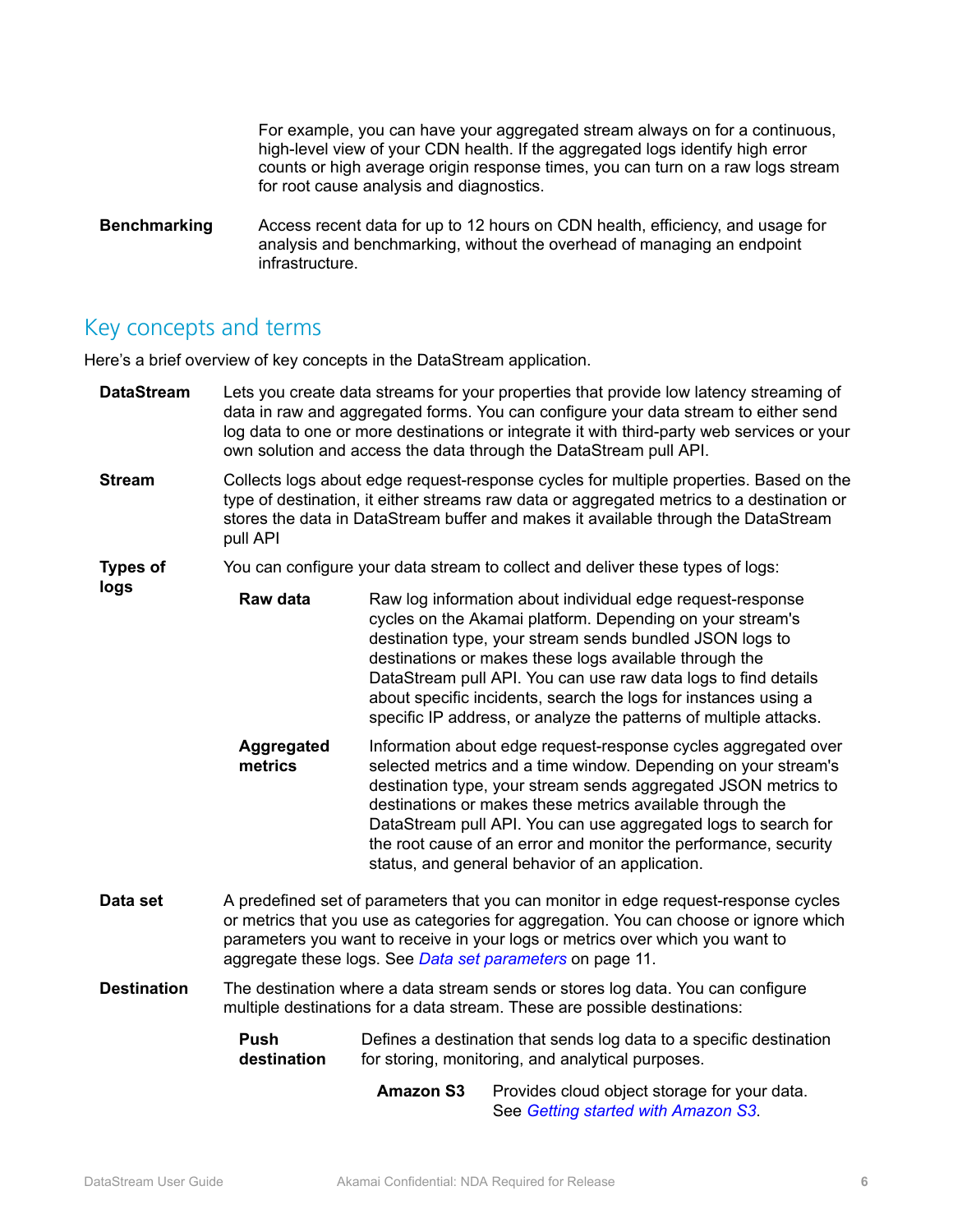| <b>Splunk</b> | Provides an interface that lets you search,<br>monitor, and analyze your data. See Splunk<br>solutions.                          |
|---------------|----------------------------------------------------------------------------------------------------------------------------------|
| Sumo<br>Logic | Provides a cloud based service that lets you<br>easily collect, centralize, and integrate data<br>sources. See How it works.     |
| <b>HTTPS</b>  | Provides an ability to send your data to a<br>secure URL of your choosing. Make sure that<br>the URL handles user authentication |
| Datadog       | Provides an interface that lets you monitor<br>cloud applications through analyzing data. See<br>Datadog documentation.          |

**Pull destination** Defines a destination that doesn't send log data to any specific destination but stores it in a DataStream buffer and makes it available to your integrations through the DataStream pull API for up to 12 hours. See Integration.

| <b>DataStream</b> | Provides storage of log data for up to 12                                                                                                           |
|-------------------|-----------------------------------------------------------------------------------------------------------------------------------------------------|
| buffer            | hours. It lets you access your log data with<br>the DataStream pull API. Note that you can<br>configure only one DataStream buffer for a<br>stream. |

**Integration** A web service that you want to integrate with a data stream and pull your data for analytical purposes. You can only configure an integration for a stream that uses a DataStream buffer as a destination. These are some of the possible integrations:

> **BigQuery** Provides data analysis without having to take care of the underlying infrastructure. It also lets you visualize your data with an integrated tool called Data Monitor. See *[BigQuery integration](#page-40-0)* on page 39.

> **Datadog** Provides out-of-the-box integration with DataStream to measure the health of your application performance in real-time. See *[Datadog](#page-39-0) [integration](#page-39-0)* on page 38.

**Content delivery property** You manage content delivery by creating and configuring delivery properties. These configurations control how edge servers handle and respond to HTTP(S) requests from end users. For example, requests for web sites, software or game downloads, audio and video streams, or images. See *[Content delivery products](https://developer.akamai.com/content-delivery)*.

> DataStream offers the ability to collect performance logs against selected delivery properties and streams them to configured destinations. This facilitates downstream data reporting, analytics for usage, and delivery performance visibility.

DataStream lets you:

• monitor up to 15 properties in a data stream.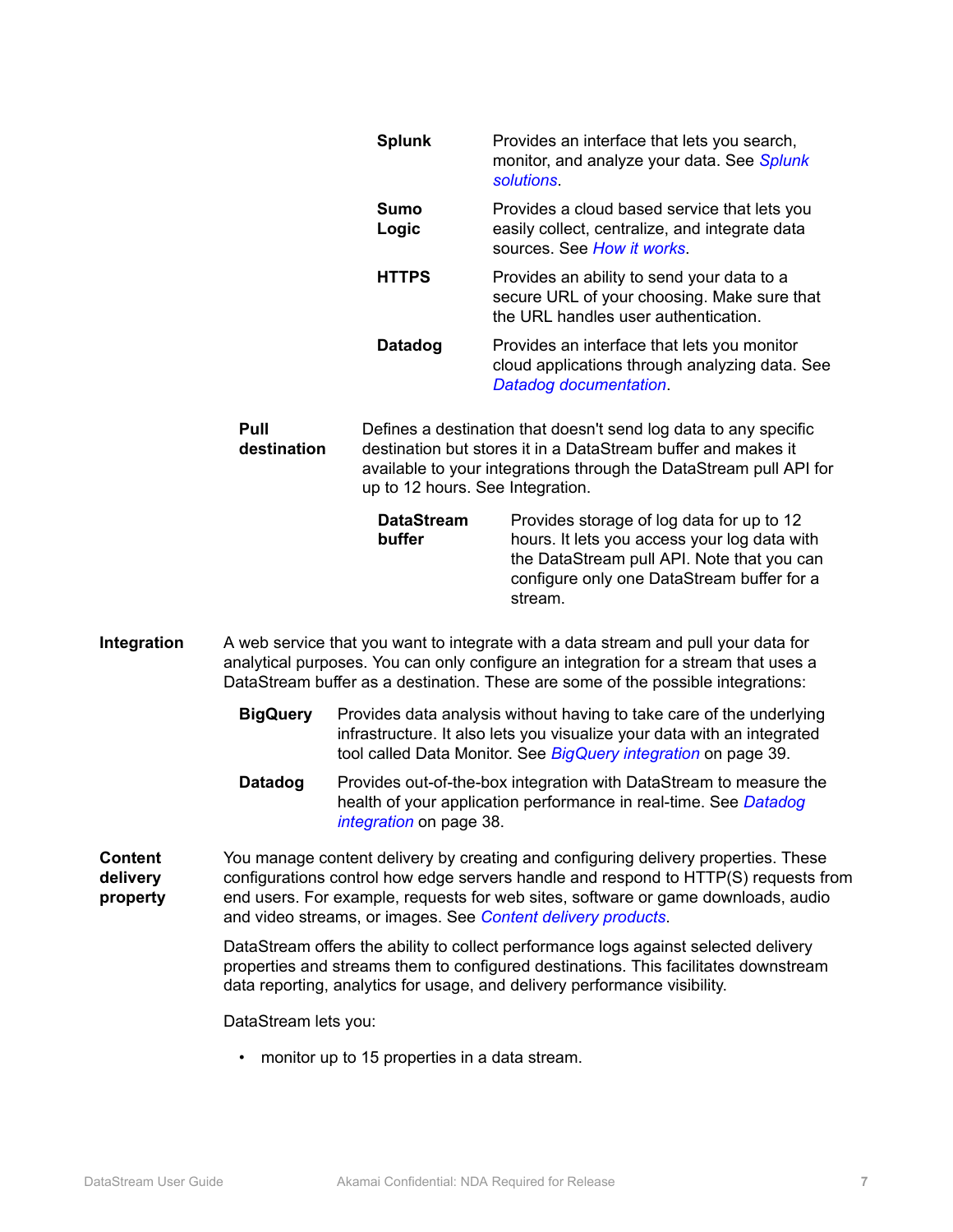- monitor logs for the same property in multiple data streams.
- enable log collection for all requests within a property.
- enable log collection for requests matching specific criteria.
- <span id="page-9-0"></span>**Pull API** A reporting API that lets you access log data collected by your data streams if you *[store](#page-33-0) [it in a DataStream buffer](#page-33-0)*. This API can fetch log data for up to 12 hours. See *[DataStream pull API](https://developer.akamai.com/api/web_performance/datastream/v1.html)*.

## DataStream 1 migration guidance

Learn about the main differences between DataStream 1 and 2, enhancements in DataStream 2, and get to know how to migrate to DataStream 2.

**Attention:** DataStream 1 now is an End of Sale (EOS) product under  $\sqrt{N}$ decommissioning. The contents of this document are archived and may be currently inaccurate. Migrate your streams to DataStream 2 before this product becomes End of Life (EOL) to ensure uninterrupted data flow. See the *[DataStream migration](https://techdocs.akamai.com/datastream2/docs/datastream-migration-guide)* guide for details on how to migrate and the differences between DataStream 1 and DataStream 2.

#### **The future of data delivery at Akamai is now**

Data is more important than ever and Akamai is committed to providing the data our customers need at low latency. DataStream 2 is more than the latest version of DataStream, it is the evolution of our log collection and processing infrastructure in order to provide fast raw data delivery at planetary scale. DataStream 2 provides the same access logs that power our reporting and billing applications, as a result there are some key differences between DataStream 1 and 2 that customers will need to know in order to make migration as seamless as possible.

#### **Key differences between DataStream 1 and 2**

DataStream 2 is designed to scale and support data delivery for all requests on the Akamai platform, going beyond the limitations of DataStream 1. DataStream 2 is also included with content delivery and comes with no additional charge. DataStream 2 is still under active development, which means there are a few features that have not yet been implemented in DataStream 2. Check the *[DataStream release notes](https://learn.akamai.com/en-us/release_notes/core_features/datastream_10/)* to stay up to date on new features.

Here are the DataStream 2 product enhancements:

### **Supported destinations** • Amazon S3

- 
- Azure Blob Storage
- Datadog
- Google Cloud Storage
- Splunk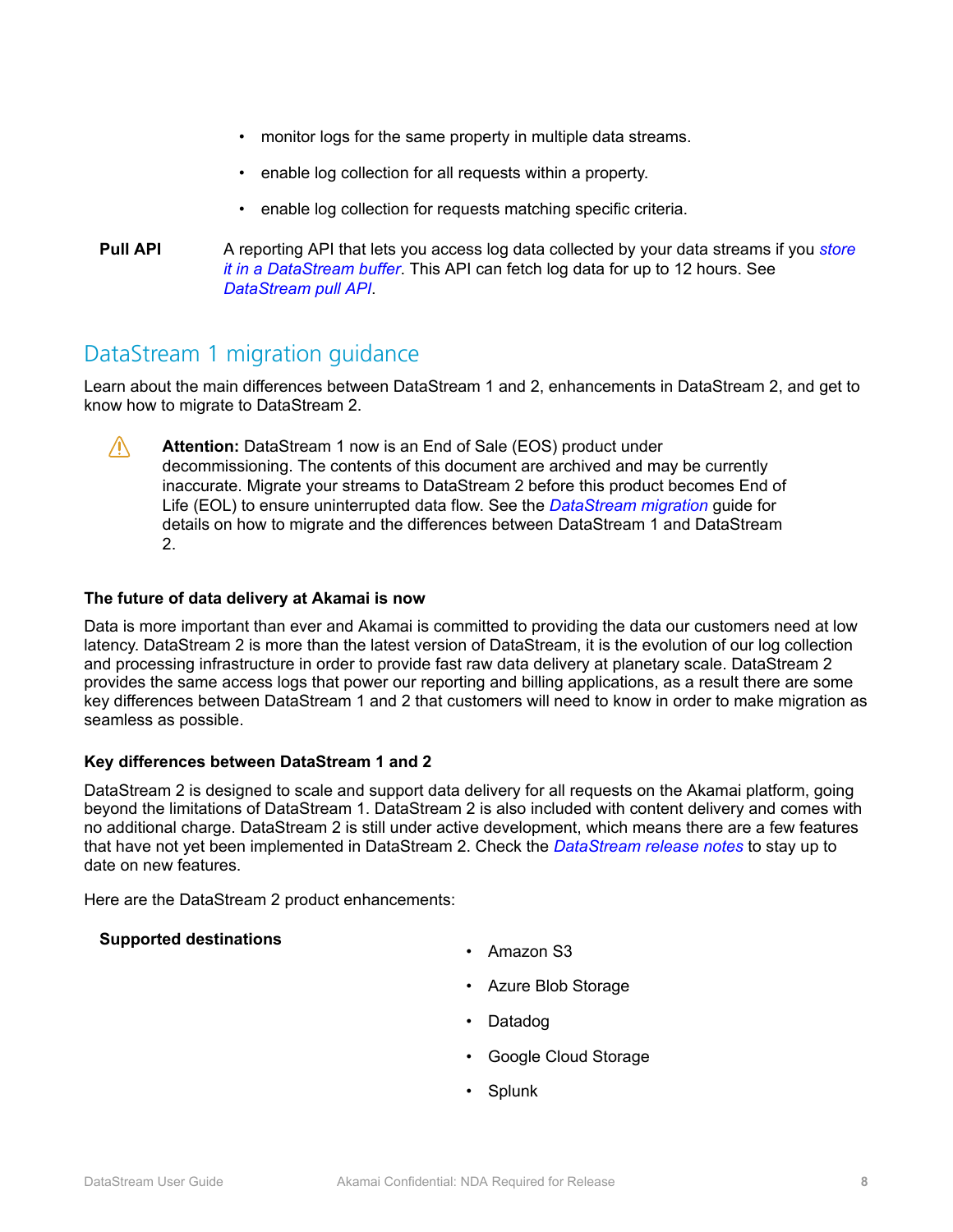• custom HTTPS endpoint

#### **Data fields and formats**

- *[Available data fields](https://learn.akamai.com/en-us/webhelp/data-stream/data-stream-user-guide/GUID-C283EAF6-70B7-4390-AD27-99E37306DE2E.html)*, including geo data fields
- Custom data fields
- Structured, space-delimited and JSON logs

- **Additional features** No limits, data provided for every edge request
	- Upload failure alerting

#### **Low latency aggregated data in ACC reports**

Akamai understands customers need more than just raw data, and low latency metrics are essential for monitoring. In order to provide consistent, high quality aggregated data with low latency, we are making significant improvements to the reporting experience by leveraging the same log processing infrastructure as DataStream 2.

Using third party cloud destinations, customers may also leverage DataStream 2 raw logs to build their own aggregated reports, which provide additional flexibility to capture the metrics that matter most to their business.

#### **How to migrate to DataStream 2**

All customers will need to migrate from DataStream 1 to DataStream 2. There are functional differences between DataStream 1 and 2, so before planning your migration, make sure that your data delivery requirements are met by DataStream 2. You can refer to the list of available and planned features above and in product documentation. When you are ready to proceed with the migration, reach out to your account team to get DataStream 2 enabled in the Akamai Marketplace. If you don't have access to the Marketplace, reach out to your Akamai sales representative.

Once you have DataStream 2 added to your account, you can configure your DataStream 2 streams by following the steps in the *[user guide](https://learn.akamai.com/en-us/webhelp/data-stream/data-stream-user-guide/GUID-3E70B66C-FFC8-4290-8349-0EC735C59458.html)*. You can enable DataStream 2 alongside Datastream 1 to ensure an uninterrupted flow of data. The decommission of DataStream 1 is planned for May 31st, 2022 to give customers ample time to migrate their existing workflows.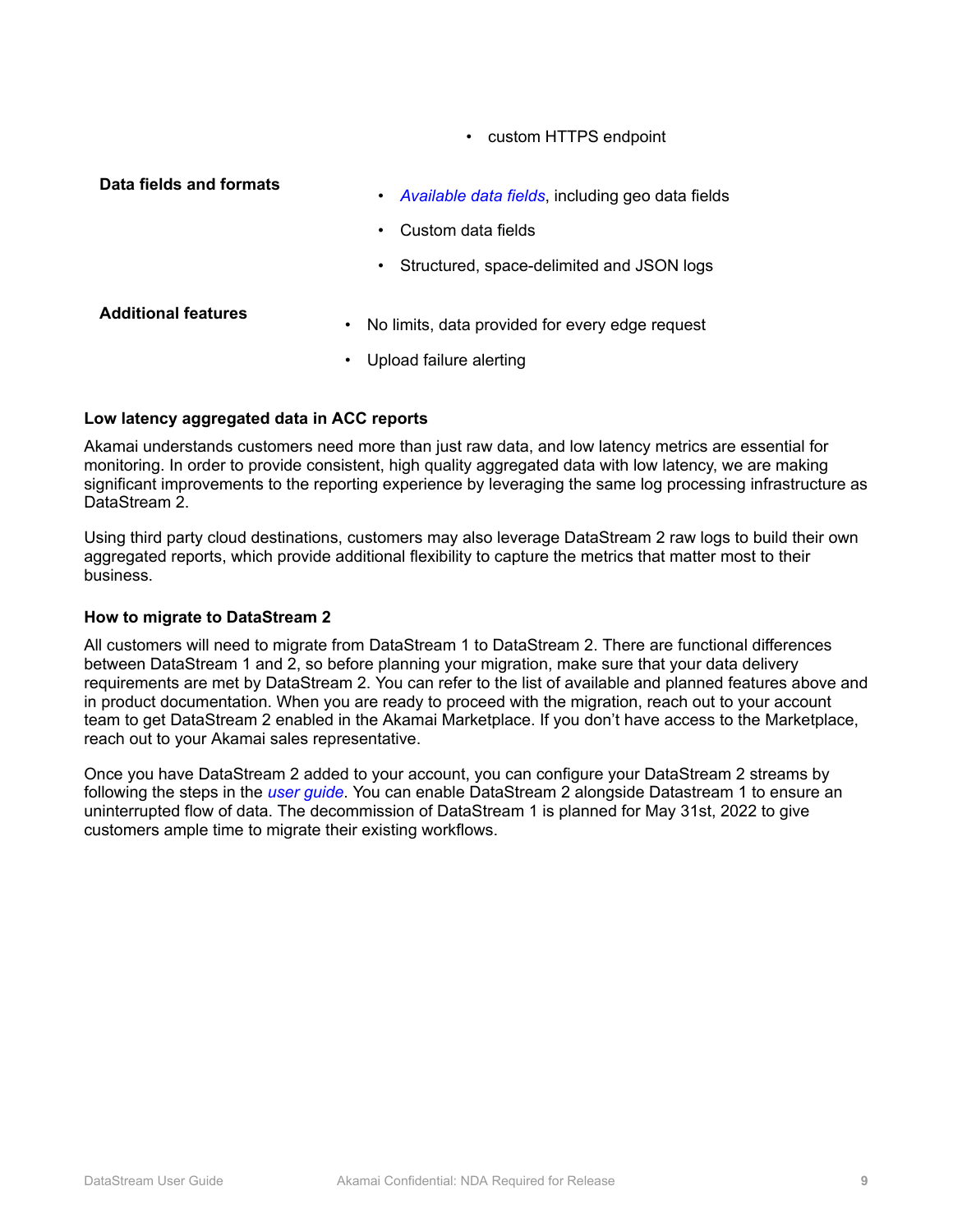## <span id="page-11-0"></span>Add a data stream

To monitor and gain real-time access to delivery performance, you need to create a data stream for your properties and specify a data set that you want this stream to deliver. You can associate a property with multiple data streams to collect aggregated and raw data at the same time, specify different data sets that you want to receive about your application, and extract transaction log data for some streams or send it to specific destinations for others.

For example, you may want to create two streams for your property. The first stream is an aggregated metrics stream that sends data to Datadog or Splunk. You can use it to visualize your logs, metrics, and performance data. The second stream is a raw log stream that doesn't push data to any destination but stores it in a DataStream buffer. You can pull raw data monitored by this stream with your custom client and have real-time insight into the performance of your web application at your convenience.

## Provide basic details for a data stream

Start by providing basic details and selecting properties for your data stream. By doing this, you tell edge servers which properties to monitor in the data stream. Naming your data stream also lets you search it out easily when you need it.

#### **Before you begin**

Determine the main content delivery properties that you want to monitor in your data stream.

#### **How to**

- 1. Log in to Control Center using a **User ID** and **Password** that have been configured for access to DataStream.
- 2. Go to > **COMMON SERVICES** > **DataStream**.
- 3. On the **DataStream** page, click **Create stream**. A **Create DataStream** wizard opens on a **Configuration** tab.
- 4. In **Name**, enter a name for the data stream.
- 5. In **Group**, select the relevant account control group.
- 6. In **Contract ID**, select the relevant identifier of your contract.
- 7. In **Include properties**, select up to 15 properties that you want this data stream to collect logs for.



**Note:** You can monitor one property in multiple streams.

8. Click **Next** to continue to the **Data Sets** tab.

#### **Next steps**

You can specify parameters that you want to monitor in your data stream. See *[Select data set parameters](#page-12-0) [for your data stream](#page-12-0)*.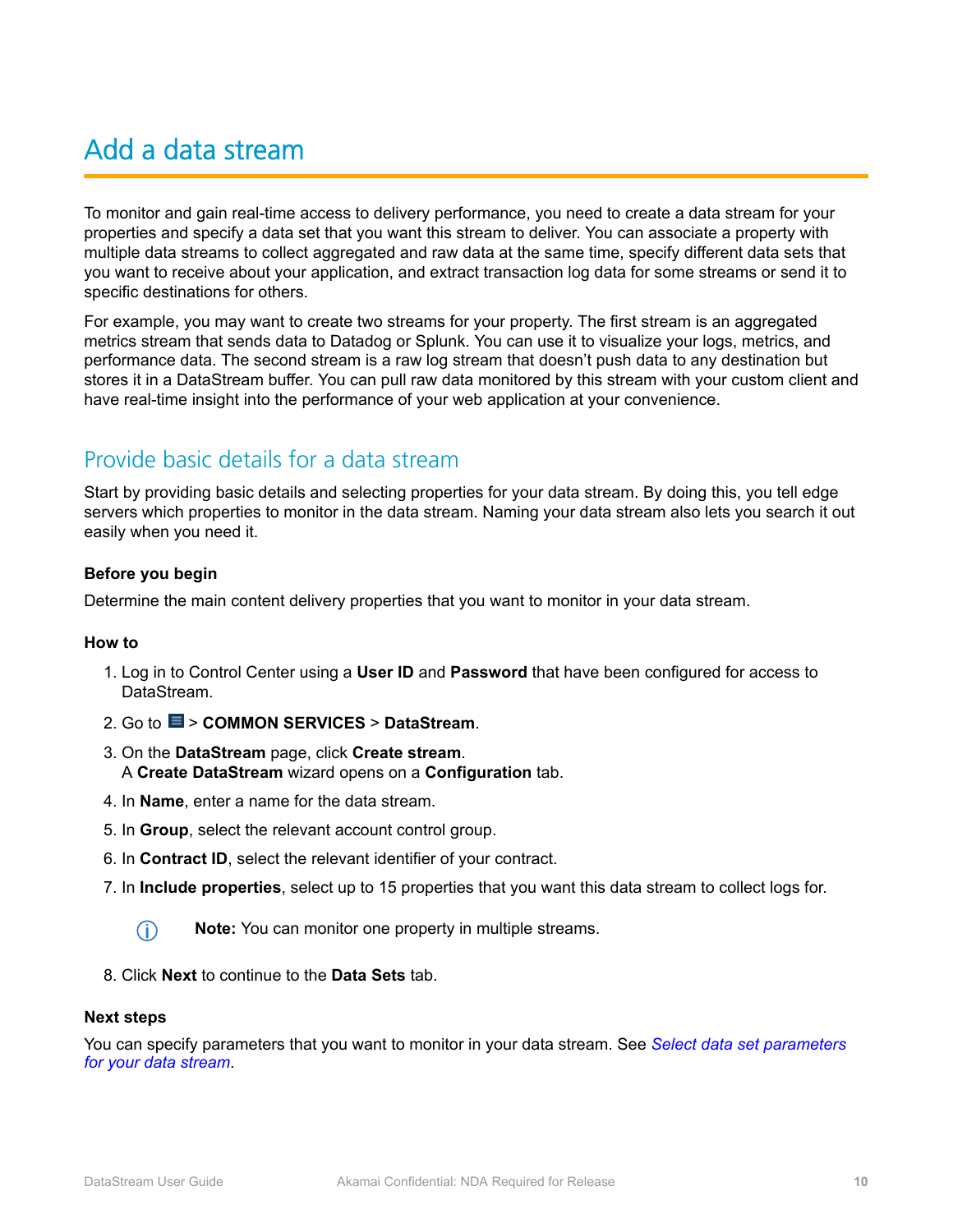## <span id="page-12-0"></span>Select data set parameters for a data stream

First, decide which types of logs you want your data stream to collect, either raw logs or logs aggregated over selected metrics. Here, you can also select or ignore parameters or metrics that you want to focus on in your logs.

Data set parameters that you can select depend on the type of logs your data stream collects. See *[Types of](#page-7-0) [logs](#page-7-0)*.

#### **How to**

- 1. In the **Data Sets** tab, do the following:
- 2. In **DataStream 1 type**, select either **Raw** or **Aggregated**.
- 3. Depending on the type of logs you've chosen, select parameters that you want to receive in log lines or metrics that you want to use to aggregate and categorize your logs. See *Data set parameters* on page 11.

4. Click **Next** to continue to the **Delivery** tab.

#### **Next steps**

 $\bigcap$ 

Now you can select a destination where you want to send or store the logs that your data stream collects. See *[Select a destination for your logs](#page-28-0)* on page 27.

#### Data set parameters

Each stream type can collect different sets of data. A data set lets you define the format of the data received by your origin server, giving you the ability to selectively choose or ignore specific parameters from log data fields.

**Note:** DataStream provides log data in JSON format. See *[Report JSON format](https://developer.akamai.com/api/web_performance/datastream/v1.html#report)*.

#### **Raw logs data set**

#### **Raw logs data set parameters**

| Group                    | Data element            | <b>Description</b>                                                                 |
|--------------------------|-------------------------|------------------------------------------------------------------------------------|
| Message exchange<br>data | <b>Bytes</b>            | The content bytes served in the response.                                          |
|                          | <b>Client IP</b>        | The IP address of the client.                                                      |
|                          | <b>Forward hostname</b> | The hostname of the forward origin server where<br>an edge server sends a request. |
|                          | <b>HTTP status code</b> | The HTTP response status returned to the client.                                   |
|                          | <b>HTTP</b> version     | The version of the HTTP protocol used for the<br>transaction.                      |
|                          | <b>Protocol type</b>    | The protocol of the monitored request-response<br>cycle, either HTTP or HTTPS.     |
|                          | <b>Protocol version</b> | The version of SSL for the request-response<br>cycle.                              |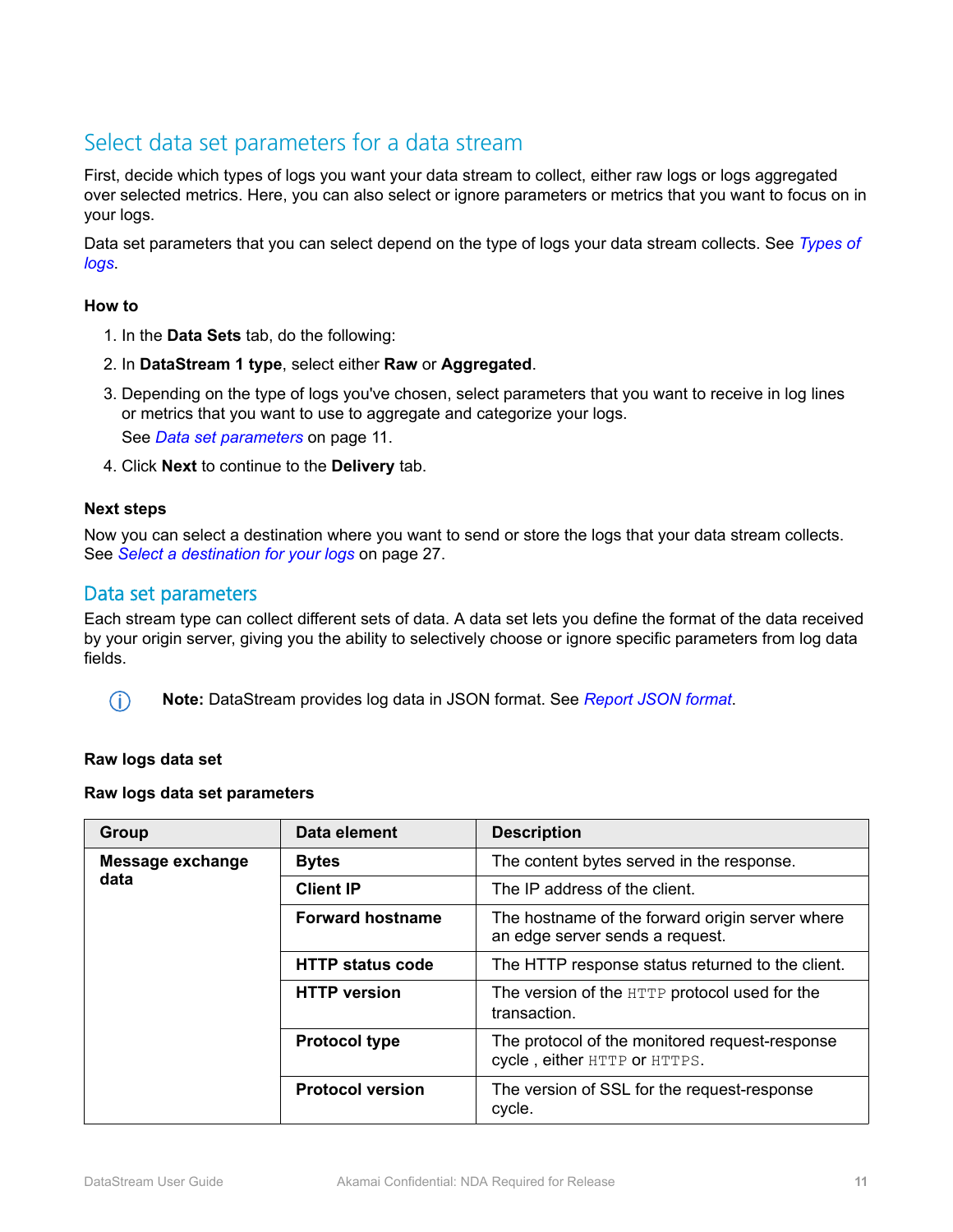| Group | Data element                            | <b>Description</b>                                                                                                                                                                                                                                                                                         |
|-------|-----------------------------------------|------------------------------------------------------------------------------------------------------------------------------------------------------------------------------------------------------------------------------------------------------------------------------------------------------------|
|       | <b>Request Host</b>                     | The value of the Host header in the request. It<br>specifies the domain name of the server and the<br>TCP port number on which the server is listening.<br>If no port is included, the default port for the<br>service requested is implied. For example, 443 for<br>an HTTPS URL, and 80 for an HTTP URL. |
|       |                                         | A Host header must be present in HTTP/1.1<br>requests. If a request lacks a Host header or has<br>more than one, a server may respond with a 400<br>status code.<br>See Host in RFC 7230.                                                                                                                  |
|       |                                         |                                                                                                                                                                                                                                                                                                            |
|       | <b>Request method</b>                   | The method of the request. For example, $GET$ ,<br>POST, PUT, OT HEAD.                                                                                                                                                                                                                                     |
|       | <b>Request path</b>                     | The path to a resource in the incoming URI. It<br>doesn't include query parameters.                                                                                                                                                                                                                        |
|       | <b>Request port</b>                     | The port number for the service requested.                                                                                                                                                                                                                                                                 |
|       | <b>Response Content-</b><br>Length      | The value of the Content-Length header in the<br>response. It indicates the size of the entity body<br>sent to the recipient in bytes.                                                                                                                                                                     |
|       |                                         | See Content-Length in RFC 7230.                                                                                                                                                                                                                                                                            |
|       | <b>Response Content-</b><br><b>Type</b> | The value of the $Content-Type$ header in the<br>response. It informs about the media type of the<br>returned content.                                                                                                                                                                                     |
|       |                                         | See:                                                                                                                                                                                                                                                                                                       |
|       |                                         | Content-Type in RFC 7231.<br><b>Partial Content in RFC 7233.</b>                                                                                                                                                                                                                                           |
|       |                                         | Media types.                                                                                                                                                                                                                                                                                               |
|       | <b>User-Agent</b>                       | The value of the User-Agent header in the<br>request. It lets edge servers identify the<br>application, operating system, vendor, or version<br>of the requesting user agent.                                                                                                                              |
|       |                                         | <b>Note:</b> To monitor this parameter in<br>(i)<br>your logs, you need to update you data<br>stream's properties to include a Log<br><b>Request Details behavior that logs the</b><br><b>User-Agent header. See Enable</b><br>logging custom parameters on page<br>51.                                    |
|       |                                         | See:                                                                                                                                                                                                                                                                                                       |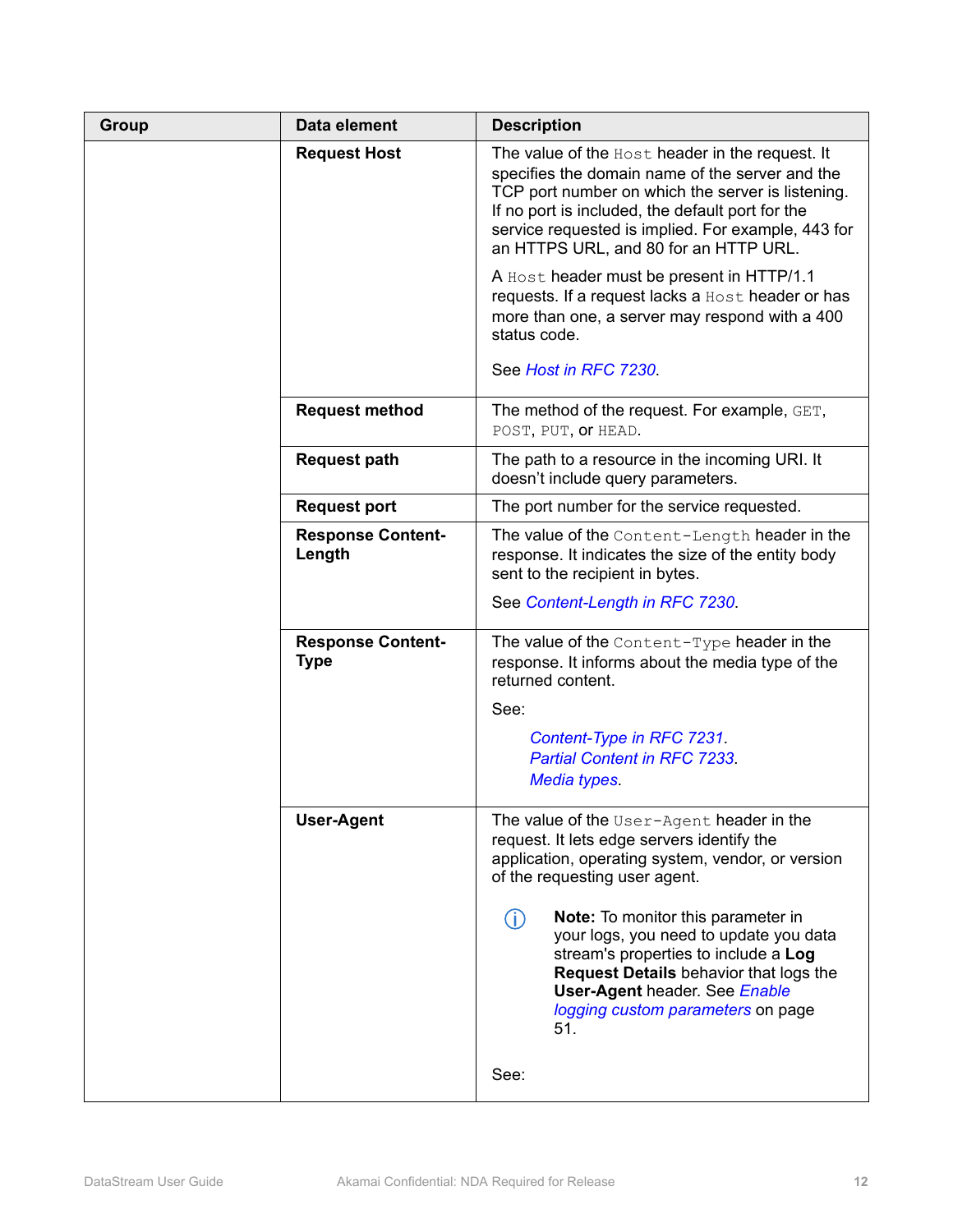| Group                      | Data element               | <b>Description</b>                                                                                                                                                                                                                      |
|----------------------------|----------------------------|-----------------------------------------------------------------------------------------------------------------------------------------------------------------------------------------------------------------------------------------|
|                            |                            | User-Agent in RFC 7231.<br>User-Agent in RFC 2616.                                                                                                                                                                                      |
|                            | <b>Query string</b>        | The query string in the incoming URI from the<br>client.                                                                                                                                                                                |
| <b>Request header data</b> | <b>Accept-Encoding</b>     | The value of the Accept-Encoding header in<br>the request. It informs which content encoding the<br>client is able to understand. It usually is a<br>compression algorithm.                                                             |
|                            |                            | The server may not compress the body of a<br>response. It may happen with images where the<br>data to be sent is already compressed, or the<br>server can't afford the computational overhead<br>caused by the compression requirement. |
|                            |                            | See:                                                                                                                                                                                                                                    |
|                            |                            | <b>Accept-Encoding in RFC 7231.</b><br><b>IANA list of encodings.</b>                                                                                                                                                                   |
|                            | Accept-Language            | The value of the Accept-Language header in<br>the request. It provides a list of acceptable human<br>languages for response.                                                                                                            |
|                            |                            | See Accept-Language in RFC 7231.                                                                                                                                                                                                        |
|                            | <b>Authorization</b>       | Provides credentials for HTTP authentication.<br>See:                                                                                                                                                                                   |
|                            |                            | <b>Authorization in RFC 7235.</b>                                                                                                                                                                                                       |
|                            |                            | IANA registry of authentication schemas.                                                                                                                                                                                                |
|                            | <b>Cache-Control</b>       | The directives that must be obeyed by all caching<br>mechanisms along the request-response chain.                                                                                                                                       |
|                            |                            | See Request Cache-Control Directives in RFC<br>7234.                                                                                                                                                                                    |
|                            | <b>Connection</b>          | The control options for the current connection. It<br>lists the hop-by-hop request headers.                                                                                                                                             |
|                            |                            | See Connection in RFC 7230.                                                                                                                                                                                                             |
|                            | <b>Request Content-MD5</b> | An MD5 digest of the entity body. This digest<br>allows for an end-to-end message integrity check<br>(MIC) of the entity body.                                                                                                          |
|                            |                            | See RFC 1864.                                                                                                                                                                                                                           |
|                            | <b>Cookie</b>              | Lists the HTTP cookies previously sent by the<br>server in the Set-Cookie field.                                                                                                                                                        |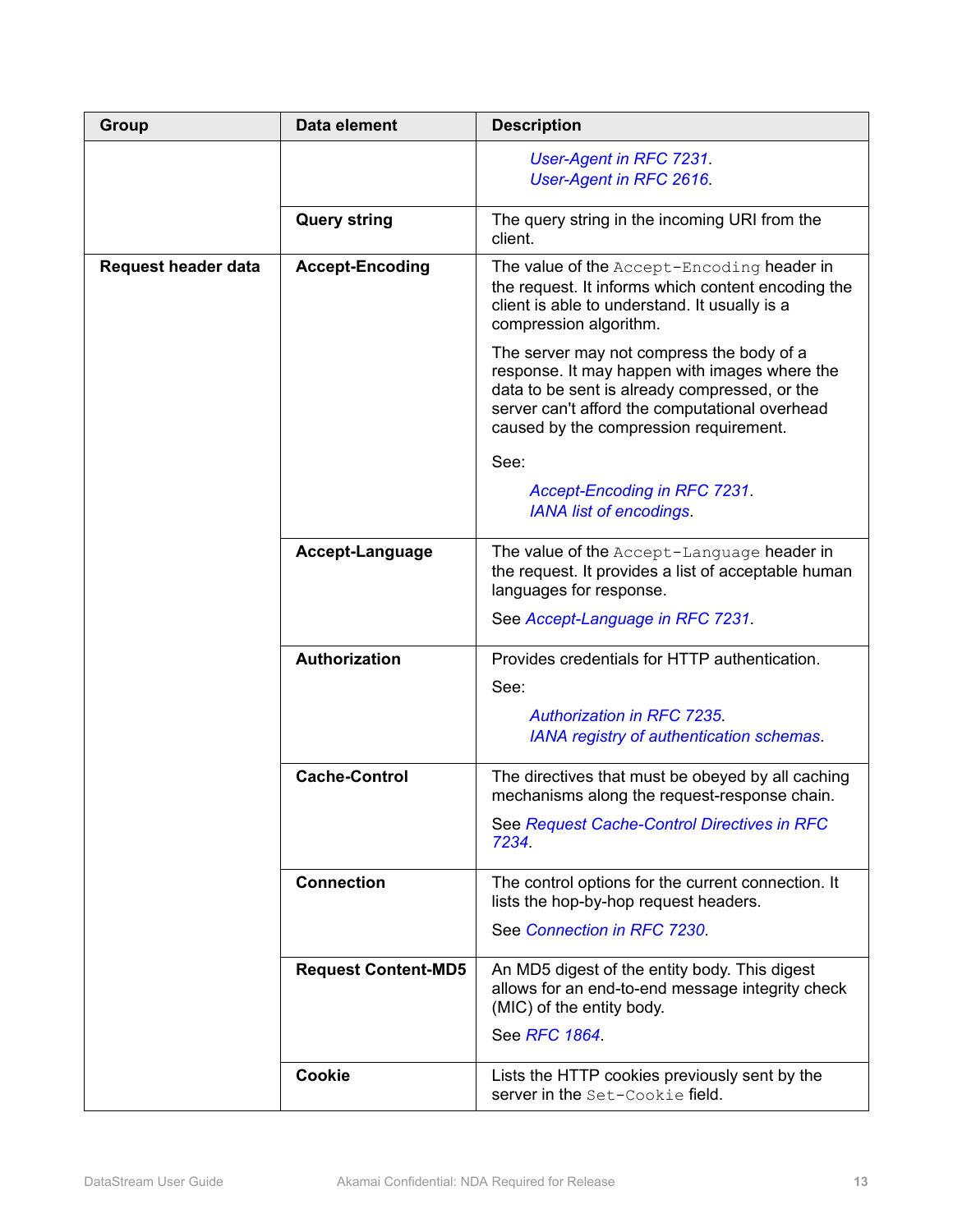| Group | Data element             | <b>Description</b>                                                                                                                                                                                                                                                                                                                                                                    |
|-------|--------------------------|---------------------------------------------------------------------------------------------------------------------------------------------------------------------------------------------------------------------------------------------------------------------------------------------------------------------------------------------------------------------------------------|
|       |                          | Note: To monitor this parameter in<br>(i)<br>your logs, you need to update you data<br>stream's properties to include a Log<br><b>Request Details behavior that logs the</b><br>Cookie header. See Enable logging<br>custom parameters on page 51.                                                                                                                                    |
|       |                          | See The Cookie Header in RFC 6265.                                                                                                                                                                                                                                                                                                                                                    |
|       | <b>DNT</b>               | Requests a web application to disable tracking of<br>an individual user. This is Mozilla's version of the<br>X-Do-Not-Track header field and versions of<br>Firefox, Safari, and IE9 support this.                                                                                                                                                                                    |
|       | <b>Expect</b>            | Indicates that the client requires particular server<br>behaviors. A server that doesn't understand or is<br>unable to comply with any of the values in this<br>field responds with an appropriate error status<br>such as a 417 Expectation Failed error response.<br>For example, the server may reject a request if its<br>Content-Length is too large.<br>See Expect in RFC 7231. |
|       |                          |                                                                                                                                                                                                                                                                                                                                                                                       |
|       | <b>If-Match</b>          | Performs an action if the client-supplied entity<br>matches the same entity on the server. For<br>example, when using a PUT method, a resource is<br>only updated if it hasn't been modified since the<br>user last updated it.                                                                                                                                                       |
|       |                          | See If-Match in RFC 7232.                                                                                                                                                                                                                                                                                                                                                             |
|       | <b>If-Modified-Since</b> | Determines whether the item cached is older or<br>newer. The server returns the requested resource<br>with a 200 status only if it has been modified after<br>the given date. The server returns a 304 Not<br>Modified status to requests if content is<br>unchanged.                                                                                                                 |
|       |                          | It's ignored when used with If-None-Match,<br>unless the server doesn't support If-None-<br>Match.                                                                                                                                                                                                                                                                                    |
|       |                          | See If-Modified-Since in RFC 7237.                                                                                                                                                                                                                                                                                                                                                    |
|       | <b>If-None-Match</b>     | Determines whether the item cached is identical to<br>the requested one. The server returns the<br>requested resource if it matches any of the listed<br>ETags. The server returns a 304 Not Modified<br>status if the requested content is unchanged.<br>When used together with If-Modified-Since,<br>If-None-Match takes precedence.                                               |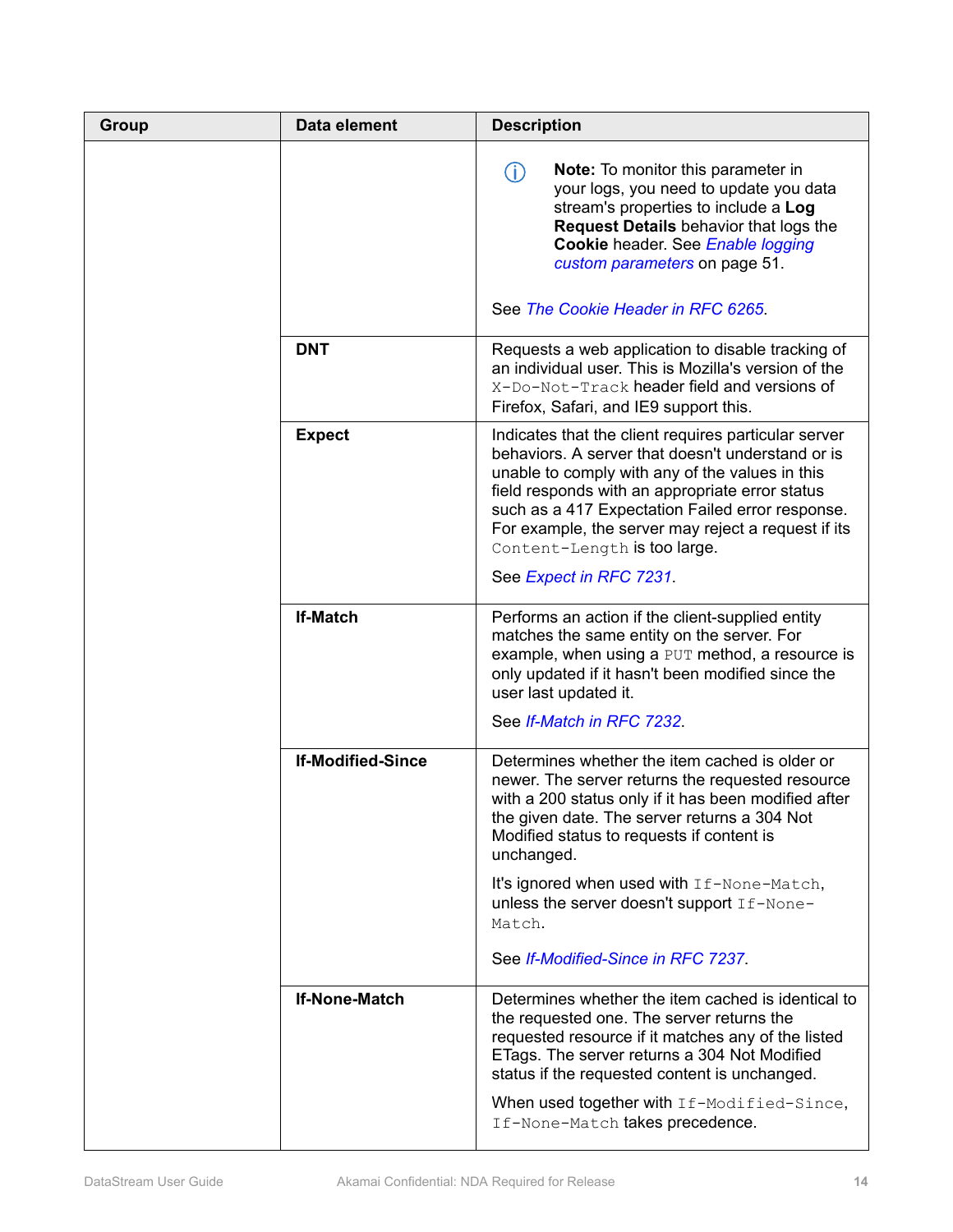| Group | Data element               | <b>Description</b>                                                                                                                                                                                                                                 |
|-------|----------------------------|----------------------------------------------------------------------------------------------------------------------------------------------------------------------------------------------------------------------------------------------------|
|       |                            | See If-None-Match in RFC 7323                                                                                                                                                                                                                      |
|       | <b>If-Range</b>            | Sends the client any parts of the entity that are<br>missing or sends the client the full entity. This<br>header can be used with the Last-Modified or<br>ETag header, but not with both.                                                          |
|       |                            | See If-Range in RFC 7233.                                                                                                                                                                                                                          |
|       | <b>If-Unmodified-Since</b> | Only sends the response if the entity hasn't been<br>modified since a specific time.                                                                                                                                                               |
|       |                            | Used with If-Range, it ensures that the new<br>requested range comes from an unmodified<br>document.                                                                                                                                               |
|       |                            | Used with non-safe methods, it can be used to<br>reject editions if the stored object has been<br>modified since the original was retrieved.                                                                                                       |
|       |                            | See If-Unmodified-Since in RFC 7232.                                                                                                                                                                                                               |
|       | Range                      | Requests a specific part of an entity by providing a<br>single byte range or a set of byte ranges. Bytes<br>are numbered from 0.                                                                                                                   |
|       |                            | See Range in RFC 7233.                                                                                                                                                                                                                             |
|       | <b>Referer</b>             | The address of the resource from which the<br>requested URI was followed.                                                                                                                                                                          |
|       |                            | Note: To monitor this parameter in<br>(i)<br>your logs, you need to update you data<br>stream's properties to include a Log<br><b>Request Details behavior that logs the</b><br>Referer header. See Enable logging<br>custom parameters on page 51 |
|       |                            | See Referer in RFC 7231.                                                                                                                                                                                                                           |
|       | <b>Request time</b>        | The time when the edge server accepted the<br>request from the client.                                                                                                                                                                             |
|       | <b>TE</b>                  | The transfer encodings the user agent is willing to<br>accept.                                                                                                                                                                                     |
|       |                            | See TE in RFC 7230.                                                                                                                                                                                                                                |
|       | Upgrade                    | Allows the client to specify what additional<br>protocols it supports if the server needs to switch<br>protocols. For example to upgrade an HTTP<br>connection to use WebSocket.                                                                   |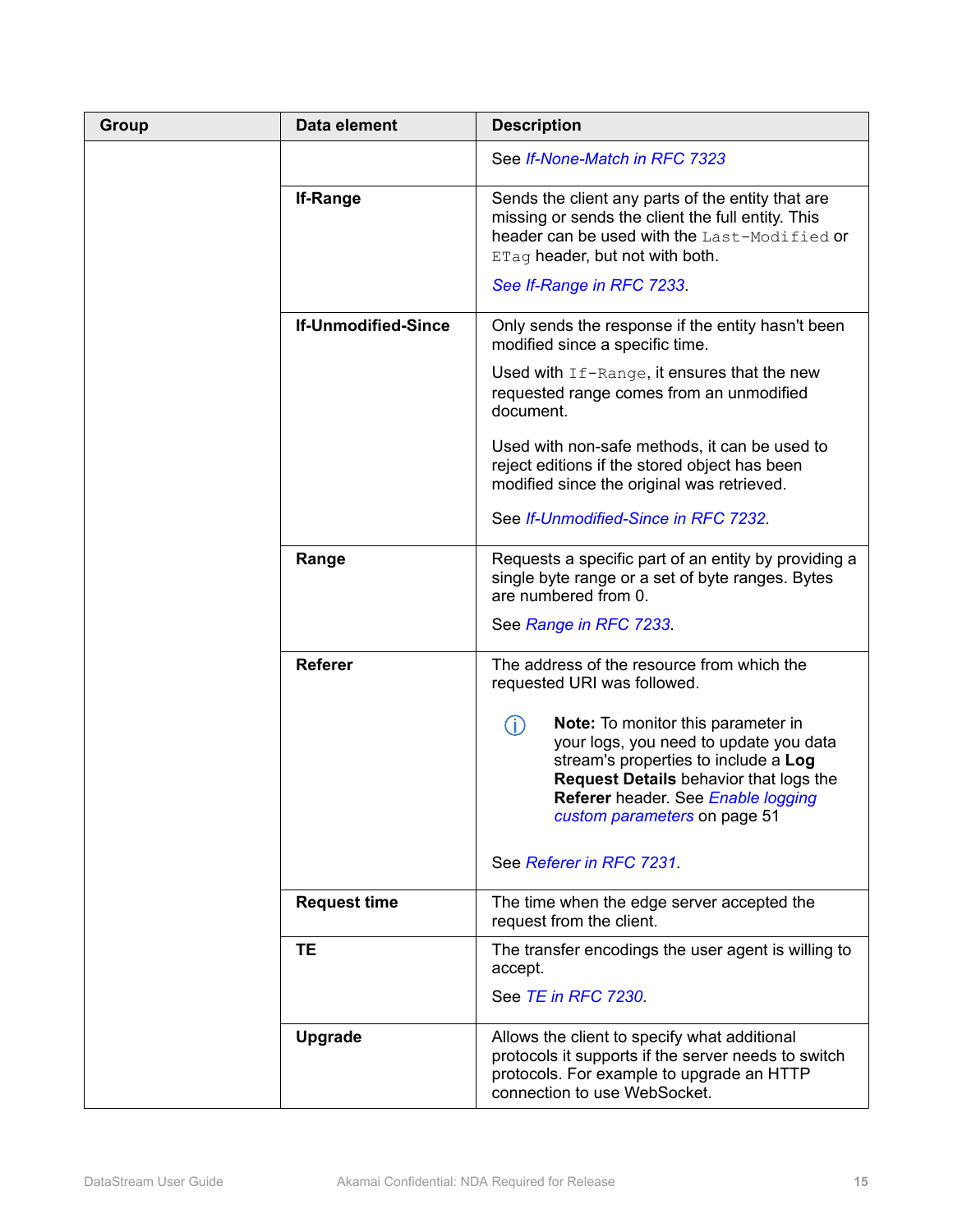| Group                          | Data element                                  | <b>Description</b>                                                                                                                                                                                                                                                                               |
|--------------------------------|-----------------------------------------------|--------------------------------------------------------------------------------------------------------------------------------------------------------------------------------------------------------------------------------------------------------------------------------------------------|
|                                |                                               | See Upgrade in RFC 7230.                                                                                                                                                                                                                                                                         |
|                                | Via                                           | Any proxies that processed the response. It helps<br>track message forwards, avoid request loops, and<br>identify the protocol capabilities of senders along<br>the request and response chain.                                                                                                  |
|                                |                                               | See Via in RFC 7230.                                                                                                                                                                                                                                                                             |
|                                | <b>X-Forwarded-For</b>                        | The originating IP address of the client connecting<br>to a web server through an HTTP proxy or load<br>balancer. It helps debug, gather statistics, and<br>generate location-dependent content and by<br>design exposes privacy sensitive information, such<br>as the IP address of the client. |
|                                |                                               | See Forwarded For in RFC 7239.                                                                                                                                                                                                                                                                   |
|                                | <b>X-Requested-With</b>                       | Identifies Ajax requests.                                                                                                                                                                                                                                                                        |
| <b>Response header</b><br>data | <b>Accept-Ranges</b>                          | Whether the edge server supports partial<br>requests. With an Accept-Ranges header, the<br>client can resume interrupted download instead of<br>downloading the resource from the beginning.                                                                                                     |
|                                |                                               | See Accept-Ranges in RFC 7233.                                                                                                                                                                                                                                                                   |
|                                | <b>Access-Control-</b><br><b>Allow-Origin</b> | Whether the response can be shared within the<br>given origin.                                                                                                                                                                                                                                   |
|                                |                                               | See Access-Control-Allow-Origin In Fetch<br>specification.                                                                                                                                                                                                                                       |
|                                | Age                                           | The time in seconds that the object has been in<br>cache.                                                                                                                                                                                                                                        |
|                                |                                               | See Age in RFC 7234.                                                                                                                                                                                                                                                                             |
|                                | <b>Allow</b>                                  | Lists the request methods supported by a<br>resource. An empty header indicates that the<br>resource allows no request methods.                                                                                                                                                                  |
|                                |                                               | See Allow in RFC 7231.                                                                                                                                                                                                                                                                           |
|                                | <b>Cache-Control</b>                          | Specifies the caching rules for the response.                                                                                                                                                                                                                                                    |
|                                |                                               | See Response Cache-Control Directives In<br><b>RFC7234</b>                                                                                                                                                                                                                                       |
|                                | <b>Connection</b>                             | Controls whether the network connection stays<br>open once the current request-response cycle<br>finishes.                                                                                                                                                                                       |
|                                |                                               | See Connection in RFC 7230.                                                                                                                                                                                                                                                                      |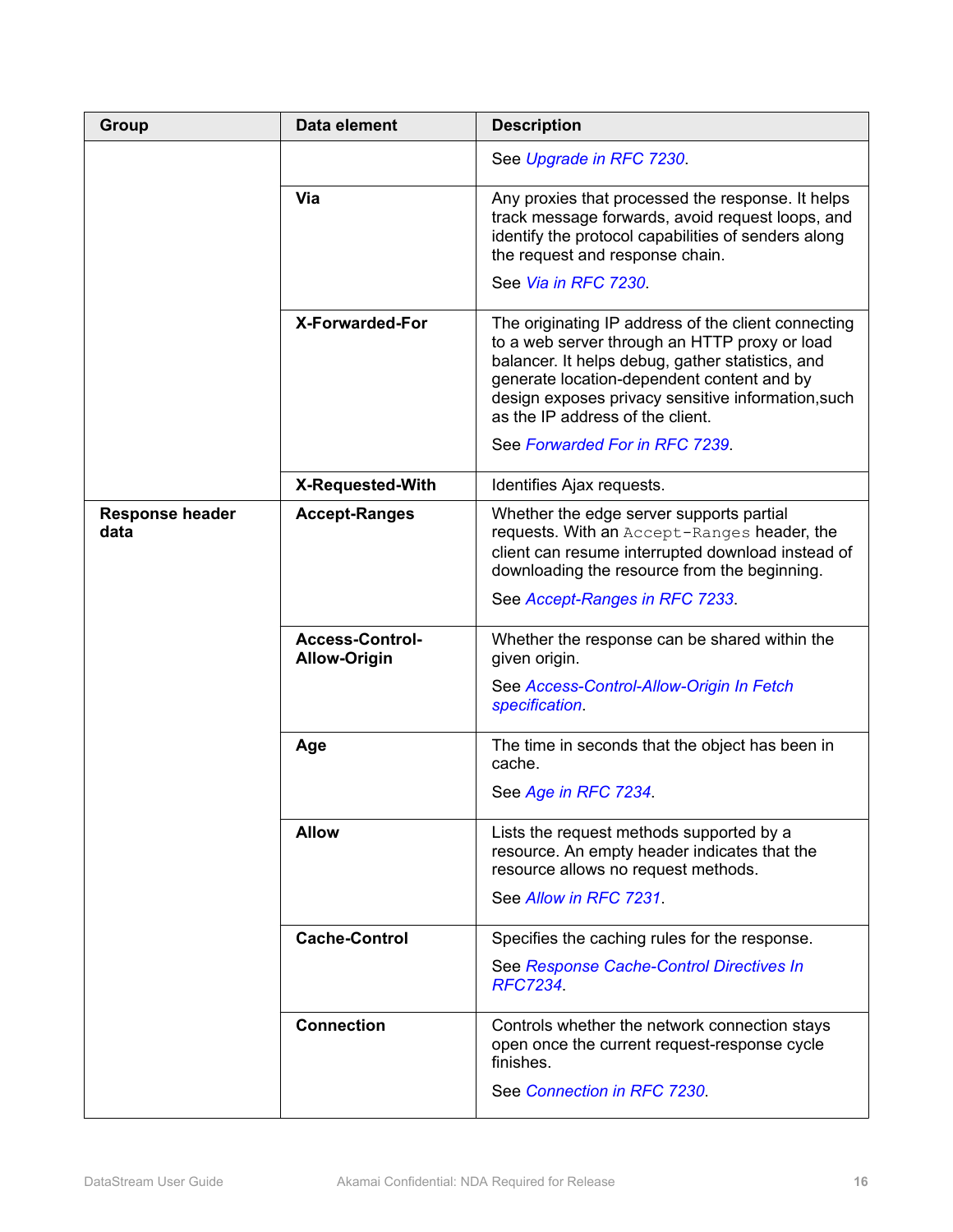| Group | Data element               | <b>Description</b>                                                                                                                                                                                                                                                                                 |
|-------|----------------------------|----------------------------------------------------------------------------------------------------------------------------------------------------------------------------------------------------------------------------------------------------------------------------------------------------|
|       | <b>Content-Disposition</b> | Indicates how the content is to be displayed,<br>whether on a screen or as a file download.                                                                                                                                                                                                        |
|       |                            | See RFC 6266.                                                                                                                                                                                                                                                                                      |
|       | <b>Content-Encoding</b>    | Specifies encodings applied to the entity-body. It<br>informs about how to decode to obtain the media-<br>type referenced by the Content-Type header.                                                                                                                                              |
|       |                            | See Content-Encoding in RFC 7231.                                                                                                                                                                                                                                                                  |
|       | <b>Content-Language</b>    | Lists the languages for the intended audiences.<br>See:                                                                                                                                                                                                                                            |
|       |                            |                                                                                                                                                                                                                                                                                                    |
|       |                            | Content-Language in RFC 7231.<br><b>Tags for Identifying Languages.</b>                                                                                                                                                                                                                            |
|       |                            |                                                                                                                                                                                                                                                                                                    |
|       | <b>Response Content-</b>   | Checks the integrity of the message body.                                                                                                                                                                                                                                                          |
|       | MD <sub>5</sub>            | See RFC 1864.                                                                                                                                                                                                                                                                                      |
|       | <b>Content-Range</b>       | Specifies where in a full body message a partial<br>message belongs.                                                                                                                                                                                                                               |
|       |                            | See Date in RFC 7233.                                                                                                                                                                                                                                                                              |
|       | <b>Date</b>                | The date and time that the message originated.                                                                                                                                                                                                                                                     |
|       |                            | See Date in RFC 7231.                                                                                                                                                                                                                                                                              |
|       | <b>ETag</b>                | Identifies a specific version of a resource. It helps<br>caches be more efficient and save bandwidth by<br>eliminating the need to resend a full response if<br>the content hasn't changed. Additionally, etags<br>help prevent simultaneous updates of a resource<br>from overwriting each other. |
|       |                            | When used with If-Match headers, it can detect<br>mid-air edit collisions. When used with If-None-<br>Match, it can cache resources that are<br>unchanged.                                                                                                                                         |
|       |                            | See ETag in RFC 7237.                                                                                                                                                                                                                                                                              |
|       | <b>Expires</b>             | The date and time when the message expires.<br>Invalid dates represent a date in the past and<br>mean that the resource is already expired. For<br>example, 0.                                                                                                                                     |
|       |                            | If the response includes a Cache-Control<br>header with the max-age or s-maxage directives,<br>the Expires header is ignored.                                                                                                                                                                      |
|       |                            | See Expires in RFC 7234.                                                                                                                                                                                                                                                                           |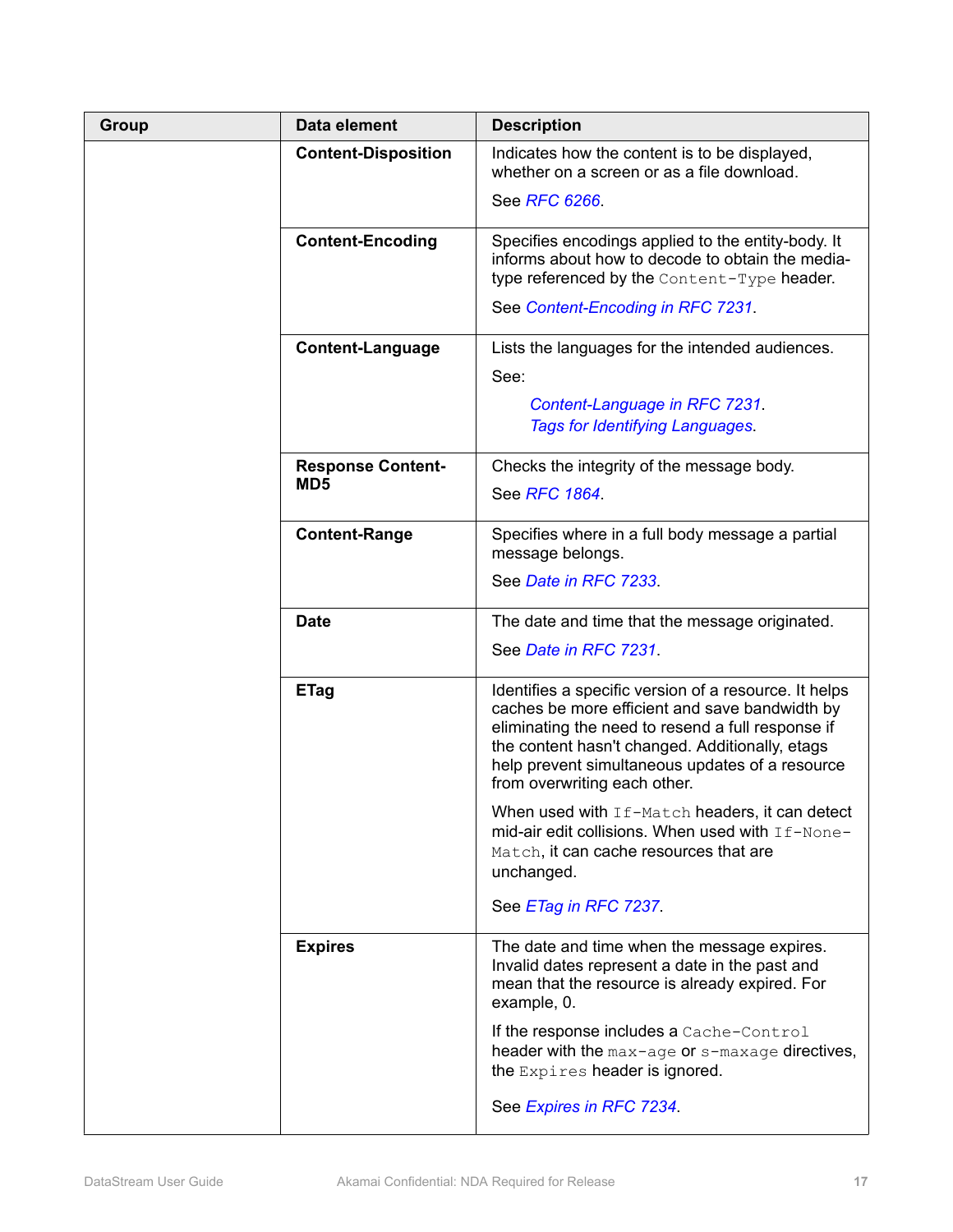| Group | Data element         | <b>Description</b>                                                                                                                                                                                                                                                                               |
|-------|----------------------|--------------------------------------------------------------------------------------------------------------------------------------------------------------------------------------------------------------------------------------------------------------------------------------------------|
|       | <b>Last-Modified</b> | The date and time when the resource was last<br>modified by the origin. Conditional requests<br>specifying the If-Modified-Since or If-<br>Unmodified-Since headers use this header.                                                                                                             |
|       |                      | See Last-Modified in RFC 7232.                                                                                                                                                                                                                                                                   |
|       | Link                 | Links to a resource containing additional<br>information.                                                                                                                                                                                                                                        |
|       |                      | See:                                                                                                                                                                                                                                                                                             |
|       |                      | <b>Link Serialization in HTTP headers in RFC</b><br>8288.<br>Link in RFC 5988.                                                                                                                                                                                                                   |
|       | P <sub>3</sub> P     | States the data that will be collected about<br>requesting users.                                                                                                                                                                                                                                |
|       | <b>Retry-After</b>   | The length of time the user agent should wait<br>before sending a follow-up request.                                                                                                                                                                                                             |
|       |                      | In a 503 (Service Unavailable) response, it<br>indicates how long the service is expected to be<br>unavailable.                                                                                                                                                                                  |
|       |                      | In a 429 (Too Many Requests) response, it<br>indicates how long to wait before making a new<br>request.                                                                                                                                                                                          |
|       |                      | In a redirect response, such as 301 (Moved<br>Permanently), it indicates the minimum time that<br>the user agent is asked to wait before issuing the<br>redirected request.                                                                                                                      |
|       |                      | See Retry-After in RFC 7231.                                                                                                                                                                                                                                                                     |
|       | <b>Server</b>        | Information about the software that the origin<br>server used to handle the request.                                                                                                                                                                                                             |
|       |                      | See Server in RFC 7231                                                                                                                                                                                                                                                                           |
|       | <b>Set-Cookie</b>    | Allows sending cookies in the response to the<br>user agent so it can send them back to the server<br>later.                                                                                                                                                                                     |
|       |                      | See Set-Cookie in RFC 6265.                                                                                                                                                                                                                                                                      |
|       | <b>Trailer</b>       | Allows the sender to include additional fields at the<br>end of chunked messages to supply metadata that<br>might be dynamically generated while the<br>message body is sent, such as a message<br>integrity check, digital signature, or post-<br>processing status.<br>See Trailer in RFC 7230 |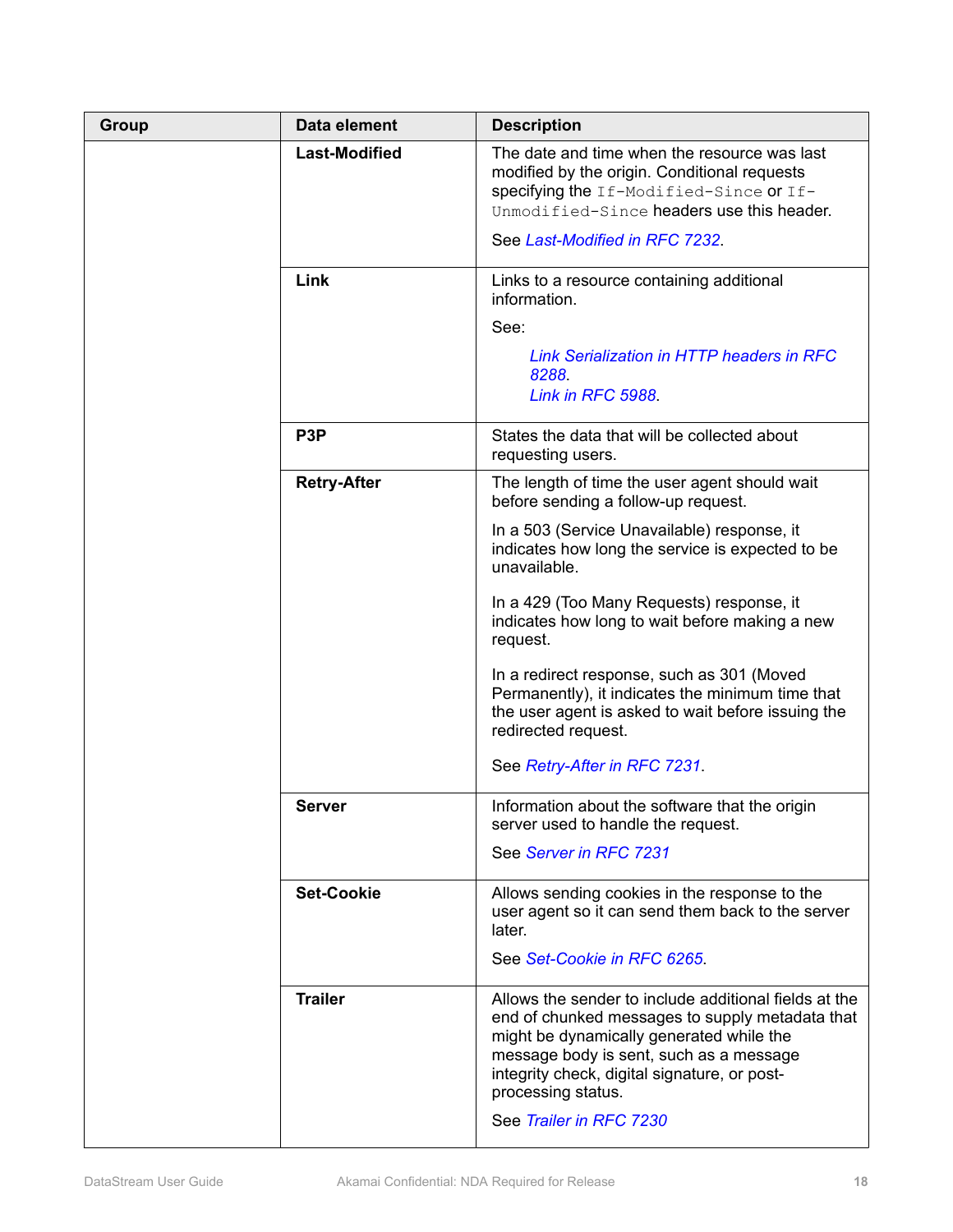| Group                              | Data element             | <b>Description</b>                                                                                                                                                                                                           |
|------------------------------------|--------------------------|------------------------------------------------------------------------------------------------------------------------------------------------------------------------------------------------------------------------------|
|                                    | <b>Transfer-Encoding</b> | Enables the use of metadata fields. It is a hop-by-<br>hop header attached to a message between two<br>nodes, not to a resource. Each segment of a multi-<br>node connection can use different Transfer-<br>Encoding values. |
|                                    |                          | See Transfer-Encoding in RFC 7230.                                                                                                                                                                                           |
|                                    | <b>Vary</b>              | The headers used to determine whether to send<br>the response to a subsequent request without any<br>additional validation.                                                                                                  |
|                                    |                          | See Vary in RFC 7230.                                                                                                                                                                                                        |
|                                    | Via                      | The protocols used to send the response from the<br>originating server to the requesting client.                                                                                                                             |
|                                    |                          | See Via in RFC 7230.                                                                                                                                                                                                         |
|                                    | Warning                  | Provides information about transformations made<br>to the message's entity body.                                                                                                                                             |
|                                    |                          | See:                                                                                                                                                                                                                         |
|                                    |                          | <b>Warning in RFC 7234.</b><br><b>HTTP Warn Codes.</b>                                                                                                                                                                       |
|                                    |                          |                                                                                                                                                                                                                              |
|                                    | <b>WWW-Authenticate</b>  | The authentication method that should be used to<br>gain access to a resource. It is required for all 401<br>Unauthorized response messages.                                                                                 |
|                                    |                          | See WWW-Authenticate in RFC 7235.                                                                                                                                                                                            |
|                                    | X-Powered-By             | The type of technology the web application uses.                                                                                                                                                                             |
| <b>Network performance</b><br>data | <b>Asnum</b>             | Autonomous systems number for the client<br>request.                                                                                                                                                                         |
|                                    | <b>Client RTT</b>        | The round trip time (RTT) in milliseconds from<br>when a request goes from a client to an edge<br>server and back again to the starting point.                                                                               |
|                                    | <b>Download time</b>     | The time in milliseconds from when the edge<br>server first accepts the request to when it sends<br>the last byte, not when the client acknowledges<br>receiving the last byte.                                              |
|                                    | <b>Download status</b>   | The overall download status of an object<br>represented by a series of four boolean values. It<br>provides data in the following format:                                                                                     |
|                                    |                          | <first byte=""><last byte=""><full object<br="">&gt;<if aborted=""></if></full></last></first>                                                                                                                               |
|                                    |                          | where:                                                                                                                                                                                                                       |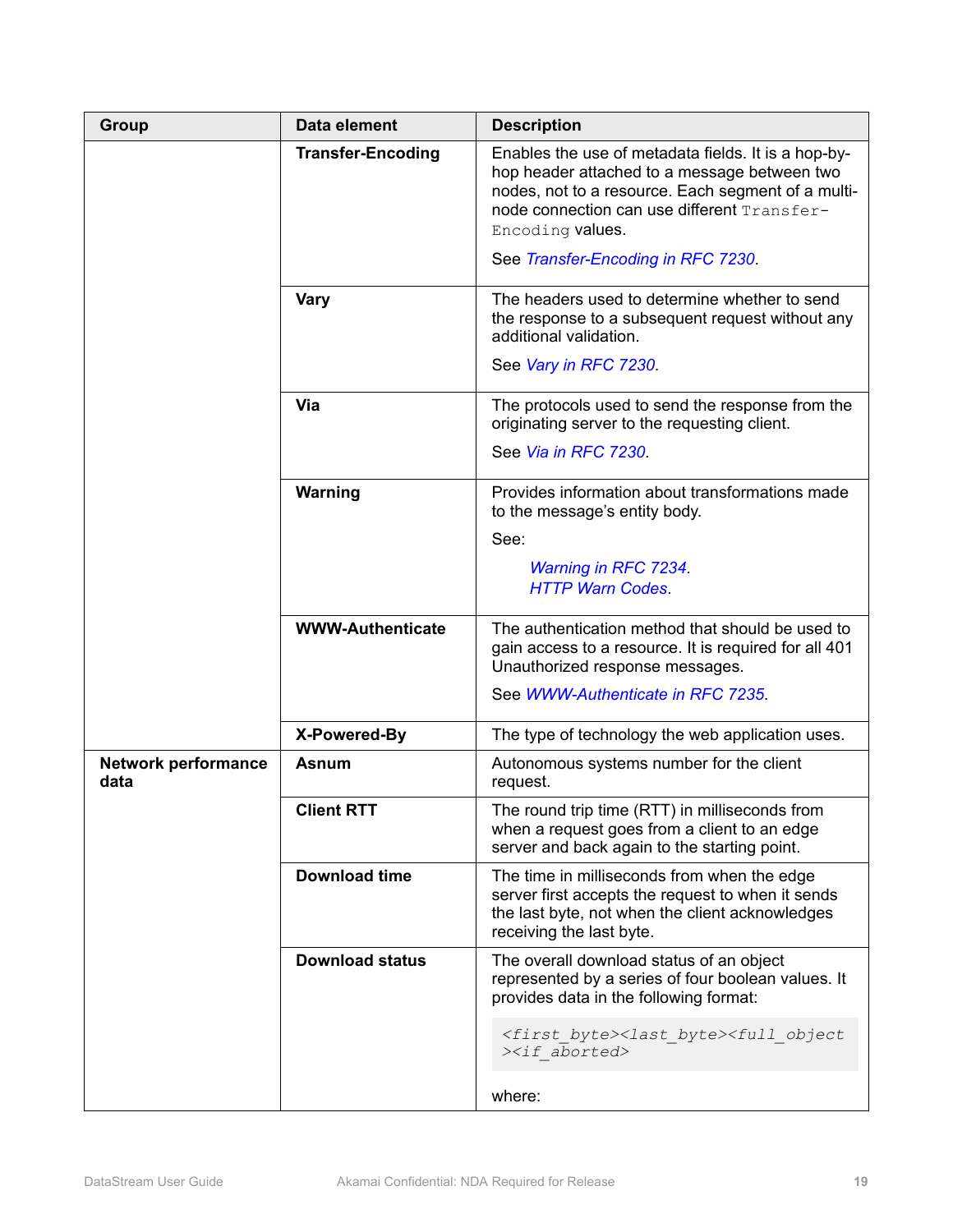| Group | Data element     | <b>Description</b>                                                                                                                                                                                                                                                |
|-------|------------------|-------------------------------------------------------------------------------------------------------------------------------------------------------------------------------------------------------------------------------------------------------------------|
|       |                  | <first_byte> specifies whether the edge<br/><math display="inline">\bullet</math><br/>server returned the first byte of the object.</first_byte>                                                                                                                  |
|       |                  | 1 indicates that the server returned<br>the first byte.<br>0 indicates that it didn't.                                                                                                                                                                            |
|       |                  | <last_byte> specifies whether the edge<br/>server the last byte of the object.</last_byte>                                                                                                                                                                        |
|       |                  | 1 indicates that the server returned<br>the last byte.<br>0 indicates that it didn't.                                                                                                                                                                             |
|       |                  | <full_object> specifies if the edge server<br/>returned the full requested object.</full_object>                                                                                                                                                                  |
|       |                  | 1 indicates the edge server<br>returned the requested object.<br>0 indicates that it didn't.                                                                                                                                                                      |
|       |                  | <b>Note:</b> Returning a full object<br>(i)<br>may not always mean<br>returning the first and last<br>bytes of an object. When you<br>request a range of bytes,<br>returning a full object means<br>returning the first and last<br>bytes of the requested range. |
|       |                  | <if_aborted> specifies whether the client<br/>aborted the transaction.</if_aborted>                                                                                                                                                                               |
|       |                  | 1 indicates that the client aborted<br>the transaction.<br>0 indicates that they didn't.                                                                                                                                                                          |
|       | Edge IP          | The IP address of the edge server that served the<br>response to the client. This is useful when<br>resolving issues with your account representative.                                                                                                            |
|       | Error code f29   | If there is an error during forwarding requests from<br>an edge server, a string indicating the problem is<br>logged here.                                                                                                                                        |
|       | Error code r14   | If there is an error serving the request, a string<br>indicating the problem is logged here.                                                                                                                                                                      |
|       | <b>Last byte</b> | The last byte of the object was served by this<br>response. 0 would indicate part of a byte-range<br>response.                                                                                                                                                    |
|       | Mid mile latency | The time it takes the Akamai platform to process a<br>request. Usually, it is the time for a complete                                                                                                                                                             |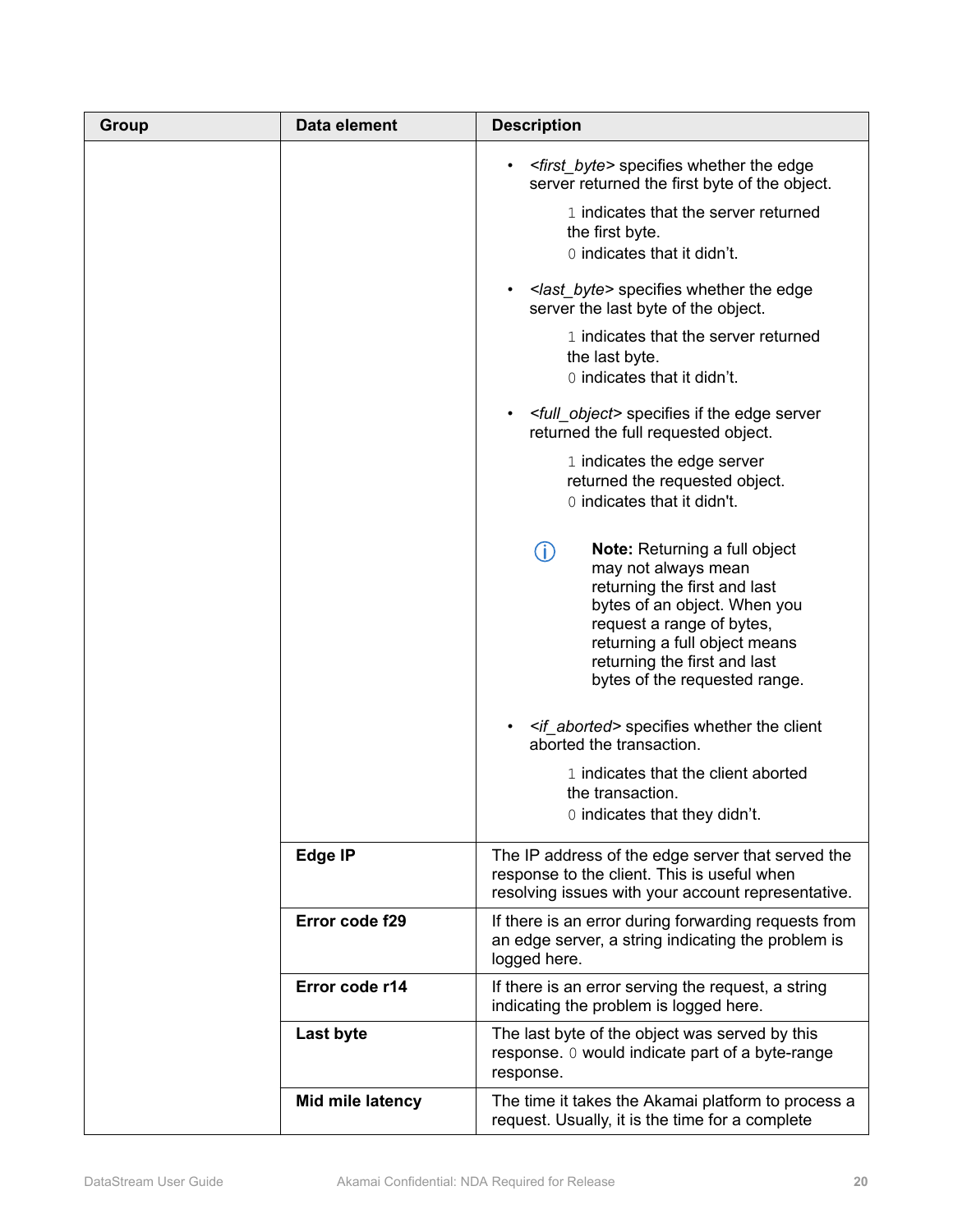| Group        | Data element              | <b>Description</b>                                                                                                                                                                                                           |
|--------------|---------------------------|------------------------------------------------------------------------------------------------------------------------------------------------------------------------------------------------------------------------------|
|              |                           | request and response cycle, but these values<br>could be separated.                                                                                                                                                          |
|              | <b>Net origin latency</b> | The time in milliseconds from when the last byte of<br>the request leaves the edge server that is closest<br>to the data center to when this edge server<br>receives the first byte of the response from the<br>data center. |
|              |                           | This value includes:                                                                                                                                                                                                         |
|              |                           | Time the origin takes to process the<br>$\bullet$<br>request before delivering the response                                                                                                                                  |
|              |                           | Network latency between an edge server<br>$\bullet$<br>and a data center                                                                                                                                                     |
|              |                           | This value shouldn't include:                                                                                                                                                                                                |
|              |                           | Time to establish the connection with the<br>$\bullet$<br>origin                                                                                                                                                             |
|              |                           | (j)<br><b>Note:</b> If included, the origin<br>connection time may or may<br>not include the TCP and<br><b>SSL/TLS establishment times</b><br>or any possible failover and<br>retry cycles that may have<br>happened.        |
|              |                           | Network time or computing events that<br>$\bullet$<br>may have happened upstream in the<br>Akamai transaction                                                                                                                |
| Geo          | Area                      | The area where the request originated.                                                                                                                                                                                       |
|              | City                      | The city where the request originated.                                                                                                                                                                                       |
|              | Country                   | The country where the request originated.                                                                                                                                                                                    |
|              | Latitude                  | The latitude where the request originated.                                                                                                                                                                                   |
|              | Longitude                 | The longitude where the request originated.                                                                                                                                                                                  |
|              | <b>Region</b>             | The region where the request originated. The<br>region may be a state, province, or other large<br>territory.                                                                                                                |
|              | Zip                       | The zip code the request was sent from.                                                                                                                                                                                      |
| Network data | <b>Bandwidth</b>          | Specifies the bandwidth usage.                                                                                                                                                                                               |
|              | <b>Network</b>            | The network that originated the request.                                                                                                                                                                                     |
|              | <b>Network type</b>       | The type of network that originated the request.                                                                                                                                                                             |
|              | <b>Proxy</b>              | The proxy or browser type.                                                                                                                                                                                                   |
|              | <b>Throughput</b>         | The average throughput.                                                                                                                                                                                                      |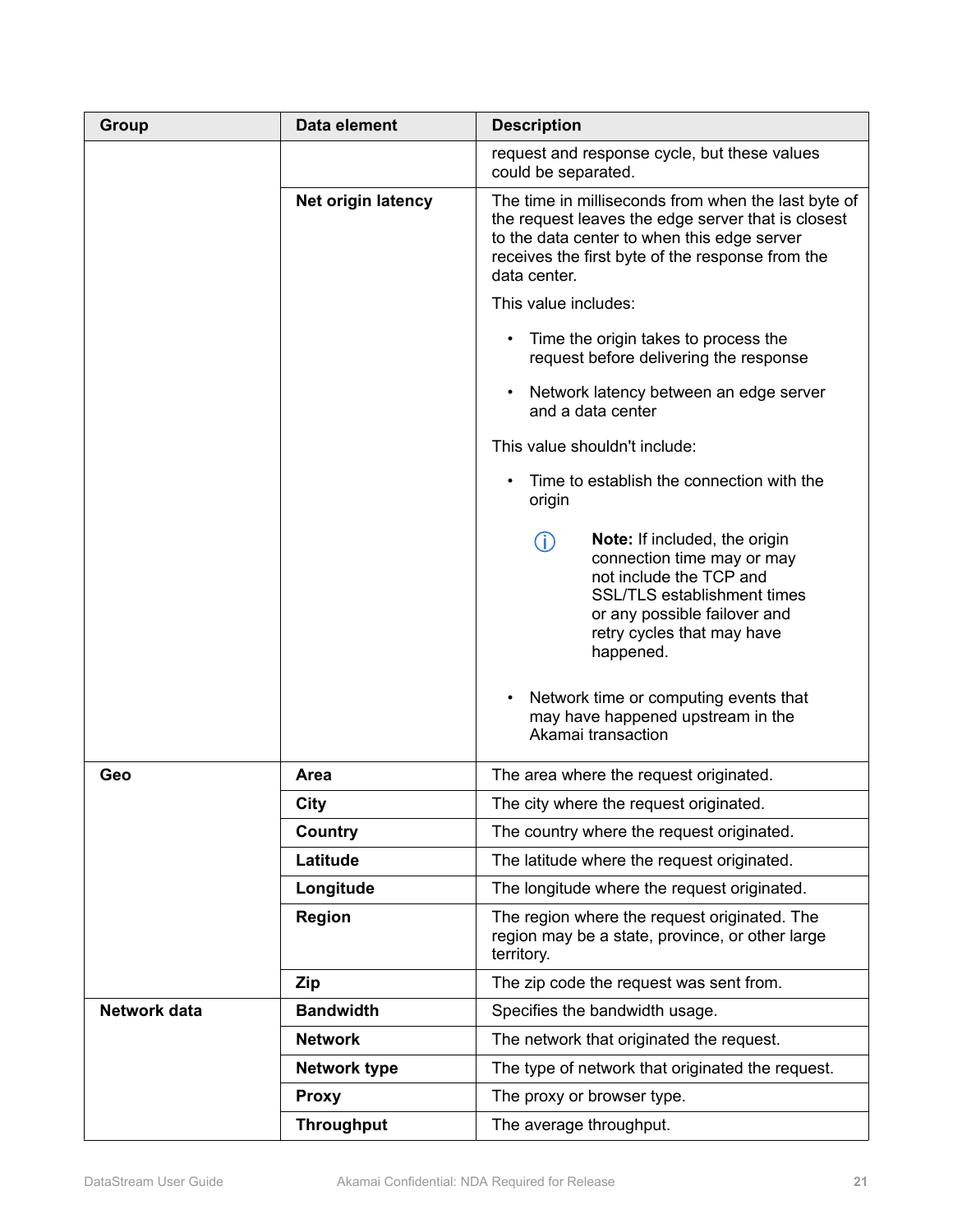| Group      | Data element           | <b>Description</b>                                                                                                                                                                                                                                      |
|------------|------------------------|---------------------------------------------------------------------------------------------------------------------------------------------------------------------------------------------------------------------------------------------------------|
| Cache data | <b>Cacheable</b>       | Indicates whether the object was cacheable.<br>1 indicates that the server determined,<br>based on response headers and metadata,<br>that the object was cacheable.<br>0 indicates that it wasn't.                                                      |
|            | <b>Cache hierarchy</b> | Categorizes the bytes served to the client by the<br>forward server type that sent them. It provides<br>data in the following order:<br><peer server="">/<parent server="">/<br/><origin server="">/<netstorage>/</netstorage></origin></parent></peer> |
|            |                        | <akamai origin=""></akamai>                                                                                                                                                                                                                             |
|            |                        | where:                                                                                                                                                                                                                                                  |
|            |                        | <peer server=""> are the bytes served by an<br/>in-region peer edge server.</peer>                                                                                                                                                                      |
|            |                        | <parent_server> are the bytes served by a<br/>٠<br/>parent edge server.</parent_server>                                                                                                                                                                 |
|            |                        | <origin_server> are the bytes served by<br/>٠<br/>the origin server.</origin_server>                                                                                                                                                                    |
|            |                        | <netstorage> are the bytes served from<br/>٠<br/>NetStorage.</netstorage>                                                                                                                                                                               |
|            |                        | <akamai_origin> are the bytes served by<br/><math display="inline">\bullet</math><br/>any edge server that a request was<br/>forwarded to.</akamai_origin>                                                                                              |
|            | <b>Cache Hit</b>       | Indicates whether the requested object was<br>served entirely from the cache memory.                                                                                                                                                                    |
|            |                        | 1 indicates the edge server retrieved the<br>entire object from the cache.<br>0 indicates that the server had to fetch<br>some bytes of the object.                                                                                                     |
|            | <b>Cache stats</b>     | Logs the bytes served entirely from the cache. It<br>provides data in the following format:                                                                                                                                                             |
|            |                        | <bytes cache="" from="">/<br/><total bytes="" client="" to=""></total></bytes>                                                                                                                                                                          |
|            |                        | where:                                                                                                                                                                                                                                                  |
|            |                        | <bt></bt> bytes_from_cache> are the bytes of the<br>object or requested range served from the<br>cache.                                                                                                                                                 |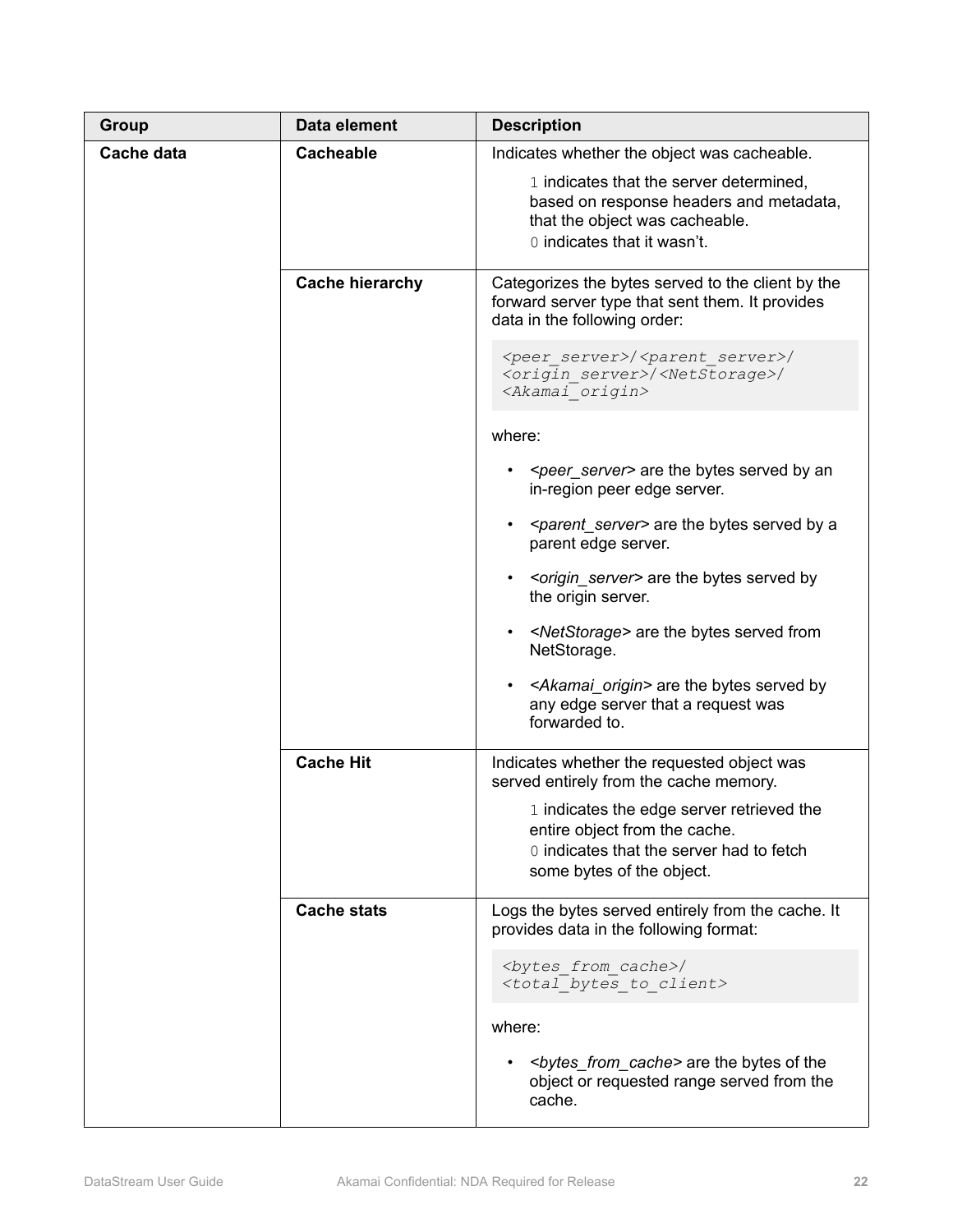| Group    | Data element        | <b>Description</b>                                                                                                                                                                                                                                                                                                                                                                                                                                                                       |
|----------|---------------------|------------------------------------------------------------------------------------------------------------------------------------------------------------------------------------------------------------------------------------------------------------------------------------------------------------------------------------------------------------------------------------------------------------------------------------------------------------------------------------------|
|          |                     | <total_bytes_to_client> are the bytes of the<br/>object or requested range sent to the<br/>client.<br/><math>\bigcirc</math><br/><b>Note:</b> For regular objects,<br/>either none or all bytes of the<br/>object come from the cache.</total_bytes_to_client>                                                                                                                                                                                                                           |
|          | <b>Cache status</b> | Specifies whether a request was a cache hit or a<br>cache miss and indicates the server type that<br>provided the object.                                                                                                                                                                                                                                                                                                                                                                |
|          |                     | 0 indicates that the content was non-<br>cacheable.<br>1 indicates that the object was served from<br>a child edge server.<br>2 indicates that the object was served from<br>an in-region peer edge server or a parent<br>edge server.<br>3 indicates that the object was served from<br>the origin server.<br>4 indicates that the response to the<br>request had a code status other than: 200,<br>203, 301, 302, 410. It also indicates that<br>the object was served from the cache. |
| Waf data | <b>Anom scr</b>     | A comma-delimited list of anomaly scores for the<br>triggered rules.<br>Note: This field's value is URL-<br>(i)<br>encoded.                                                                                                                                                                                                                                                                                                                                                              |
|          | <b>Deny actions</b> | The resulting actions of the deny rules triggered<br>by the request as specified in the Deny rules<br>field.<br>3 indicates that the rule denied the<br>request. See About rules in the Cloud<br>Monitor Help.<br><b>Note:</b> This field's value is URL-<br>(i)<br>encoded.                                                                                                                                                                                                             |
|          | Deny data           | Additional information about the risk group that<br>triggered the deny action.                                                                                                                                                                                                                                                                                                                                                                                                           |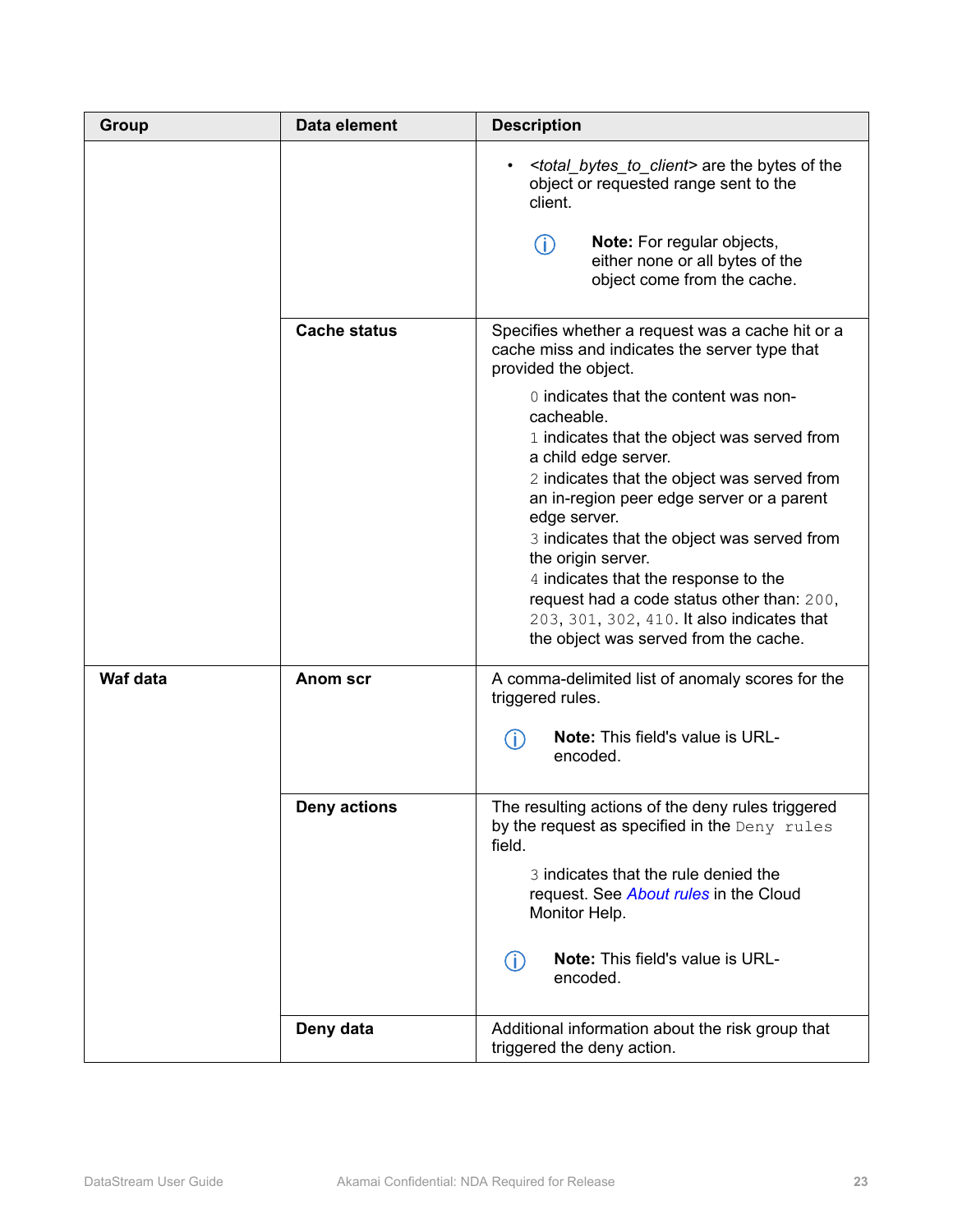| Group | Data element        | <b>Description</b>                                                                                                                                                       |
|-------|---------------------|--------------------------------------------------------------------------------------------------------------------------------------------------------------------------|
|       |                     | <b>Note:</b> This field's value is URL and<br>(i)<br>Base64-encoded to prevent control<br>characters from impacting parsing.                                             |
|       | Deny msg            | The messages reported by the deny rules<br>triggered by the request. This is a semicolon-<br>delimited list.                                                             |
|       |                     | <b>Note:</b> This field's value is URL-<br>(i)<br>encoded.                                                                                                               |
|       |                     | See About rules in the Cloud Monitor Help.                                                                                                                               |
|       | Deny rules          | Identifiers of all deny rules triggered by the<br>request. This is a colon-delimited list.                                                                               |
|       |                     | See About rules in the Cloud Monitor Help.                                                                                                                               |
|       | Deny sirs           | The locations in the request that triggered each<br>deny rule. This is a semicolon-delimited list.                                                                       |
|       | P action            | The resulting action for a slow POST attack, either<br>W for warn, or A for deny (abort).                                                                                |
|       | Policy id           | The identifier of the firewall policy applied to the<br>request.                                                                                                         |
|       |                     | See Security policies in the Cloud Security Help.                                                                                                                        |
|       | P rate              | The recorded rate in bytes per second of a slow<br>POST attack.                                                                                                          |
|       | <b>Risk groups</b>  | Risk groups whose rule thresholds have been<br>triggered. This is a colon-delimited list.                                                                                |
|       |                     | See KONA WAF rules.                                                                                                                                                      |
|       | <b>Risk tuples</b>  | Identifiers of the rules triggered within each risk<br>group from the Risk groups field. Within a<br>colon-delimited risk group, multiple rules are<br>hyphen-delimited. |
|       | <b>Risk scores</b>  | Risk scores of each triggered rule from the Risk<br>tuples field. Within a colon-delimited risk group,<br>each rule's score is hyphen-delimited.                         |
|       | <b>Waf version</b>  | The version of a Web Application Firewall (WAF)<br>data set. This is version 2.0.                                                                                        |
|       |                     | See Update rule set in the Cloud Monitor Help.                                                                                                                           |
|       | <b>Warn actions</b> | The resulting actions of the warn rules triggered<br>by the request as specified in the Warn rules<br>field. This is a colon-delimited list.                             |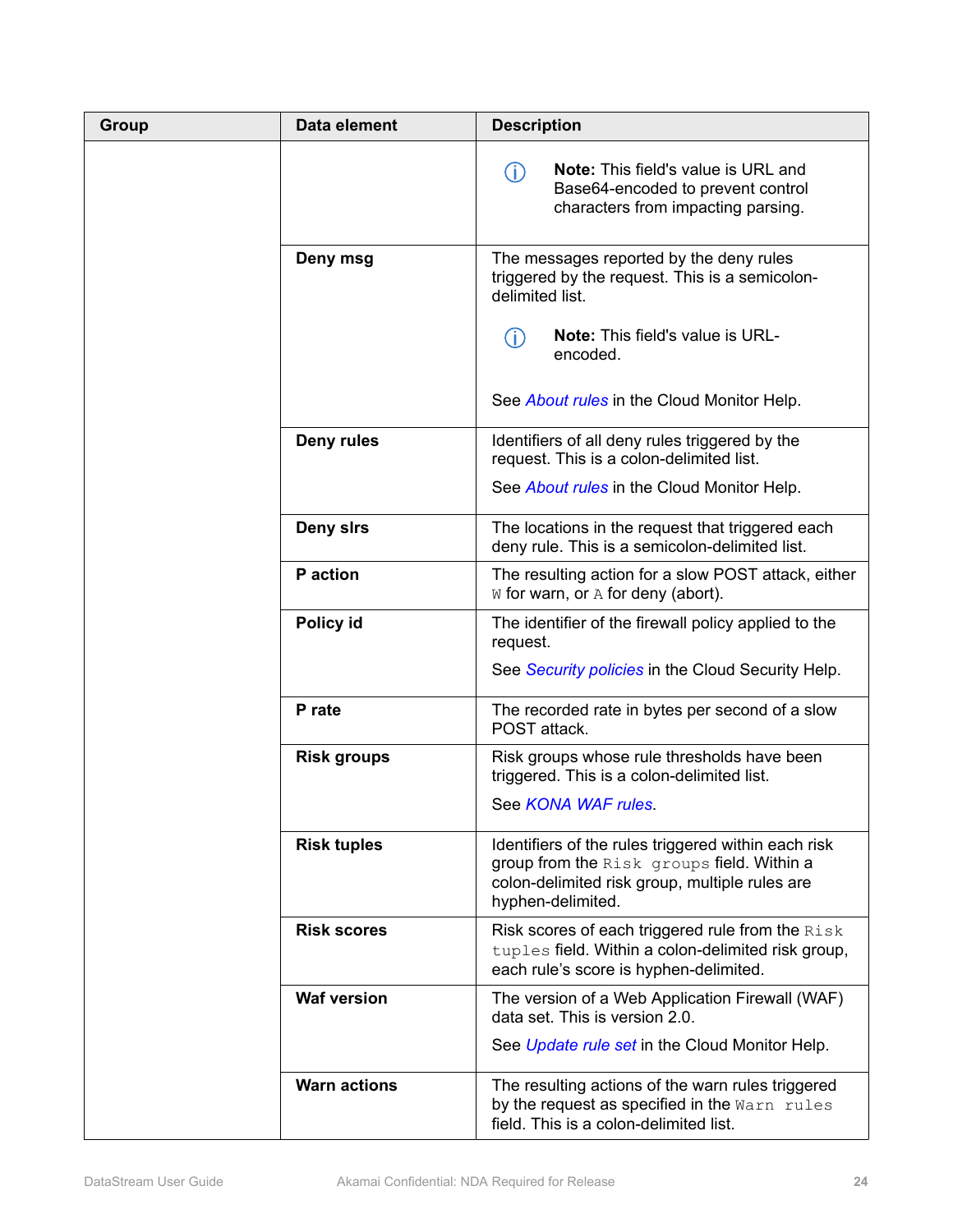| Group | Data element      | <b>Description</b>                                                                                                                                                                                                                            |
|-------|-------------------|-----------------------------------------------------------------------------------------------------------------------------------------------------------------------------------------------------------------------------------------------|
|       |                   | 2 indicates that the rule logged an alert.<br>See About rules in the Cloud Monitor Help.                                                                                                                                                      |
|       |                   | Note: This field's value is URL-<br>(i)<br>encoded.                                                                                                                                                                                           |
|       | Warn data         | The user data of the triggered rules from the Warn<br>rules field. User data is a specific string within a<br>selector that triggered the rule. This is a colon-<br>delimited list.                                                           |
|       |                   | <b>Note:</b> This field's value is URL and<br>(i)<br>Base64-encoded to prevent control<br>characters from impacting parsing.                                                                                                                  |
|       |                   | See About rules in the Cloud Monitor Help.                                                                                                                                                                                                    |
|       | Warn msg          | The messages reported by the warn rules<br>triggered by the request.                                                                                                                                                                          |
|       |                   | This is a semicolon-delimited list.                                                                                                                                                                                                           |
|       |                   | <b>Note:</b> This field's value is URL-<br>(i)<br>encoded.                                                                                                                                                                                    |
|       |                   | See About rules in the Cloud Monitor Help.                                                                                                                                                                                                    |
|       | <b>Warn rules</b> | Identifiers of the rules triggered by the request.<br>This is a semicolon-delimited list.                                                                                                                                                     |
|       |                   | See About rules in the Cloud Monitor Help.                                                                                                                                                                                                    |
|       | <b>Warn sirs</b>  | The selectors of the triggered rules from the $\texttt{Warn}$<br>rules field. A selector is the location of the<br>request or response that triggered the rule, such<br>as the name of an HTTP header. This is a<br>semicolon-delimited list. |
|       | <b>Warn tags</b>  | The tags of the triggered rules from the Warn<br>rules field. Tags are used for classification and<br>categorization. This is a semicolon-delimited                                                                                           |
|       |                   | See KONA WAF rules                                                                                                                                                                                                                            |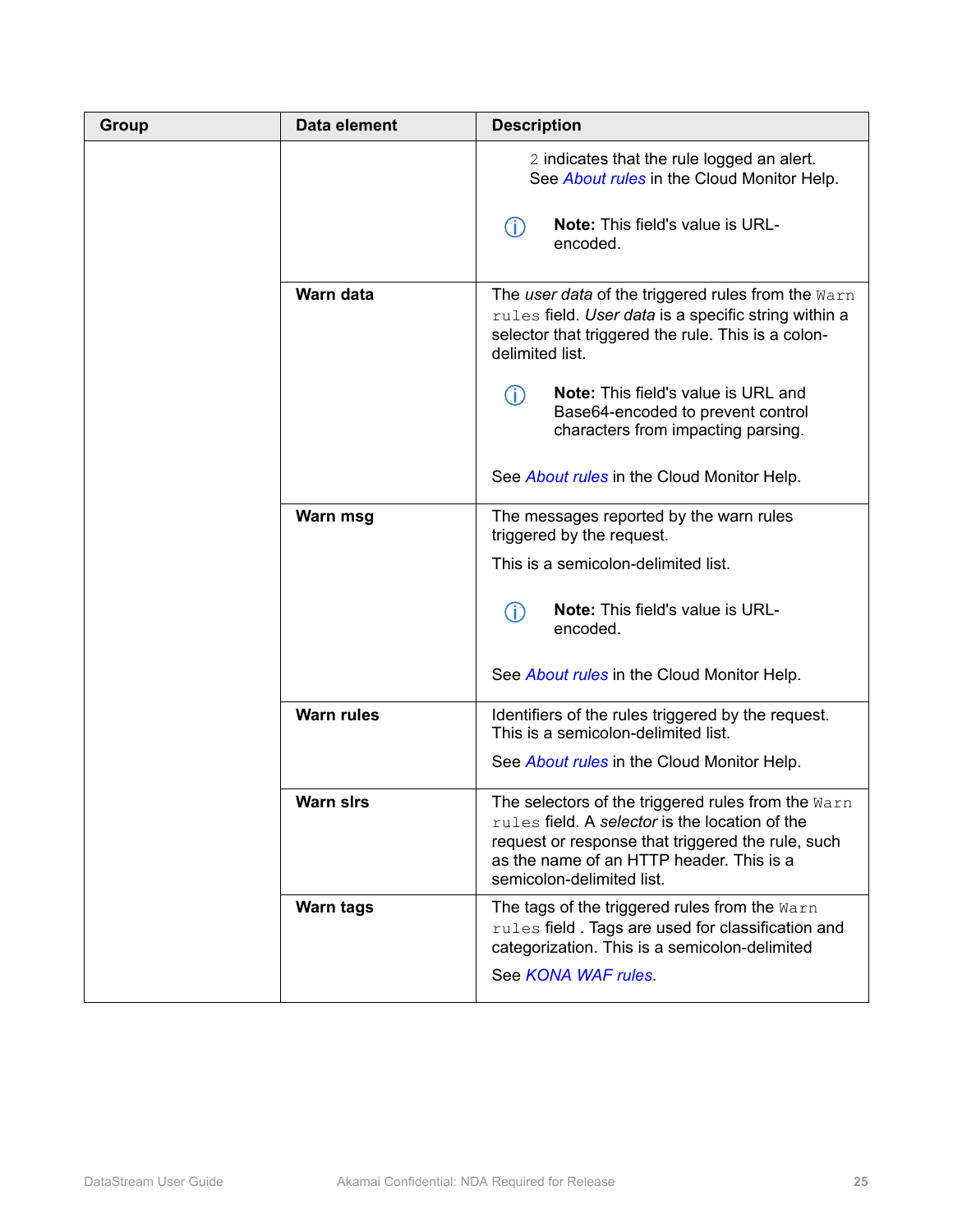#### <span id="page-27-0"></span>**Aggregated metrics data set**

#### **Aggregated metrics data set parameters**

| Group                      | <b>Metric</b>                   | <b>Description</b>                                                                                                                                                                                                                                                                             | <b>Example</b>                                       |
|----------------------------|---------------------------------|------------------------------------------------------------------------------------------------------------------------------------------------------------------------------------------------------------------------------------------------------------------------------------------------|------------------------------------------------------|
| Edge<br>response<br>time   | <b>Edge</b><br>response<br>time | Specifies the latency observed<br>for requests that results from:<br>a cache-hit at Akamai<br>$\bullet$<br>a cache-miss at Akamai<br>a cache-hit at child or<br>parent level<br>a cache-miss at child or<br>parent level<br>non-cacheable requests<br>$\bullet$                                | "edgeResponseTime":<br>8.46                          |
| <b>HTTP status</b><br>code | 2xx<br>3xx<br>4xx<br>5xx        | The count of requests that<br>resulted in 2xx, 3xx, 4xx, and<br>5xx status codes.<br>Note: Apart from<br>(i)<br>aggregating status<br>codes for each category,<br>DataStream also returns<br>x dist member to<br>show the distribution of<br>specific status codes<br>within these categories. | " $2xx$ ": 53,<br>"2xx dist": {<br>$\sqrt{200}$ : 53 |
| <b>Traffic</b><br>volumes  | <b>Requests per</b><br>second   | Specifies the requests sent per<br>second to the edge server.                                                                                                                                                                                                                                  | "bytesPerSecond":<br>29558.67                        |
|                            | <b>Bytes per</b><br>second      | Specifies the bytes per second<br>received from the edge server.                                                                                                                                                                                                                               | "requestsPerSecond":<br>0.88                         |
| <b>CDN</b> offload         | <b>Cache Hits</b>               | Specifies the count of requests<br>that were cache hits.                                                                                                                                                                                                                                       | "numCacheHit": 53                                    |
|                            | Cache<br>misses                 | Specifies the count of requests<br>that were cache misses.                                                                                                                                                                                                                                     | "numCacheMiss": 0                                    |
|                            | <b>Offload rate</b>             | Specifies the offload rate over<br>the period.                                                                                                                                                                                                                                                 | "offloadRate": 100.0                                 |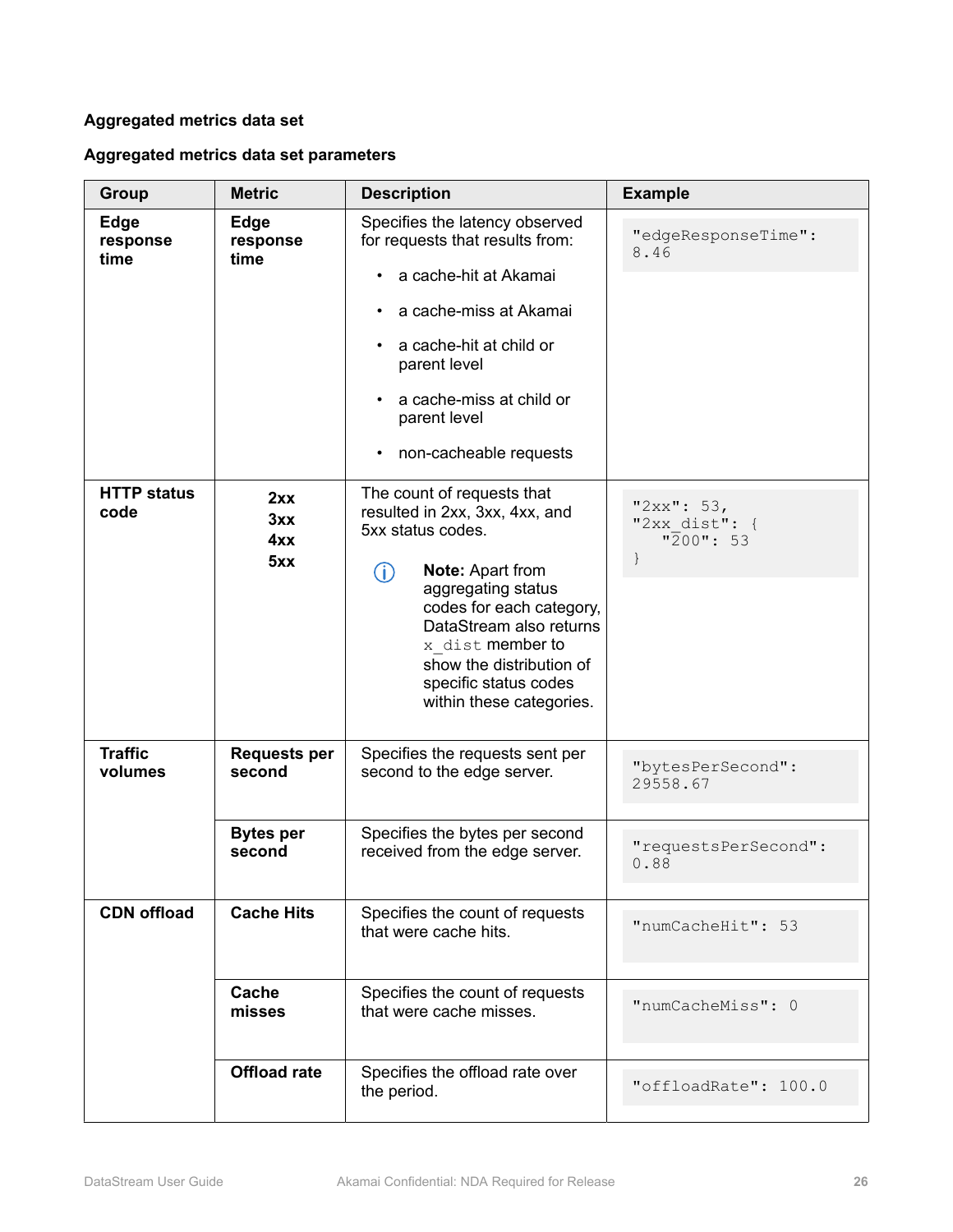<span id="page-28-0"></span>

| <b>Group</b>               | <b>Metric</b> | <b>Description</b>                                                                                                                                                                                                                 | <b>Example</b>             |
|----------------------------|---------------|------------------------------------------------------------------------------------------------------------------------------------------------------------------------------------------------------------------------------------|----------------------------|
| Origin<br>response<br>time |               | The time in milliseconds from<br>when the last byte of the<br>request leaves the edge server<br>that is closest to the data center<br>to when this edge server<br>receives the first byte of the<br>response from the data center. | "originResponseTime":<br>0 |
|                            |               | This value includes:                                                                                                                                                                                                               |                            |
|                            |               | Time the origin takes to<br>$\bullet$<br>process the request<br>before delivering the<br>response                                                                                                                                  |                            |
|                            |               | Network latency between<br>an edge server and a<br>data center                                                                                                                                                                     |                            |
|                            |               | This value shouldn't include:                                                                                                                                                                                                      |                            |
|                            |               | Time to establish the<br>$\bullet$<br>connection with the<br>origin                                                                                                                                                                |                            |
|                            |               | Note: If<br>(i)<br>included, the<br>origin<br>connection time<br>may or may not<br>include the TCP<br>and SSL/TLS<br>establishment<br>times or any<br>possible failover<br>and retry cycles<br>that may have<br>happened.          |                            |
|                            |               | Network time or<br>computing events that<br>may have happened<br>upstream in the Akamai<br>transaction                                                                                                                             |                            |

## Select a destination for your logs

Set your stream to push log data to one or more destinations or don't push it anywhere and make it available to your web services through the pull API. Depending on the type of logs that you set for you data stream to collect, you can also specify the sampling of data that you want to store or send to your destination or the aggregation time window for your metrics.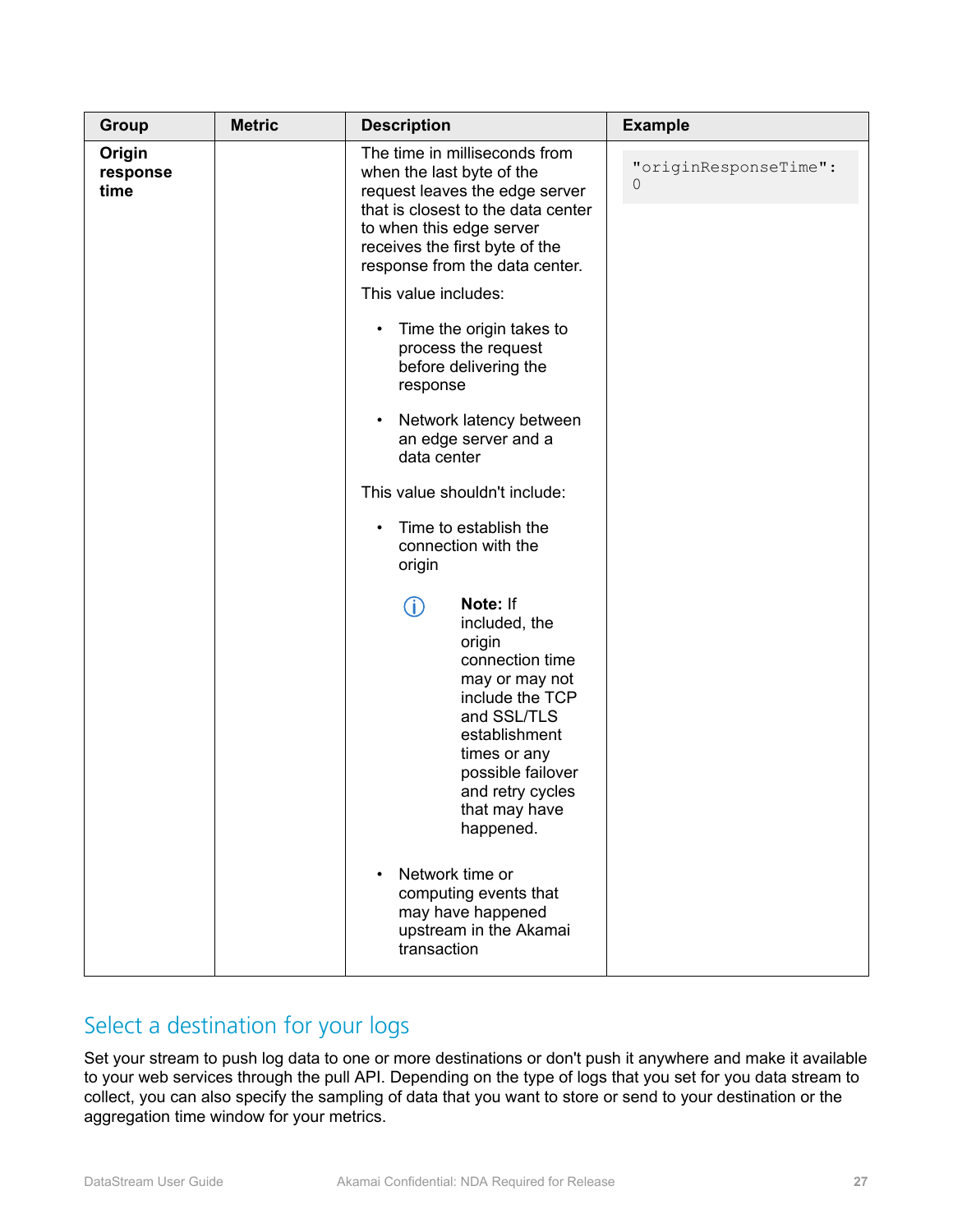#### **Before you begin**

Determine whether you want to push log data to a destination or integrate your data stream with a third-party web service and pull log data with the DataStream pull API. See *Destination* in *[Key concepts and terms](#page-7-0)* on page 6.

#### **How to**

- 1. On the **Delivery** tab, provide details for your destination. The fields to fill in differ depending on the destination type you select.
	- For a **Datadog** push destination, see *[Stream logs to Datadog](#page-30-0)* on page 29.
	- For an **Amazon S3** push destination, see *[Stream logs to Amazon S3](#page-30-0)* on page 29.
	- For a **Custom HTTPS** push destination, see *[Stream logs to a custom HTTPS endpoint](#page-32-0)* on page 31.
	- For a **Sumo Logic** push destination, see *[Stream logs to Sumo Logic](#page-32-0)* on page 31.
	- For a **Splunk** push destination, see *[Stream logs to Splunk](#page-32-0)* on page 31.
	- For a **DataStream buffer** pull destination, see *[Stream logs to a DataStream buffer](#page-33-0)* on page 32.
- 2. Depending on the type of logs you've chosen for you data stream when providing the basic details:
	- If you've chosen **Raw**, specify a **Sample rate**. This is a global sample rate for all properties in this data stream that defines a sample of data sent to the destination.
	- If you've chosen **Aggregated**, select your **Time frame** from the dropdown. This is the time window over which the data stream aggregates your log data and sends to the destination. You can set these values: 1, 5, 15, 30 minutes, or 1 hour.
- 3. Optional: To configure any other destination for your logs, click **Add destination**. You can configure only one DataStream buffer destination for a data stream.
- 4. Click **Next** to continue to the **Summary** tab.

#### **Next steps**

You're almost done. You can now review the information your provided and activate a data stream. See *[Review and activate a data stream](#page-34-0)* on page 33.

#### **Destinations**

When you're adding or editing a data stream to push logs to a destination, you need to provide integration details to enable log streaming to this destination. Here, you'll find detailed information about each destination type available for DataStream.

Each destination has its own unique stipulations for receiving data streams with respect to authorization, authentication, and web service protocols. Also, each destination approaches data protection and storage differently. Destinations are expected to support secure transport, secure data at rest, and manage life cycle controls natively.



**Note:** DataStream doesn't support storing logs in NetStorage.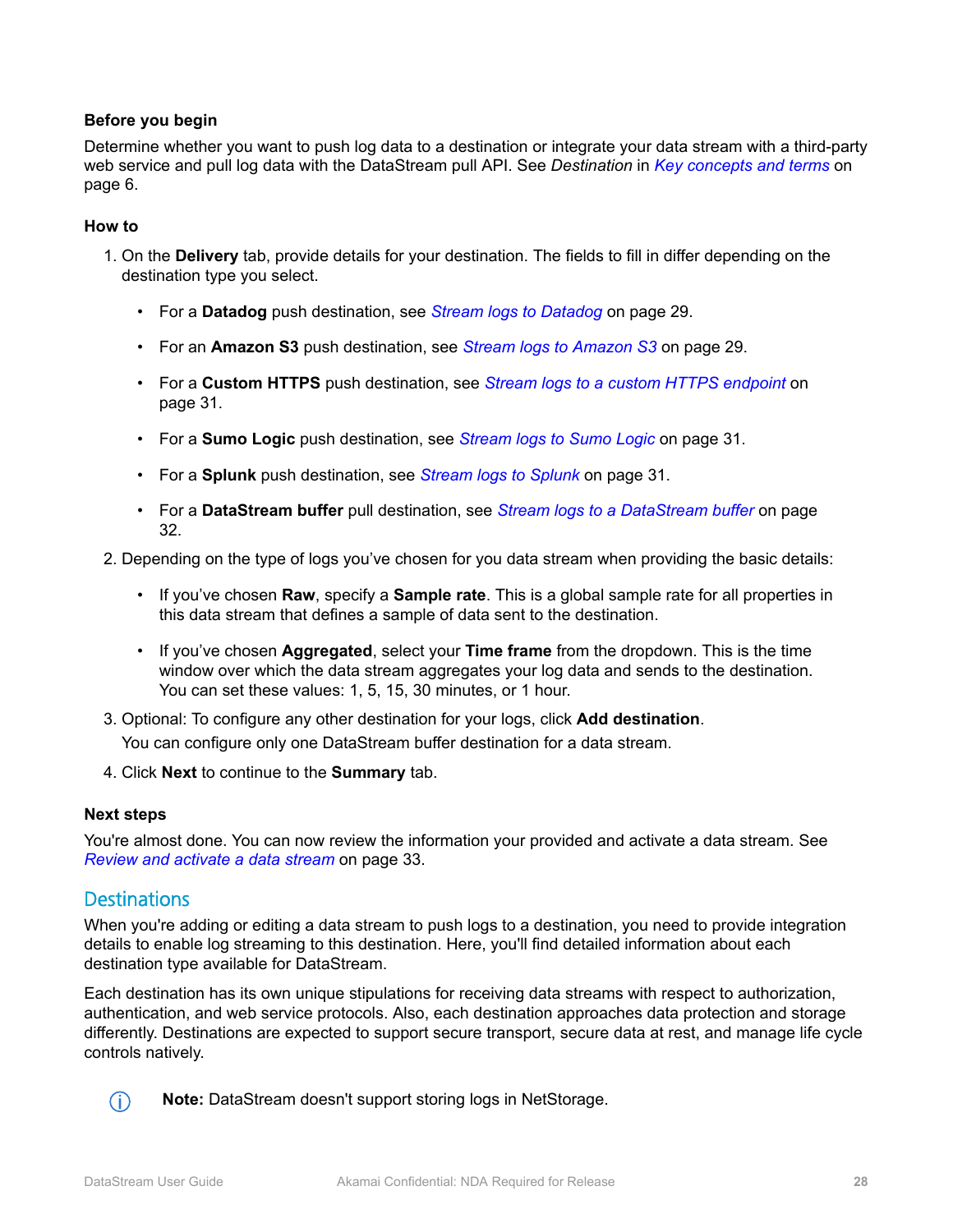#### <span id="page-30-0"></span>Stream logs to Datadog

DataStream supports sending logs to Datadog. Datadog is a cloud-based monitoring and analytics solution that allows you to see inside applications within your stack and aggregate the results.

DataStream uploads logs to Datadog over HTTP(s) endpoints in an uncompressed file.

For security reasons, DataStream sends logs over TLS even if Datadog policies allow insecure requests.

#### **Before you begin**

- Register for a Datadog account. The place where you register your Datadog account, either in the United States (US) or the European Union (EU), affects commands and endpoints you use when configuring Datadog as destination in a data stream configuration. See *[Datadog site](https://www.datadoghq.com)*.
- Generate a Datadog API key dedicated to a data stream. See *[Datadog API keys](https://docs.datadoghq.com/account_management/api-app-keys/)*.
- Gather static custom tags that you want to send with the log streams: tags, source, and service. See *[Datadog logs over HTTP](https://docs.datadoghq.com/api/?lang=python#send-logs-over-http)* and *[Datadog tagging](https://docs.datadoghq.com/tagging/)*.
- Identify the HTTPS endpoint in a hosting region, either US or EU. See *[Datadog logs over HTTP](https://docs.datadoghq.com/api/?lang=python#send-logs-over-http)*.

#### **How to**

- 1. In **Destination**, select **Datadog**.
- 2. In **Name**, enter a human readable description for the endpoint.
- 3. In **Endpoint**, enter the Datadog endpoint where you want to send and store logs.

#### **Example**

#### For example:

http-intake.logs.datadoghq.com/v1/input http-intake.logs.datadoghq.eu/v1/input

- 4. Optional: In **Tags**, enter a comma-delimited list of tags that you use to filter and group your metrics in your Datadog account.
- 5. Optional: In **Source**, enter the source name from which logs originate associated with your Datadog account.

The system sets Akamai as a default source of logs.

- 6. Optional: In **Service**, enter the name of the application or service generating the log events associated with you Datadog account. See *[Services list in Datadog](https://docs.datadoghq.com/tracing/visualization/services_list/)*.
- 7. In **API key**, enter the API key associated with your Datadog account.
- 8. Click **Validate&Save** to validate the connection to the destination and save the details you provided.

#### Stream logs to Amazon S3

DataStream supports sending logs to Amazon Simple Storage Service (Amazon S3). Amazon S3 is a static file storage that lets you organize your data and configure finely-tuned access controls to meet your specific business, organizational, and compliance requirements.

DataStream sends GZIP-compressed logs to Amazon S3.

For security reasons, DataStream sends logs over TLS even if Amazon S3 policies allow insecure requests.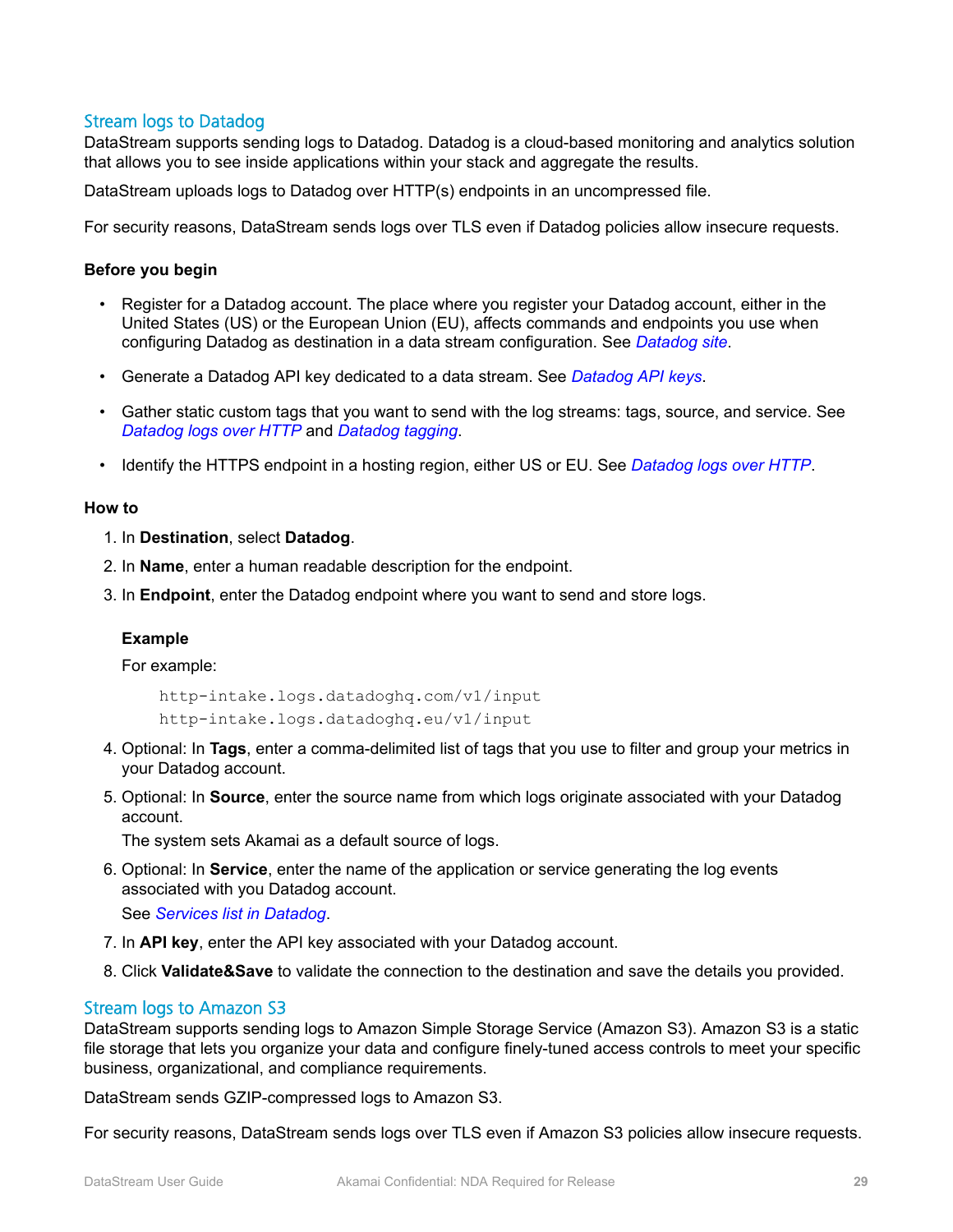#### **Before you begin**

- Create an Identity and Access Management (IAM) user in Amazon S3. See *[Overview of access](https://docs.aws.amazon.com/IAM/latest/UserGuide/introduction_access-management.html) [management: permissions and policies](https://docs.aws.amazon.com/IAM/latest/UserGuide/introduction_access-management.html)*.
- Create a dedicated storage bucket in an AWS region. See *[Create storage buckets](https://docs.aws.amazon.com/AmazonS3/latest/user-guide/create-bucket.html)*.
- Grant the user or role that can access the bucket the appropriate permissions to the bucket contents, including ListBucket, GetObject, and PutObject.
- Make note of the access keys and client secret associated with your account. See *[Understanding](https://docs.aws.amazon.com/IAM/latest/UserGuide/id_credentials_access-keys.html) [and getting your security credentials](https://docs.aws.amazon.com/IAM/latest/UserGuide/id_credentials_access-keys.html)*.
- Set up and manage server side encryption (SSE) in the container's settings. See *[Server side](https://docs.aws.amazon.com/AmazonS3/latest/dev/UsingServerSideEncryption.html) [encryption for Amazon S3](https://docs.aws.amazon.com/AmazonS3/latest/dev/UsingServerSideEncryption.html)*.

#### **How to**

- 1. In **Destination**, select **S3**.
- 2. In **Name**, enter a human-readable description for the destination.
- 3. In **Bucket**, enter the name of the S3 bucket your created in the S3 account where you want store logs.
- 4. In **Folder path**, provide the path to the folder within the bucket where you want to store logs. If the folders don't exist in the bucket, Amazon creates them. You can also use  $\{\}$  to enter these time variables: year, month, day, and hour. For example, logs or logs/{year}/diagnostics.
	- **Note:** Amazon treats objects that end with / as folders. For example, if you  $\bigcirc$ start your path with / like /logs, Amazon creates two folders in your bucket. The first one is named / and it contains the logs folder. See *[Using folders in](https://docs.aws.amazon.com/AmazonS3/latest/user-guide/using-folders.html) [AWS](https://docs.aws.amazon.com/AmazonS3/latest/user-guide/using-folders.html)*.
- 5. In **Access key ID**, enter the access key associated with the Amazon S3 bucket.
- 6. In **Secret access key**, enter the secret key associated with the Amazon S3 bucket.
	- $-\widehat{\Theta}$ -**Tip:** You can check your authentication details in the .csv file that you saved when creating your access key. If you didn't download the .csv file, or if you lost it, you may need to delete the existing access key and add a new one. See *[Managing access keys \(console\) in AWS](https://docs.aws.amazon.com/IAM/latest/UserGuide/id_credentials_access-keys.html#Using_CreateAccessKey)*.
- 7. In **Region**, select the AWS region name where the bucket resides. See *[Region names and codes in AWS](https://docs.aws.amazon.com/general/latest/gr/rande.html#region-names-codes)*.
- 8. Click **Validate&Save** to validate the connection to the destination and save the details you provided. As part of this validation process, the system uses the provided access key identifier and secret and to save an akamai write test 2147483647.txt file in your S3 folder. You can only see this file if the validation process is successful, and you have write access to the Amazon S3 bucket and folder that you are trying to send logs to.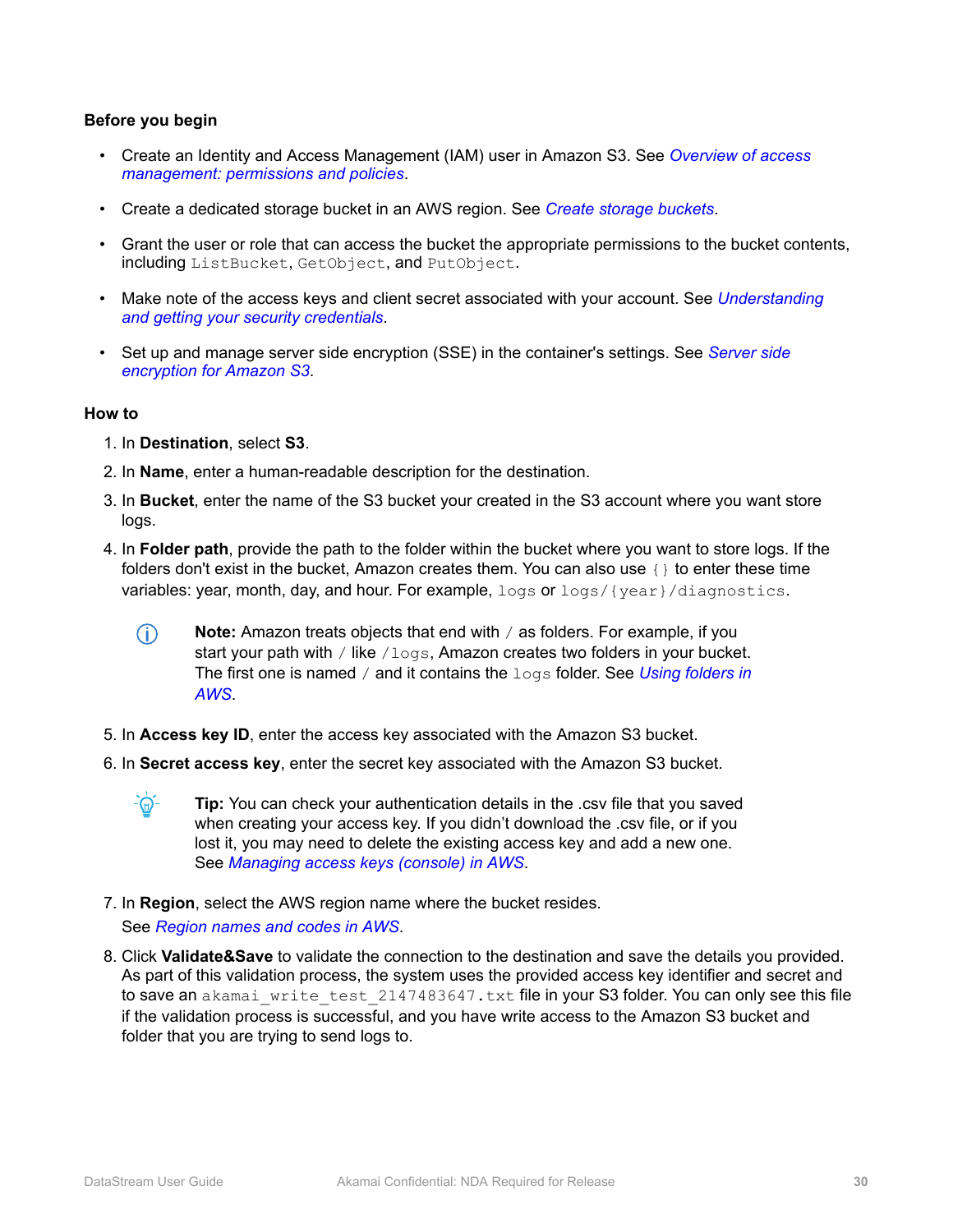#### <span id="page-32-0"></span>Stream logs to a custom HTTPS endpoint

DataStream supports sending logs to a secure HTTPS endpoint to allow on-premise software to receive and process logs.

For security reasons, DataStream sends logs over TLS even if the endpoint's policies allow insecure requests.

#### **Before you begin**

- Deploy a dedicated HTTPS endpoint that supports URL token authentication.
- Enable TLS transport for the endpoint to receive your data stream's logs.

#### **How to**

- 1. In **Destination**, select **HTTPS Custom End Point**.
- 2. In **Name**, enter a human-readable description for the destination
- 3. In **Endpoint URL**, enter the secure URL where you want to send and store your logs.
- 4. Click **Validate&Save** to validate the connection to the destination and save the details you provided.

#### Stream logs to Sumo Logic

DataStream supports sending log files to Sumo Logic to help you make data-driven decisions and reduce the time to investigate security and operational issues.

For security reasons, DataStream sends logs over TLS even if Sumo Logic policies allow insecure requests.

#### **Before you begin**

In Sumo Logic, configure an HTTP logs and metrics source and get the Sumo Logic URL endpoint to upload your data. See *[Sumo Logic source configuration](https://help.sumologic.com/03Send-Data/Sources/02Sources-for-Hosted-Collectors/HTTP-Source)*.

#### **How to**

- 1. In **Destination**, select **Sumo Logic**.
- 2. In **Name**, enter a human-readable description for the destination.
- 3. In **Endpoint URL**, enter an HTTP source address where you want to send logs.
- 4. Click **Validate&Save** to validate the connection to the destination and save the details you provided.

#### Stream logs to Splunk

DataStream supports sending uncompressed logs to Splunk. It is an interface that lets you search, monitor, and analyze your data.

#### **Before you begin**

- To use Splunk as a destination for your logs, you need to set up an HTTP event collector instance (HEC), create a token, and enable it. Set up an HEC instance that matches the type of Splunk software you use. See *[Set up and use HTTP Event Collector in Splunk Web](https://docs.splunk.com/Documentation/Splunk/8.0.3/Data/UsetheHTTPEventCollector#HEC_functionality_varies_based_on_Splunk_software_type)*.
- Make note of the HEC token that you enabled.
- Make note of the URL for your event collector. The URL structure depends on the type of your Splunk instance. See *[Send data to Event Collector](https://docs.splunk.com/Documentation/Splunk/latest/Data/UsetheHTTPEventCollector#Send_data_to_HTTP_Event_Collector)*.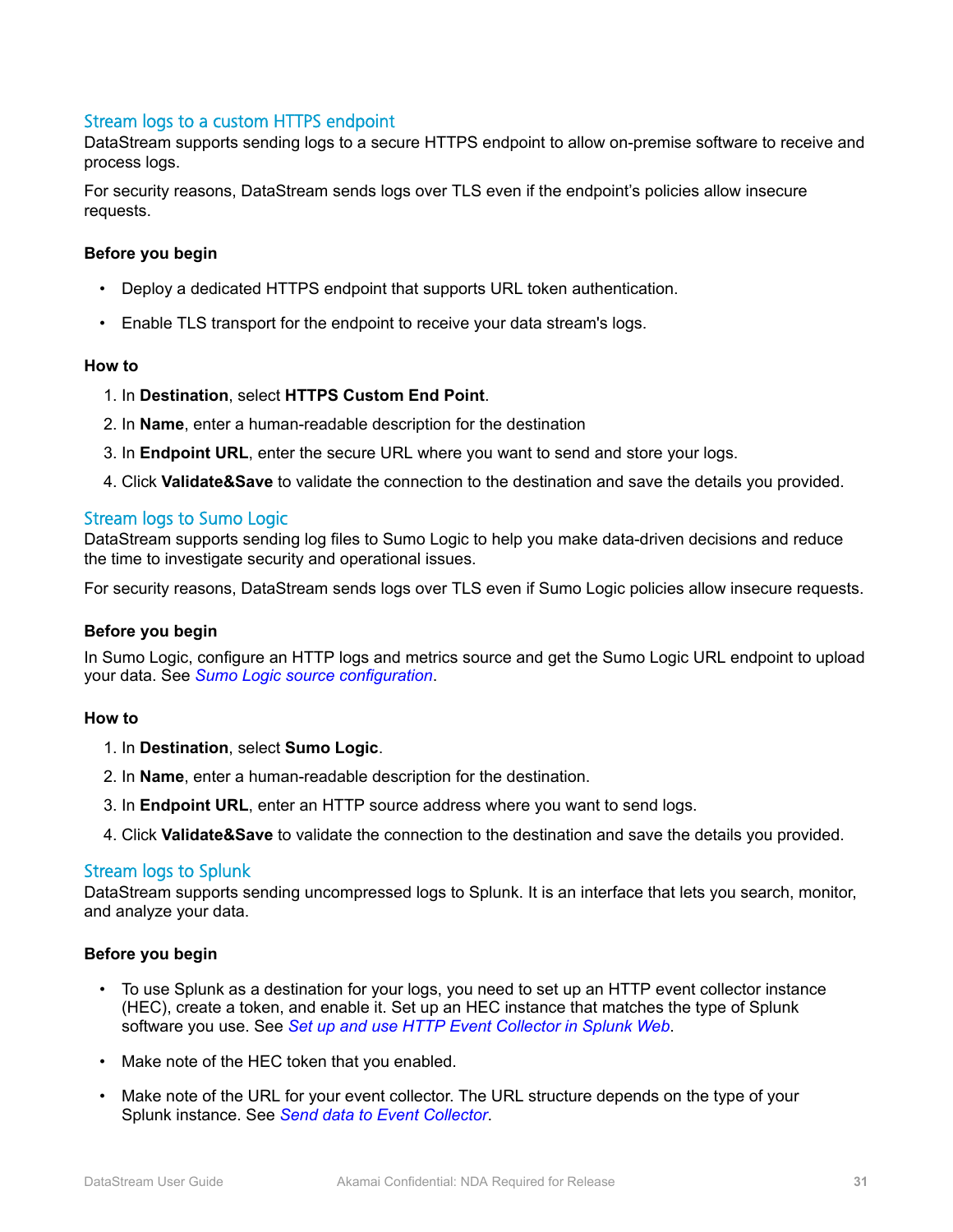#### <span id="page-33-0"></span>**How to**

- 1. In **Destination**, select **Splunk**.
- 2. In **Name**, enter a human-readable description for the destination.
- 3. In **Splunk cloud URL**, enter the URL where you want to send your logs.

#### **Example**

For example, https://*<splunk-host>*:8088/services/collector/event/logs

4. In **Access key**, enter the HEC token for your event collector.

#### Stream logs to a DataStream buffer

DataStream supports storing your stream's log data for up to 12 hours in a DataStream buffer. You can fetch your data with the DataStream pull API and ingest it into your preferred log analytics platform, such as Datadog or BiqQuery. This lets you set up real-time dashboards or alerts for constant, proactive mitigation of connectivity problems, service disruptions, and configuration-tuning complications.

You can enable several data sets for your platform to consume, such as response times from the edge, bytes transferred per second, and a breakdown of HTTP status codes. You can use these metrics to build sophisticated visualizations and alerts. For example, anomaly detection alerts that use past trends to reveal when request traffic deviates from normal levels.

You can also monitor the effectiveness of your caching setup with metrics on cache hits, cache misses, and the offload rate of your origin. Integrating your stream with a platform can help you troubleshoot issues behind the CDN by tracking the origin response time, or the latency in returning objects that Akamai requests from your origin infrastructure.



**Note:** You can configure only one DataStream buffer for a stream.

#### **How to**

- 1. In **Destination**, select **DataStream buffer**.
- 2. In **Name**, enter a human-readable description for the destination.
- 3. Click **Save**.

To start using the DataStream Pull API to fetch log data from a configured buffer destination, you need to wait around 10 minutes after activating the data stream on production.

#### **Next steps**

- Configure the DataStream pull API. See *[DataStream pull API](https://developer.akamai.com/api/web_performance/datastream/v1.html)*.
- Learn how to integrate third-party solutions with data streams that store data in a DataStream buffer. See *[Pull integrations](#page-39-0)* on page 38.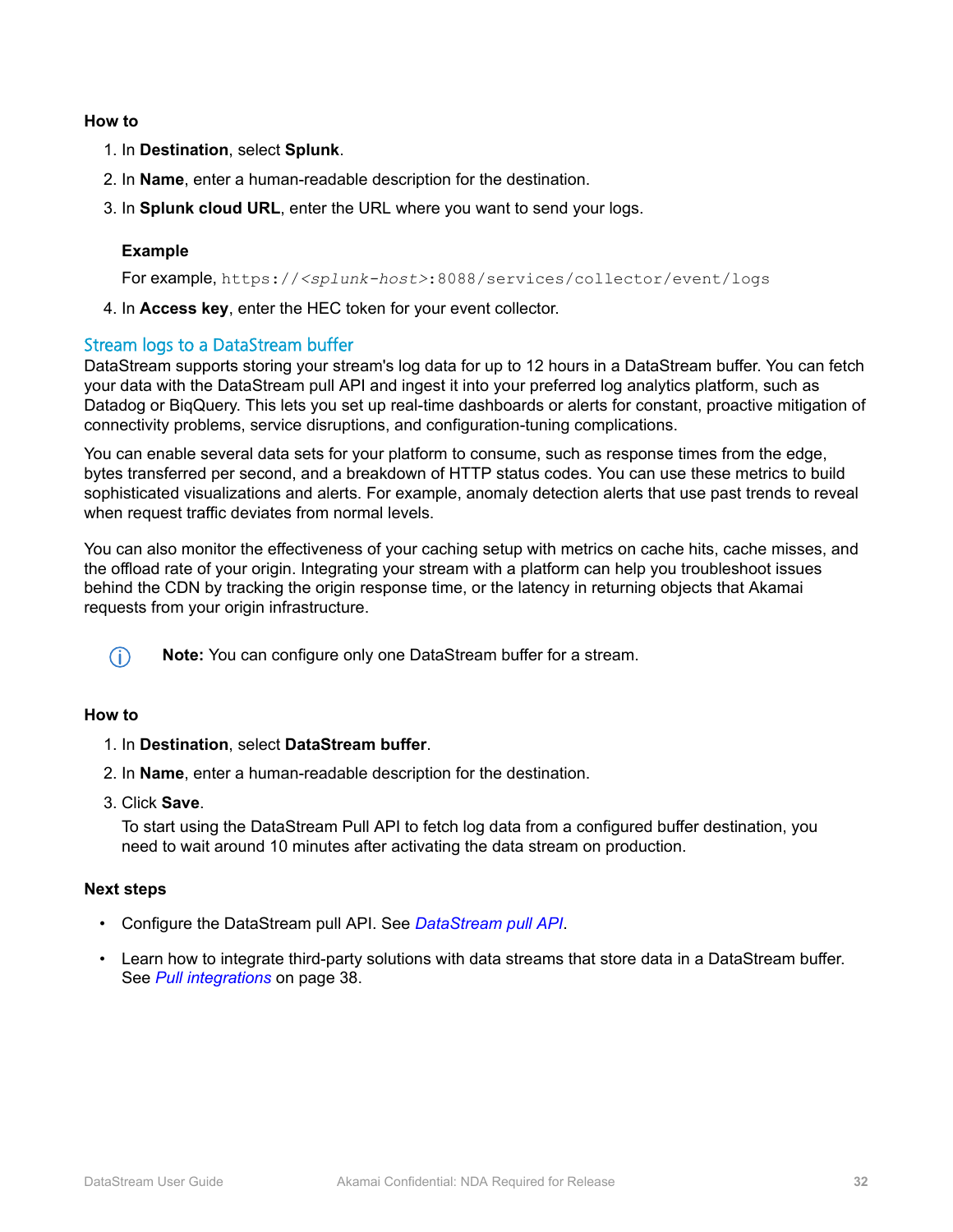## <span id="page-34-0"></span>Review and activate a data stream

Review your data stream's details and activate it on the production network.

#### **How to**

- 1. On the **Summary** tab, review the accuracy of the data provided in each section.
- 2. Click **Save stream**.

Activating a data stream takes about 15 minutes. After this time, your data stream is active on the production network.



**Tip:** You can deactivate an entire data stream in the application or disable log collection for specific properties in Property Manager. See *[Activate or](#page-47-0) [deactivate a stream](#page-47-0)* on page 46 and *[Activate or deactivate log collection for a](#page-49-0) [property](#page-49-0)* on page 48.

#### **Next steps**

Your data stream configuration is almost ready to collect logs. To start receiving log data, add and enable the **DataStream** behavior in each property associated with this data stream. See *Enable DataStream in a property* on page 33.

### Enable DataStream in a property

To start collecting logs for properties in your data stream, you need to enable a DataStream behavior in each property that is part of the stream. You can't receive logs from DataStream-disabled properties even if they're part of active data streams.

When enabling the DataStream behavior, you can configure it to:

- Collect logs from all data streams that monitor this property.
- Collect logs from specific data streams that monitor this property.

Apart from enabling the behavior in the default rule to apply it to all requests, you can enable it in a custom rule to capture data for specific hostnames, paths, status codes, and other requests matching your criteria.

#### **Before you begin**

- Check if DataStream has been added to your contract, and that a content provider (CP) code is available for use with DataStream. For assistance, contact your account representative.
- Check the identifiers of the data streams that monitor this property. You'll need this data to if you want to receive logs only form these data streams. See *[Viewing options](#page-48-0)* on page 47.

#### **How to**

- 1. Use the top-right menu in the header to select the appropriate Control Center account (one with access to the applicable product).
- 2. Access Property Manager configurations associated with the selected Control Center account. Go to > **CDN** > **Properties** (or just enter **Properties** in the search box).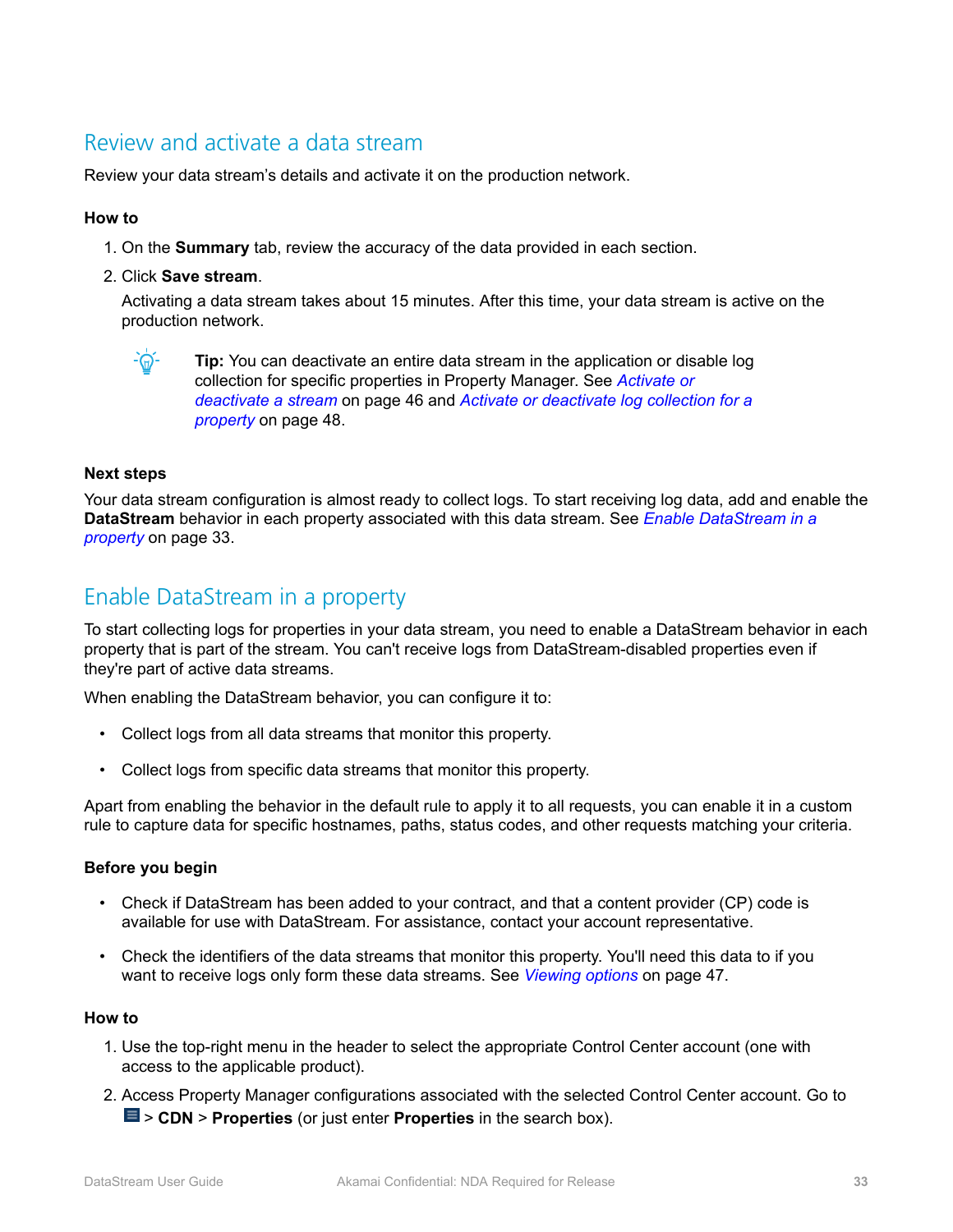The Property Groups page opens.

- 3. Click the **Property Name** link for your property.
- 4. On the **Property Details** page, click the **Version** of your configuration that you want to access in **Manage Versions and Activations**. The **Property Manager Editor** appears.
- 5. Select or create the rule where you want to enable the **DataStream** behavior:
	- To apply the data stream to all hostnames in the property, add and enable the DataStream behavior in the **Default Rule**.
	- To apply the data stream to specific hostnames in the property or specific requests, add and enable the DataStream behavior in a custom rule. See *[Configure DataStream in a custom](#page-50-0) [rule](#page-50-0)* on page 49.
- 6. In the rule, click **Add Behavior**, and select **DataStream**.
- 7. Click **Insert Behavior**.

The DataStream behavior appears in your rule.

- 8. In **Stream version**, select **DataStream 1**.
- 9. In the **DataStream 1** section:
	- a. Set the **Enable** switch to **On**.

This enables log collection from all active data streams that this property is part of.

b. In **DataStream ID(s)**, enter identifiers of the active data streams associated with the property and separate them with a hyphen. You'll only receive logs from these data streams.

#### **Example**

For example, 51-75-145 means that you'll receive data from the data streams with the following identifiers: 51, 75, 145.



**Tip:** You can find the identifiers of all data streams that monitor this property by entering this property name in the search box of the DataStream application.

If you leave this field empty, the DataStream behavior collects data from all active data streams associated with the property.

10. Click **Save**.

11. Enable logging custom data set parameters in the **Log Request Details** behavior. See *[Enable](#page-52-0) [logging custom parameters](#page-52-0)* on page 51.

Do this step only if you selected these parameters in your data set:

- User-Agent
- Accept-Language
- Referer
- Host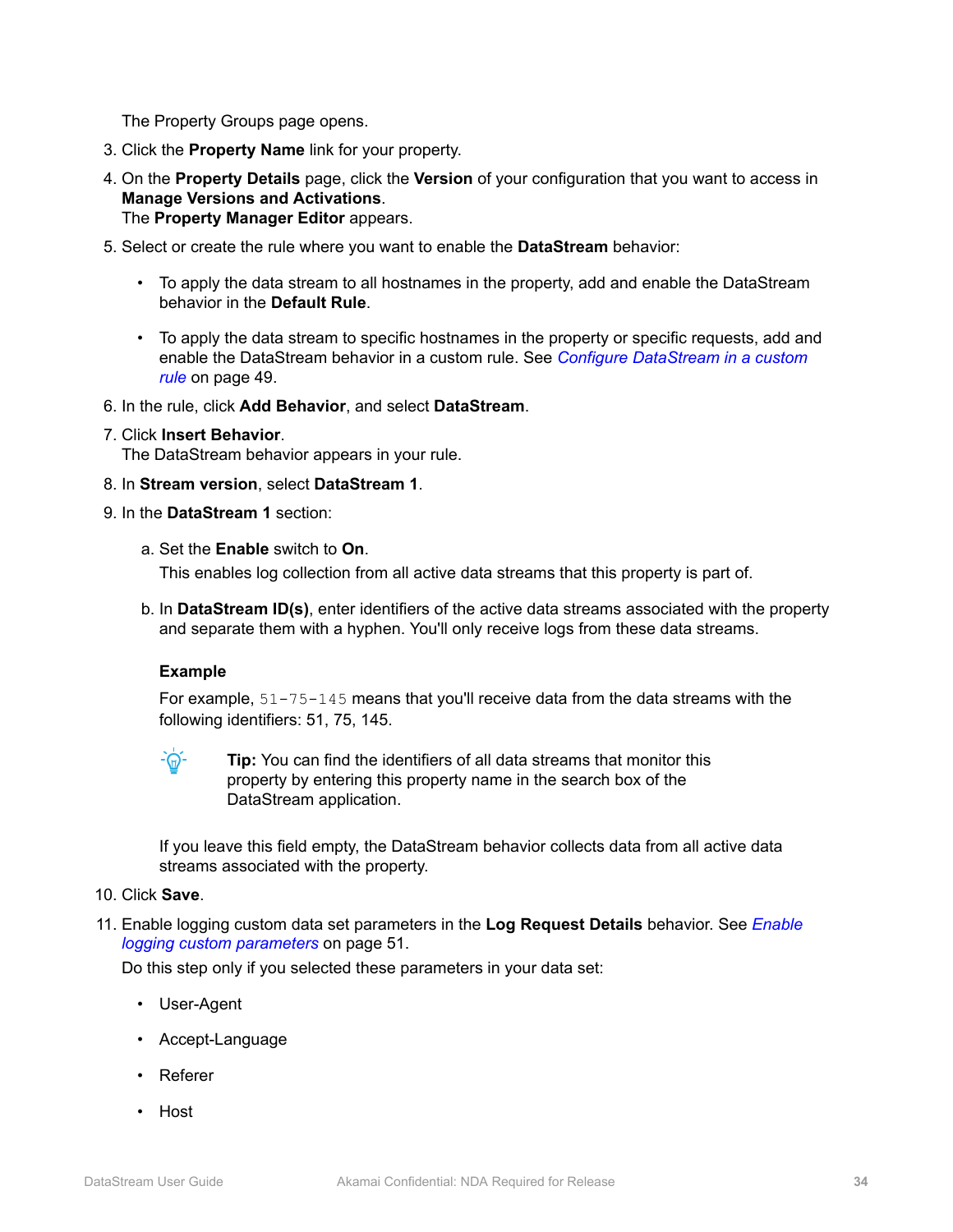- Cookie
- Custom field

#### 12. On the **Activate** tab, click **Activate v# on Production**.

You can only activate a property with the DataStream behavior on the production network.

#### **What you should see**

After the DataStream-enabled property is active on the production network, you're ready to monitor and manage your data.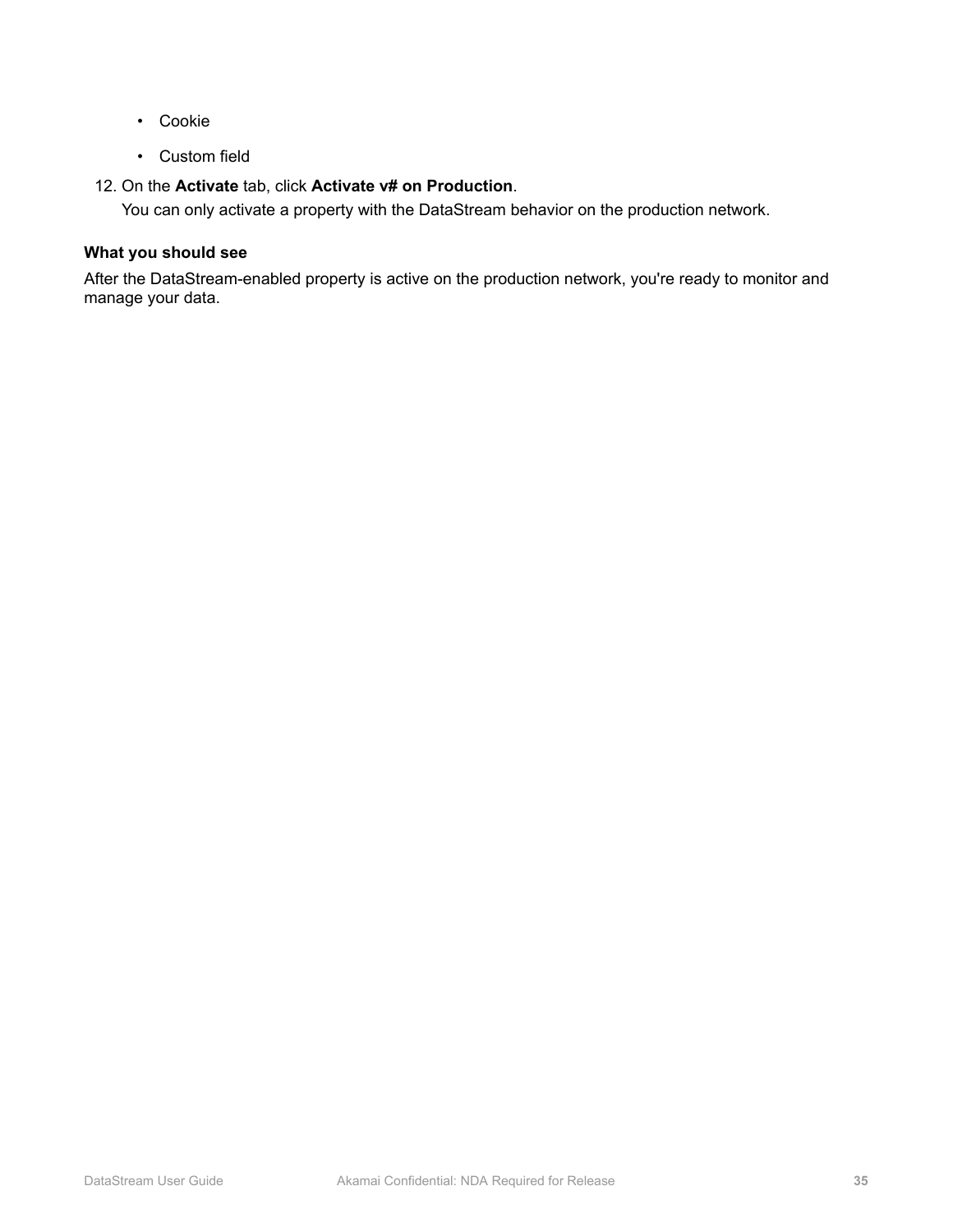## <span id="page-37-0"></span>**Caching**

This section can help you understand when downloads are cache hits and how to determine the number of bytes served from cache.

#### **Objects served from cache**

This section assumes that the object is cacheable. For non-cacheable objects, the cacheable and cache hit parameters return 0.

In general, if an edge server doesn't got forward with the request and serves a 2xx response, it's safe to assume that the object was served entirely from the cache. When partial object caching is enabled for the object, you can consider the download a cache hit only if an edge server doesn't go forward to fetch any of the fragments needed to satisfy the request.

Here are the use cases when the download can be considered a hit even though the edge server goes forward:

- Successful If-Modified-Since (IMS) validation for objects without partial object caching
- Successful partial object caching master/fragment check

If the edge server goes forward to fetch the object, and the forward server returns a 304 status code (not modified), the edge server still serves the object from cache. You can consider the download a cache hit. However, if the forward server returns a 20x status code, the edge server evicts the content in cache and replaces it with the updated object. You can consider the download a cache miss. Note that the updates on the If-Modified-Since header are considered a cache hit as the content body is served from cache.

When a POC master entry needs to be checked, the edge server forwards a 0-0 range request to the origin. It checks again the object size based on the Content-Length value included in the Content-Range header. If the check fails, the edge server fetches the updated object. This is a cache miss.

When a POC fragment needs to be checked, the edge server forwards a one-byte range request that starts from the fragment's offset. It checks again the fragments size based on the Content-Length value included in the Content-Range header. If the check fails, the edge server fetches the complete fragment. This is a cache miss.

If all POC check requests are successful, the download is a cache hit even though the edge server forwarded the check requests.

#### **Bytes served from cache**

This section assumes that the object is cacheable. For non-cacheable objects, the cacheable and cache hit parameters return 0. Also, the bytes from cache value from the cache stats returns 0.

For objects without partial object (POC) caching enabled, either none or the entire object comes from cache. However, for POC-enabled objects, some fragments may already be in cache, and the edge server needs to go forward to fetch the rest of the needed fragments. At the end of the download, the cache stats parameter returns the number of cached fragments multiplied by the requested fragment size in its bytes from cache value and the total number of fragments multiplied by the requested fragment size in its total bytes to client value.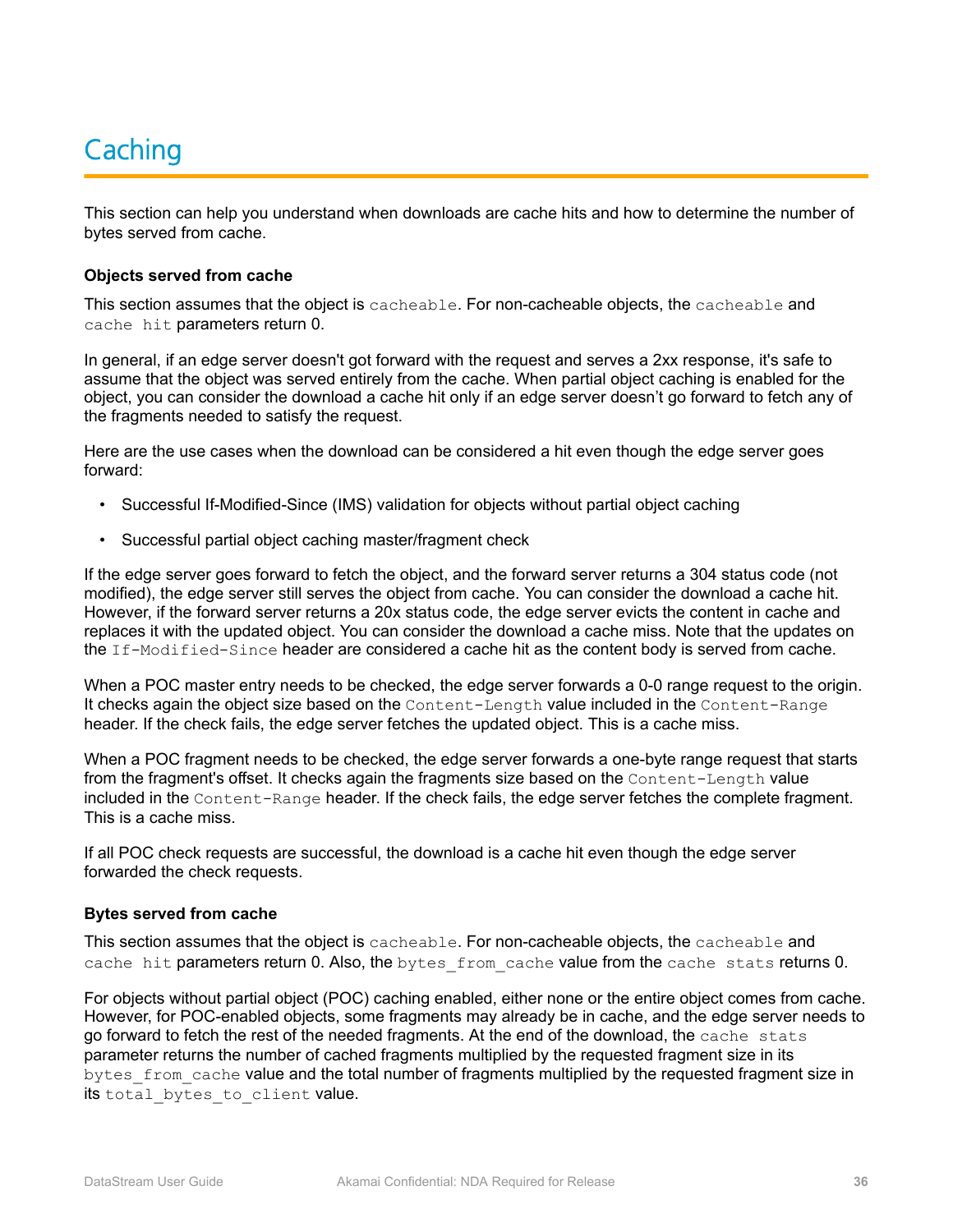For example, if two fragments are in cache for an object split into 10 fragments, each consisting of 2000 bytes, the cache stats parameters returns 4000/20000.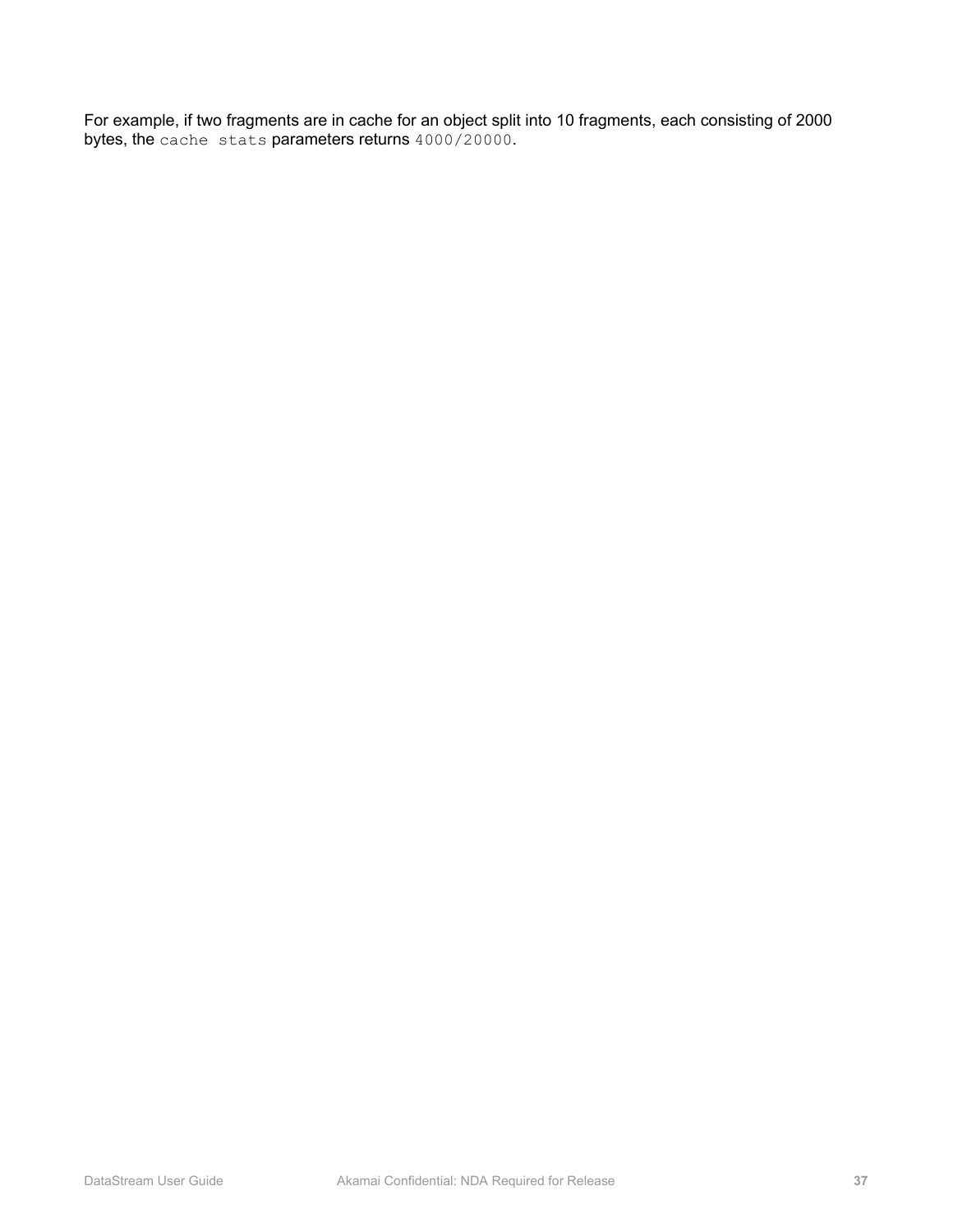## <span id="page-39-0"></span>Pull integrations

You can integrate your data stream with third-party services for storage and analysis.

These are examples of platforms that you can use:

- Datadog
- BigQuery

## Datadog integration

DataStream provides out-of-the-box integration with Datadog to measure the health of your application and performance in real-time.

Datadog is a monitoring service for cloud-scale applications, providing monitoring of servers, databases, tools, and services through a SaaS-based data analytics platform. See *[Integrate Akamai with Datadog to](https://www.datadoghq.com/blog/akamai-cdn-performance/#granular-cdn-metrics) [monitor CDN performance](https://www.datadoghq.com/blog/akamai-cdn-performance/#granular-cdn-metrics)*.



**Note:** You can integrate only an aggregated metrics stream that stores log data in a DataStream buffer with Datadog. See *[Key concepts and terms](#page-7-0)* on page 6.

#### **How to**

1. Get started with DataStream.

Configure an aggregated metrics stream that allows only for pulling data. See *[Add a data stream](#page-11-0)* on page 10.

2. Set up an API client for the DataStream Pull API.

To integrate with Datadog, you need an API client with at least read-only access to the DataStream Pull API. You can create an API client in Control Center. See *[Get started with APIs](https://developer.akamai.com/api/getting-started)*.

3. Enable DataStream integration in Datadog.

In your Datadog account, open the **Akamai integration** tile from *[the list of available integrations](https://docs.datadoghq.com/integrations/akamai_datastream/)*. Paste in the previously created credentials: host, client secret, access token, and client token. Next, add the Stream ID of your aggregated metrics stream. Select your host from the dropdown and click **Update Configuration** to complete the integration.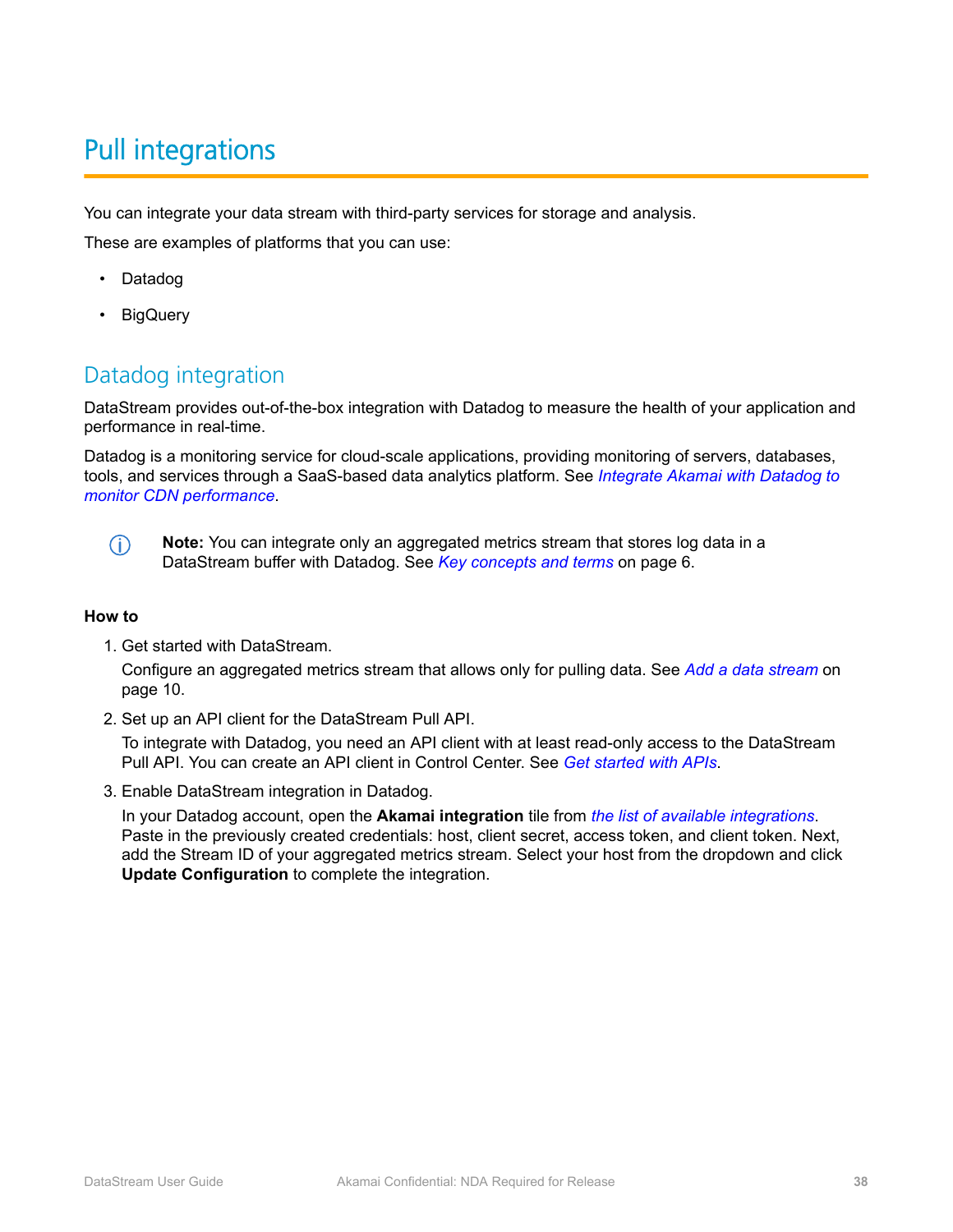#### <span id="page-40-0"></span>**Example**

| <b>ActiveMO</b>                                          | Akamal                                              | <b>Amazon Fargate</b>                                                                                                                                                           | Ambassador                                   | Ansible                                                                                                                                                                                                                                                                                                                                 | Apache                                                                                                                | Aqua                                                  | ASP NET                        |
|----------------------------------------------------------|-----------------------------------------------------|---------------------------------------------------------------------------------------------------------------------------------------------------------------------------------|----------------------------------------------|-----------------------------------------------------------------------------------------------------------------------------------------------------------------------------------------------------------------------------------------------------------------------------------------------------------------------------------------|-----------------------------------------------------------------------------------------------------------------------|-------------------------------------------------------|--------------------------------|
| of Installand                                            | w Installant                                        | <b>Villabelled</b>                                                                                                                                                              | of installant                                | at Important                                                                                                                                                                                                                                                                                                                            | winstalled                                                                                                            | <b>Witness</b>                                        | <b>Participal</b>              |
| <b>Azure</b>                                             | u Ly<br>in re<br>Microsoft Az<br><b>App Service</b> | Akamai                                                                                                                                                                          | Akamai Integration<br>for its customers.     |                                                                                                                                                                                                                                                                                                                                         | Akamai is the global leader in Content Delivery Network (CDN) services, making the Internet fast, reliable and secure | $\times$<br><b>Morrach Anze</b><br><b>Redia Cache</b> | sot<br>Microsoft Azure SQL DB  |
| <b>Azure</b>                                             | <b>Azure App Service</b>                            |                                                                                                                                                                                 |                                              |                                                                                                                                                                                                                                                                                                                                         |                                                                                                                       | <b>Azure Redit Cache</b>                              | Azure SQL Database             |
| <b>A Manufacture</b>                                     | <b>Participal</b>                                   | This integration is working properly.                                                                                                                                           |                                              |                                                                                                                                                                                                                                                                                                                                         |                                                                                                                       | whatafied                                             | Pintalind                      |
| soc<br><b>Microsoft Azure</b><br><b>SQL Electic Pool</b> | 粵<br>w<br><b>Microsoft Azure</b>                    | <b>Metrics</b><br>Overview<br>Configuration<br>Enable metrics collection                                                                                                        |                                              | 1. In the Luna Control Center, go to Configure > Organization > Manage APS and create a new client with at least "READ-ONLY" access to the "Datastream" APL                                                                                                                                                                             |                                                                                                                       | C Capistrano                                          | cassandra                      |
| <b>Azure SQL Elastic Pool</b><br><b>Winstalled</b>       | <b>Azure VM</b><br>w installed                      | Press "Update Configuration".<br>below. Do not forget to link it to the appropriate host!<br>Multiple accounts (or hosts) can be set. Each stream needs to be linked to a host. |                                              | 2. Select the newly created API in the "Users and API Clients" list. Under "Credentials", create a new Client token. Capy the given information to the form below.<br>3. Select the stream you wish to visualize (the stream list is available under Configure > Performance Analytics > DataStroam) and copy its ID to the stream list |                                                                                                                       | Capistrano<br>of Installand                           | Cassandra<br><b>Participal</b> |
| @ ceph                                                   | <b>%</b> chatwo                                     | <b>Most Example:</b><br>my host name kins akamalapis.net<br>akab-biassatti tarifidin didi                                                                                       | <b>Client Secret</b><br>-------------------- | <b>Access Token</b><br>----------------------                                                                                                                                                                                                                                                                                           | <b>Client Token</b><br>---------------------<br>۰                                                                     | <b>Couchbase</b>                                      | CouchDB                        |
| Ceph                                                     | <b>ChatWork</b>                                     | new host                                                                                                                                                                        | new client secret.                           | new access token                                                                                                                                                                                                                                                                                                                        | new client token.<br>۰                                                                                                | Couchbase                                             | CouchDB                        |
| <b>Windows</b>                                           | <b>Parktalled</b>                                   | <b>Add row</b>                                                                                                                                                                  |                                              |                                                                                                                                                                                                                                                                                                                                         |                                                                                                                       | w bushind                                             | w material                     |
|                                                          |                                                     | Stream to query Example: 123                                                                                                                                                    | Select host                                  |                                                                                                                                                                                                                                                                                                                                         |                                                                                                                       |                                                       |                                |
|                                                          | $\sqrt{2}$<br>q                                     | 1116                                                                                                                                                                            |                                              | akab-ilminilli luillilliin liittomin mittiin kuna akamalapis.r \$                                                                                                                                                                                                                                                                       |                                                                                                                       | Microsoft<br>Event                                    | <b>BB</b> Exchange             |
| CR.                                                      |                                                     | new stream to guery                                                                                                                                                             |                                              |                                                                                                                                                                                                                                                                                                                                         | $\cdot$<br>$\circ$                                                                                                    | Viewer                                                |                                |
| <b>CEI</b>                                               | <b>CRI-O</b>                                        | <b>Add row</b>                                                                                                                                                                  |                                              |                                                                                                                                                                                                                                                                                                                                         |                                                                                                                       | <b>Event Viewer</b>                                   | <b>Exchange Server</b>         |
| w matalled                                               | w Installed                                         | <b>Update Configuration</b>                                                                                                                                                     | Uninstall Integration                        |                                                                                                                                                                                                                                                                                                                                         |                                                                                                                       | of Installand                                         | of Installand                  |
| <b>ZZ Fabric</b>                                         |                                                     | <b>RSS</b>                                                                                                                                                                      | flowdock                                     | <b>OGearman</b>                                                                                                                                                                                                                                                                                                                         |                                                                                                                       | Google                                                | Google                         |

4. Visualize your data in Datadog.

Once you've enabled the Akamai integration in Datadog, your metrics start flowing into your Akamai dashboard. This template dashboard includes several high-level metrics on caching, request rate, and response times. You can also easily clone this dashboard to customize it and suit your needs.

## BigQuery integration

Google Cloud Platform (GCP) BigQuery is a columnar database tool that provides data analysis without having to take care of the underlying infrastructure. It also lets you visualize your data with an integrated tool called Data Monitor. You can now integrate DataStream with BigQuery to find meaningful insights, use familiar SQL, and take advantage of a pay-as-you-go model.

**Note:** You can integrate raw logs and aggregated metrics streams with BigQuery. This  $\bigcirc$ example shows how to integrate a raw logs stream that pushes data to BigQuery. See *[Key concepts and terms](#page-7-0)* on page 6.

#### **How to**

1. Get started with DataStream.

In DataStream, configure a raw logs stream and select your data sets. For example, you can select **Request Header Data** to choose the headers that you want to receive when calling the API. You may want to receive headers such as Authorization, Range, Accept-Encoding, and many others.

You can also choose a sample rate. For details, see *[Add a data stream](#page-11-0)* on page 10.

2. Set up an API client for the DataStream Pull API.

To integrate with BigQuery, you need an API client with at least read-only access to the DataStream Pull API. You can create an API client in Control Center. For details, see *[Get Started with APIs](https://developer.akamai.com/api/getting-started)*.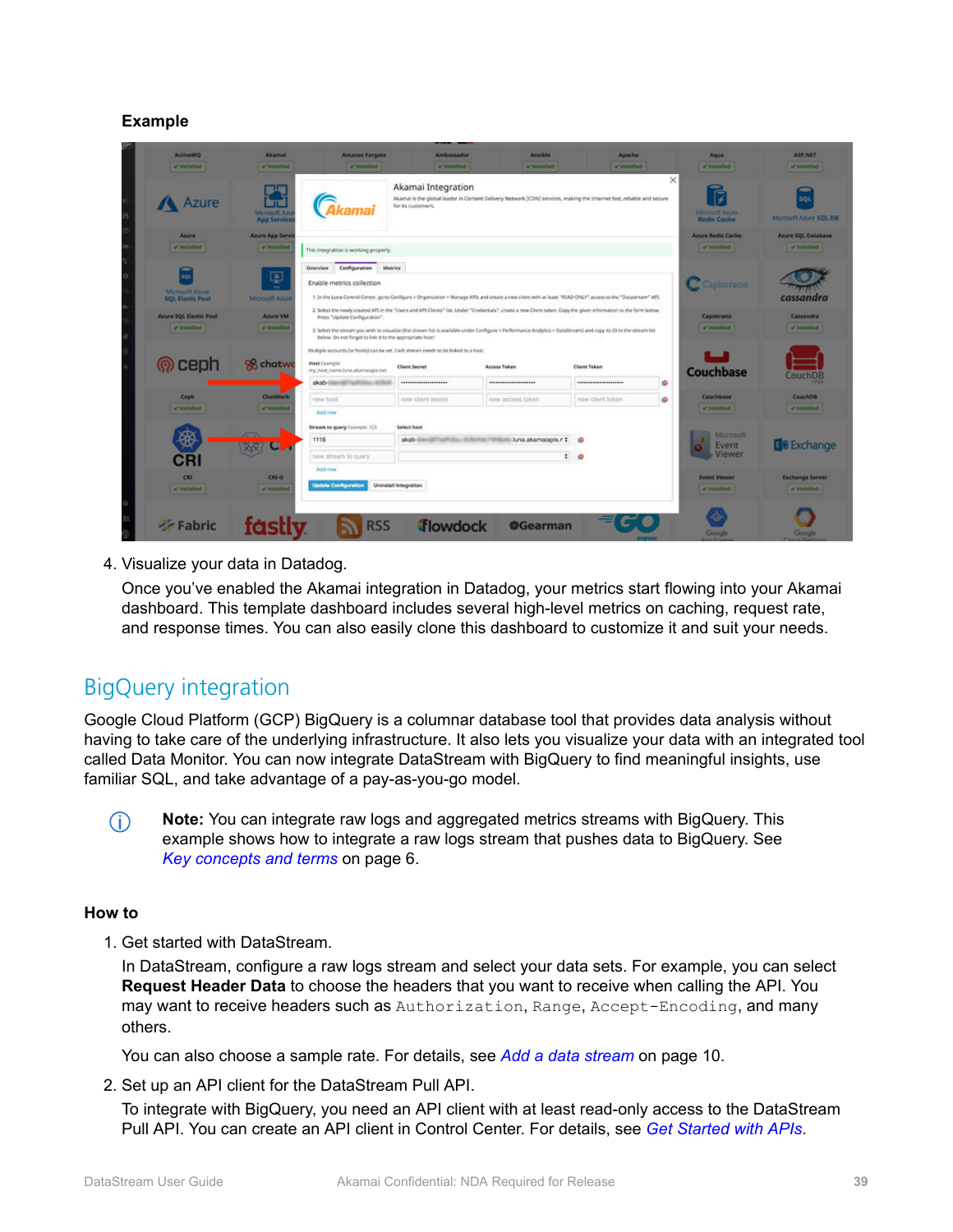#### 3. Set up a GCP account.

Open a new project in Google Cloud Platform and start creating the following products:

|                          | Name                            | Default storage class @ | Location            | Public access 2 | Labels $\oslash$<br>Lifecycle 2                                            | Retention policy @<br>Requester Pays @ |
|--------------------------|---------------------------------|-------------------------|---------------------|-----------------|----------------------------------------------------------------------------|----------------------------------------|
|                          | akamai-<br>datastream           | Regional                | ASIA-<br>SOUTHEAST1 | Per object      | None                                                                       | $\bullet$ off<br>÷                     |
|                          | akamai-script-<br>cloudfunction | Regional                | ASIA-<br>SOUTHEAST1 | Per object      | None                                                                       | $\bullet$ off<br>÷                     |
| Compute<br><b>Engine</b> | cloud storage.                  |                         |                     |                 | Set up one compute workload to call the DataStream Pull API and copy it to |                                        |
|                          | ∽                               | bigquery                | asia-southeast1-a   |                 |                                                                            | $10.148.0.6$ (nic0)                    |
|                          |                                 |                         |                     |                 |                                                                            |                                        |
| <b>BigQuery</b>          |                                 |                         |                     |                 | Create a BigQuery database for your logs. You'll add a table later.        |                                        |
| <b>Database</b>          |                                 |                         | datastream_logs     |                 |                                                                            |                                        |
|                          |                                 | 囲                       |                     | edgescapedemo   |                                                                            |                                        |

Once you are done, go to **API services** in your Google Cloud Platform account and enable the following APIs cloud functions: BigQuery and Cloud Storage.

4. Integrate DataStream with BigQuery.

| Compute<br><b>Engine</b><br>setup | SSH into the compute engine that you previously set up. Then, install the gcloud<br>API. For details, see Install Google Cloud SDK.                                                                                 |  |  |
|-----------------------------------|---------------------------------------------------------------------------------------------------------------------------------------------------------------------------------------------------------------------|--|--|
|                                   | Install the Akamai APIs and clients. Copy the previously created credentials and<br>paste them in the . edgerc file. For details, see Gett started with APIs.                                                       |  |  |
|                                   | Next, grant the compute engine access to the GCP resources, such as storage,<br>BigQuery, and the cloud function. For details, see Granting, changing, and revoking<br>access to resources in Google Cloud Storage. |  |  |
| <b>BigQuery</b><br>table          | First, you need to get the DataStream Pull API's schema. See DataStream PII API<br>schema.                                                                                                                          |  |  |
| setup                             | Next, prepare a BigQuery schema that matches the DataStream schema. The<br>BigQuery schema looks exactly like the one here.                                                                                         |  |  |
|                                   |                                                                                                                                                                                                                     |  |  |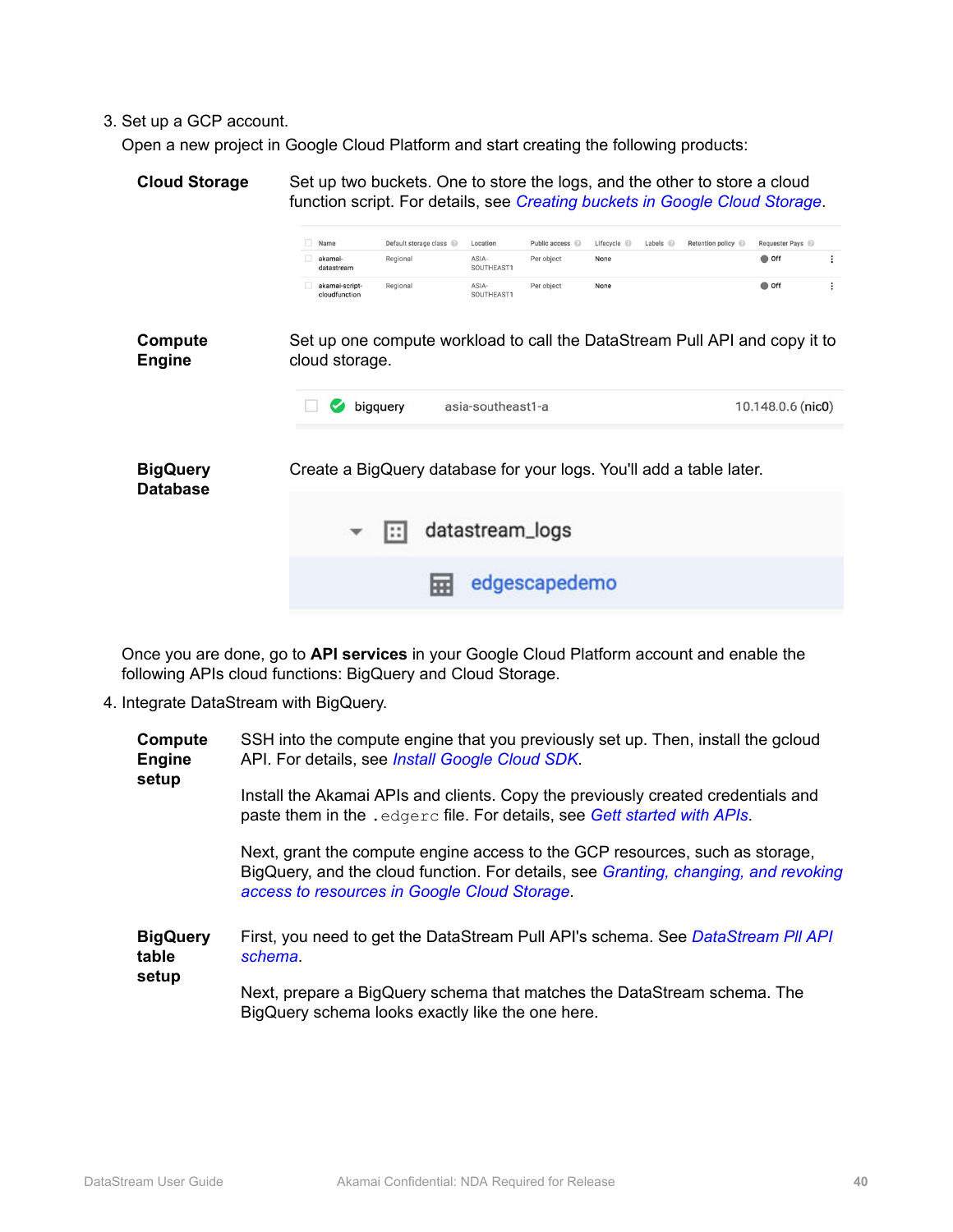| <b>Schema</b>       |  |  |
|---------------------|--|--|
| ľ,                  |  |  |
| ł                   |  |  |
| "name": "data",     |  |  |
| "type": "RECORD",   |  |  |
| "mode": "REPEATED", |  |  |
| "fields": [         |  |  |
| ₹                   |  |  |
| "name": "cp",       |  |  |
| "type": "string"    |  |  |
| },                  |  |  |
|                     |  |  |
| "name": "guid",     |  |  |
| "type": "string"    |  |  |
| },                  |  |  |
|                     |  |  |
| "name": "id",       |  |  |
| "type": "integer"   |  |  |
| },                  |  |  |
|                     |  |  |
| "name": "reqid",    |  |  |
| "type": "string"    |  |  |
| $\mathbf{r}$        |  |  |

**Note:** The schema has a lot of nested records.  $(i)$ 

Then, use the prepared schema to create a table in BiqQuery. This command uses the schema called schema.json to create a table called edgescapedemo:

```
bq mk --table 
akamai-206503:datastream_logs.edgescapedemo ./schema.json
```
**Cloud Function setup** You also need to write a cloud function. The cloud function is a serverless computing product. For details, see *[Cloud function in Google Cloud](https://cloud.google.com/functions/)*. It can act on triggers. Here, the trigger that we use is

google.storage.object.finalize. As soon as something is uploaded to cloud storage, the trigger will fire. For details, see *[Storage triggers in Google](https://cloud.google.com/functions/docs/calling/storage) [Cloud](https://cloud.google.com/functions/docs/calling/storage)*.

Once you've prepared the cloud function, you can deploy it with this command:

```
gcloud beta functions deploy datastream-cloud-function --
trigger-resource=akamai-datastream --trigger-event 
google.storage.object.finalize --source=. --stage-
bucket=gs://akamai-script-cloudfunction --entry-
point=jsonLoad
```
#### 5. Call the DataStream API.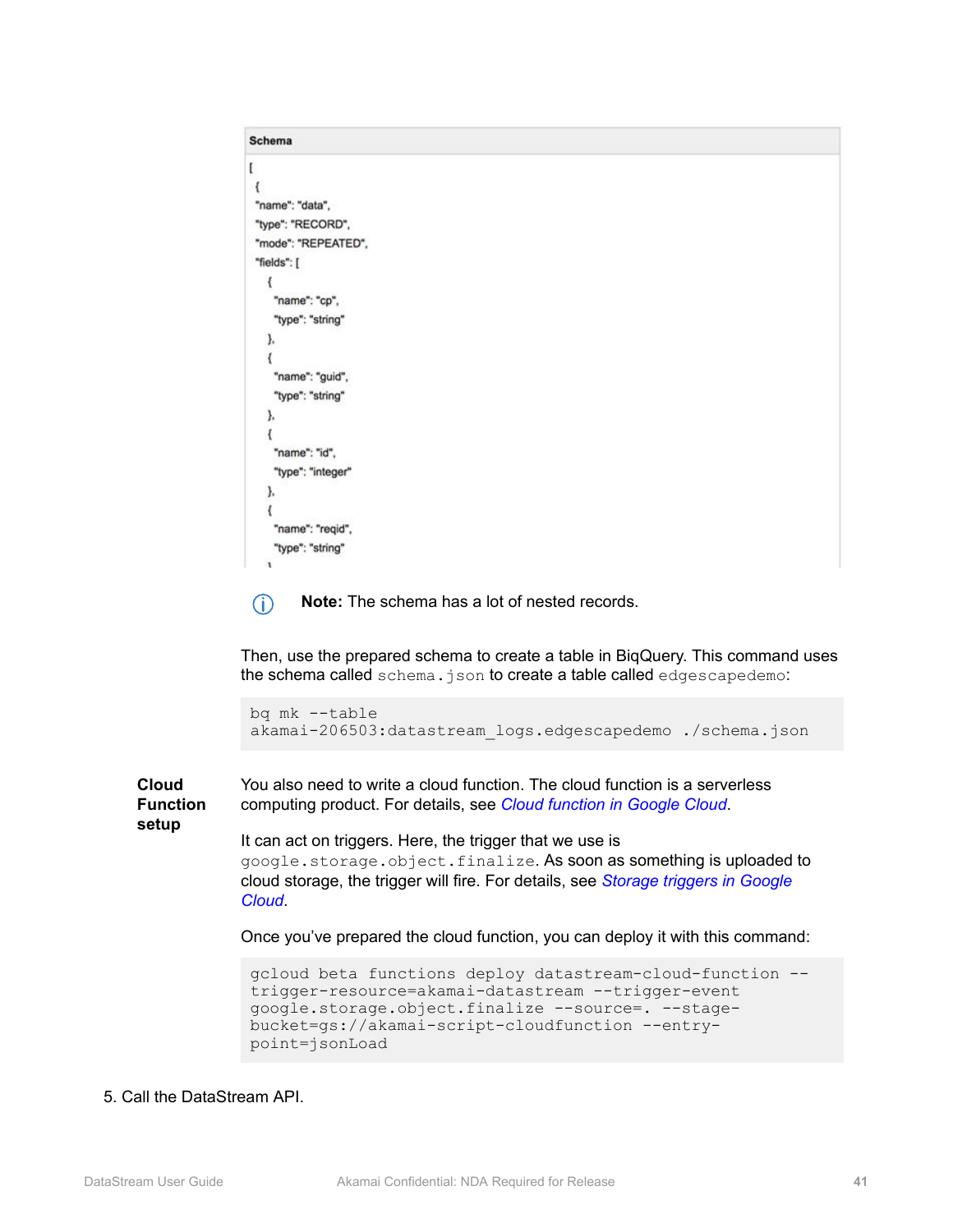Now all the pieces are in place, you can start your API calls script and push the DataStream JSON response file to cloud storage. Once the file is uploaded to cloud storage, the finalize trigger activates the cloud function and stores the file or your data in a BigQuery table.

Here is the flow:

• Make an API call for the DataStream API from the compute engine. This can be a Cron job:

```
http --auth-type edgegrid -a datastream-pull-api: ":/datastream-
pull-api/v1/streams/851/raw-logs?
start=2018-10-30T06:30:00Z&end=2019-10-23T06:40:00Z&page=0&size=100
"
```
• Push the output to the bucket for DataStream logs:

gsutil cp output.json gs://akamai-datastream

As soon as it's in the bucket, it'll activate the cloud function. Looking at the cloud function logs, you can verify if it has successfully completed. You can return the logs with this command:

gcloud beta functions logs read datastream-cloud-function

• Open the BigQuery interface and query the table. You'll see something similar:

#### **Example**

|   | <b>Cloud function logs</b>                                                                         |
|---|----------------------------------------------------------------------------------------------------|
|   | LEVEL NAME<br>EXECUTION ID<br><b>LOG</b><br><b>TIME UTC</b>                                        |
| D | datastream-cloud-function 282735249746417 2018-10-30 03:03:27.801 Function execution started       |
|   | datastream-cloud-function 282735249746417 2018-10-30 03:03:28.607 Starting job for output2.json    |
|   | datastream-cloud-function 282735249746417 2018-10-30 03:03:32.395 Job complete for output2.json    |
| D | datastream-cloud-function 282735249746417 2018-10-30 03:03:32.399 Function execution took 4599 ms, |
|   | finished with status: 'ok'                                                                         |

#### BigQuery example use

In this example, consider a customer who uses DataStream to ingest logs every five minutes. The customer has received performance complaints over the past few minutes or has some side statistics showing an increase in load times, such as page loads. Here, the customer can quickly make a query to see the load times for all objects or scripts on his page.

You can use BigQuery to get file types together with their download times. This example SQL query returns ts and m3u8 file types:

```
select d.message.reqPath, CAST(d.netPerf.downloadTime AS INT64) * 1 As dtime
FROM `akamai-206503.datastream logs.edgescapedemo` ,
UNNEST(data) as d
where d.message.reqPath LIKE "%.ts" or d.message.reqPath LIKE "%.m3u8"
order by dTime desc
```
#### Here is the result: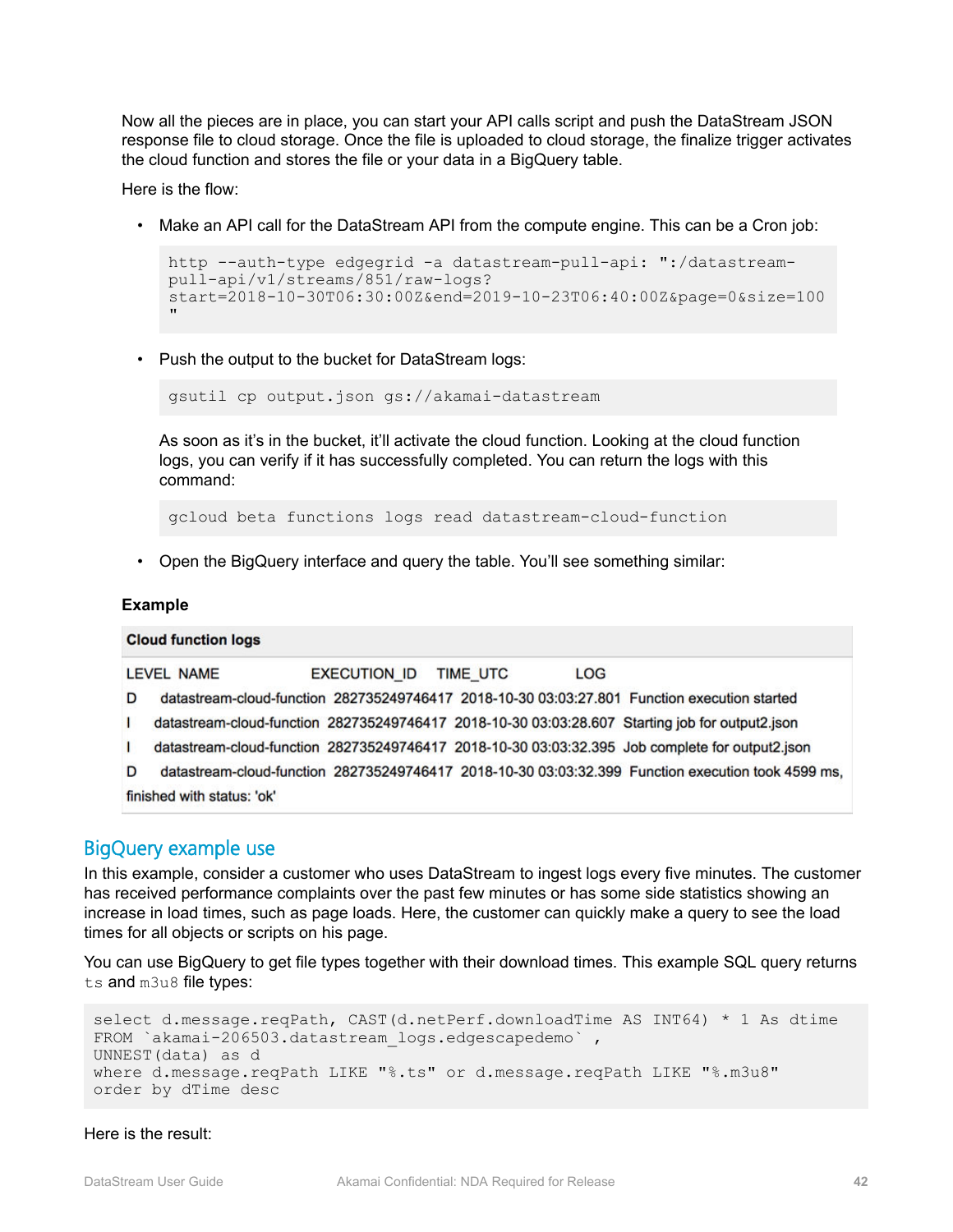| Row | regPath               | dtime |
|-----|-----------------------|-------|
| 1   | /celeshop/360p_007.ts | 2486  |
| 2   | /celeshop/480p_004.ts | 2458  |
| 3   | /celeshop/360p_004.ts | 2090  |
| 4   | /celeshop/480p_003.ts | 2059  |
| 5   | /celeshop/720p.m3u8   | 1601  |
| 6   | /celeshop/480p_006.ts | 1265  |

You easily point out the files that take longer to download. Then, you can investigate further and make specific queries about the title, allowing the customer to identify the root cause of the problem.

What's more, Google Data Studio is an integrated feature, making it easy to visualize any query or table in a dashboard or a report. You can use it to convert the table into a graph.



#### **Aggregation**

Using an aggregate stream, you can also find out if the numbers of errors have increased. Aggregate data streams retrieve real-time of 4xx and 5xx HTTP error occurrences.

Here is the DataStream Pull API call:

```
http --auth-type edgegrid -a datastream-pull-api: ":/datastream-pull-api/v1/
streams/1201/aggregate-logs?
start=2019-02-15T09:19:37Z&end=2019-02-17T10:40:00Z&aggregateMetric=2xx%2C3xx
%2C4xx%2C5xx&page=0&size=100"
```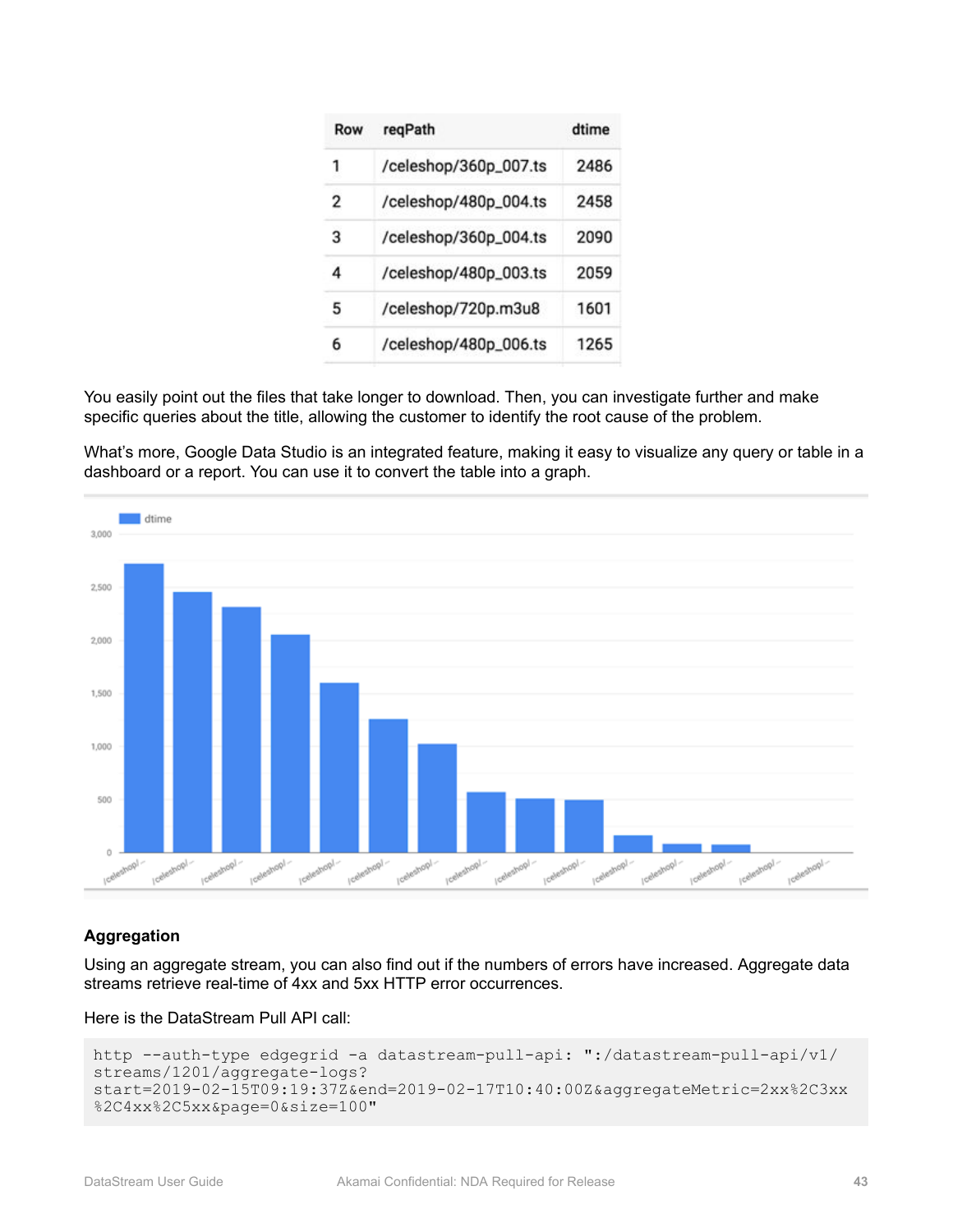You can then ingest the return JSON file into BigQuery and visualize the errors in time.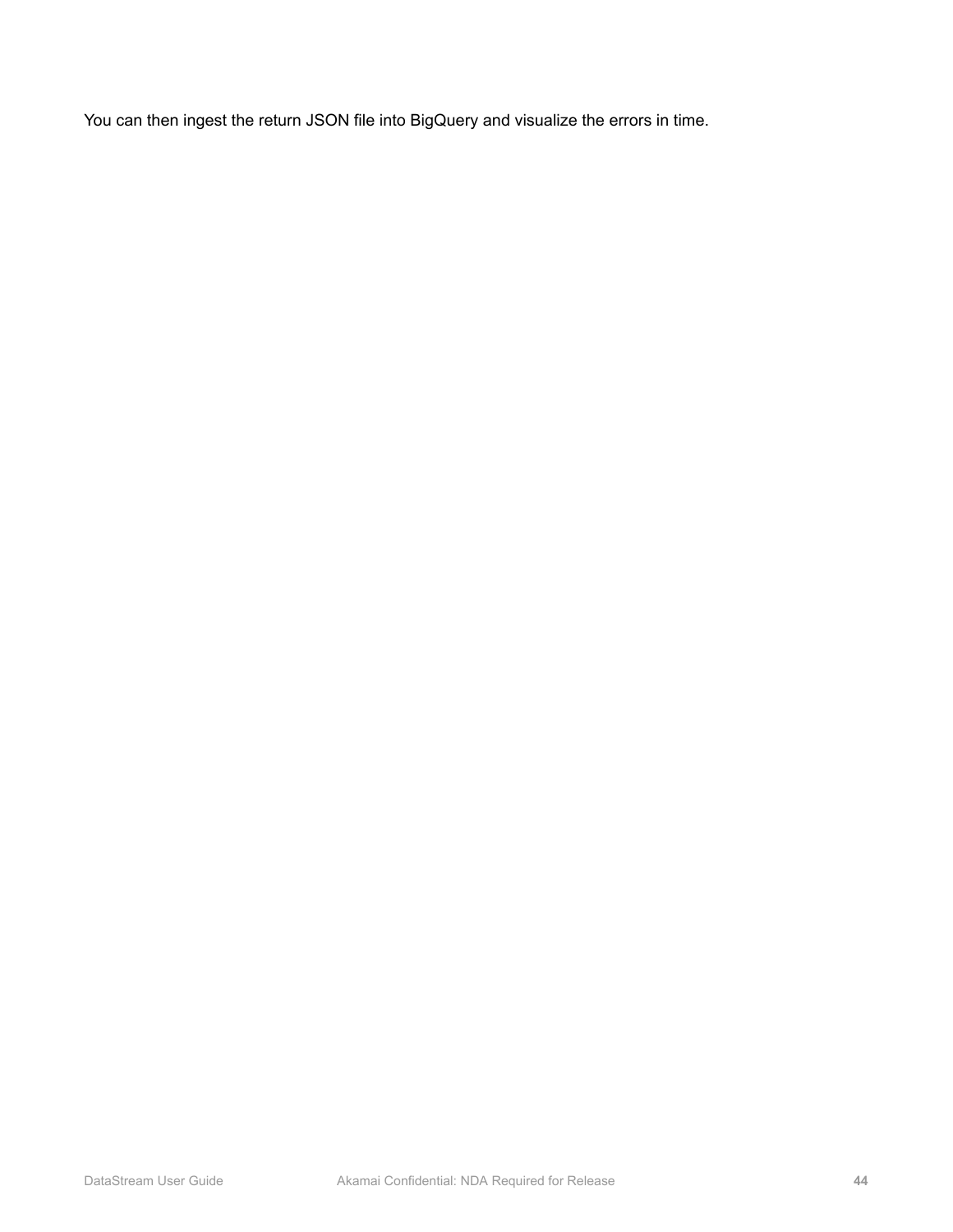## <span id="page-46-0"></span>DataStream operations

The DataStream application provides a control panel that lets you quickly overview and manage existing streams and destinations. From this panel on the landing page, you can globally activate and deactivate multiple streams across all associated properties and edit almost all parts of their configurations.

### Version management

Every time you edit a stream, you create a new version. This lets you quickly adapt your existing streams to start collecting logs for different properties, modify data set parameters the streams monitor, or change destinations where they send logs. You can keep track of changes to your stream in the version history panel accessible from the DataStream control panel.

Each version that you edit becomes a default version for a data stream with the same activation status as its base version. For example, editing version 1 of an active stream creates version 2. Once saved, version 2 becomes active on the production network. Conversely, by editing version 1 of an inactive stream, you create and save an inactive version 2 of this data stream.

The DataStream control panel lets you view and compare all configuration versions within a stream, but you can only manage the activation status of the latest version. You also can't revert a stream to any previous version.

On the DataStream main page, you can access the version history panel for a stream by selecting **Actions** > **History** next to the relevant stream.

#### Edit a data stream

The DataStream control panel lets you edit almost every part of your stream configurations. For example, you can update the contract that you created the stream for, the name of you stream, the properties that you want to monitor, the parameters it logs, and the destinations to send log files.

By editing an active data stream, you create and activate a version that becomes the default version used by this stream. Once you publish the edited version, you can't revert to any previous version. See *Version management* on page 45.

#### **How to**

- 1. Log in to Control Center using a **User ID** and **Password** that have been configured for access to DataStream.
- 2. Go to > **COMMON SERVICES** > **DataStream**.
- 3. On the **DataStream** page, find the data stream that you want to edit and select **Actions** > **Edit**. See *[Viewing options](#page-48-0)* on page 47.



**Tip:** Pay attention to the activation status of the data stream that you want to edit. When editing, DataStream creates a version with the same activation status as the edited version. Editing and saving an active stream starts activating it on the production network.

The **Edit stream** wizard appears.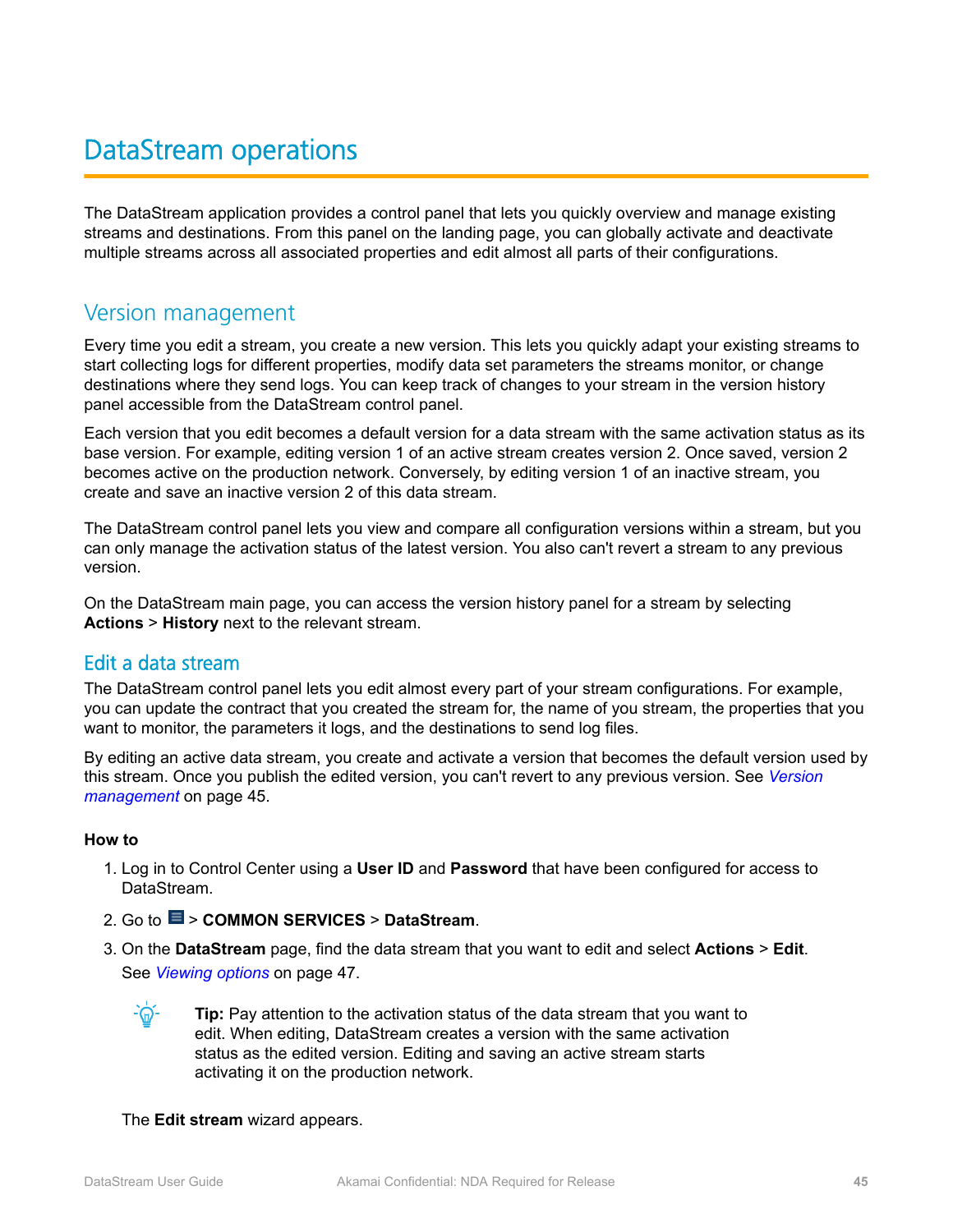- <span id="page-47-0"></span>4. In **Configuration**, you can do the following:
	- a. Edit the **Contract ID** where you initially created the stream.
	- b. In **Include properties**, edit the properties that the stream monitors.

You can select up to 15 properties. All properties that are part of streams that are changing their statuses, either being activated or deactivated, are grayed out, and you can't select them.

- c. Click **Next** to continue to the **Data Sets** tab.
- 5. In **Data sets**, edit the parameters that the stream collects.

See *[Select data set parameters for a data stream](#page-12-0)* on page 11.

6. In **Delivery**, edit the destination where the stream sends logs and the delivery conditions for your log files.

See *[Select a destination for your logs](#page-28-0)* on page 27.

7. In **Summary**, review your changes, decide whether to publish the edited stream, and click **Save stream**.

It takes about 15 minutes to activate a stream on the production network.

#### **Next steps**

If you saved an inactive version of a stream, you may want to activate it the control panel or manage log collection for specific properties in Property Manager. See *Activate or deactivate a stream* on page 46 and *[Activate or deactivate log collection for a property](#page-49-0)* on page 48.

### Activate or deactivate a stream

You can control receiving log data by activating and deactivating your streams in the DataStream application. For example, you may need to deactivate your stream when you're implementing downstream changes, planning a roll-out, or witnessing an incident. You may also need to quickly activate a stream that you saved in an inactive state to start log deliveries.

Having all your streams at hand, you can easily control the flow of data without creating new versions of the property configuration to implement your changes. Changes you introduce in the DataStream application take about an hour to take effect across the Akamai platform.

#### **How to**

- 1. Log in to Control Center using a User ID and Password that have access to DataStream.
- 2. Go to > **COMMON SERVICES** > **DataStream**.
- 3. On the **DataStream** page, find the stream that you want to manage, click **from** the **Action** column, and click **Activate** or **Deactivate** to turn it on or off.

indicates that the version is inactive on the production network.

indicates that the version is active on the production network.

It may take up to 90 minutes for the changes to take effect on the Akamai platform.

...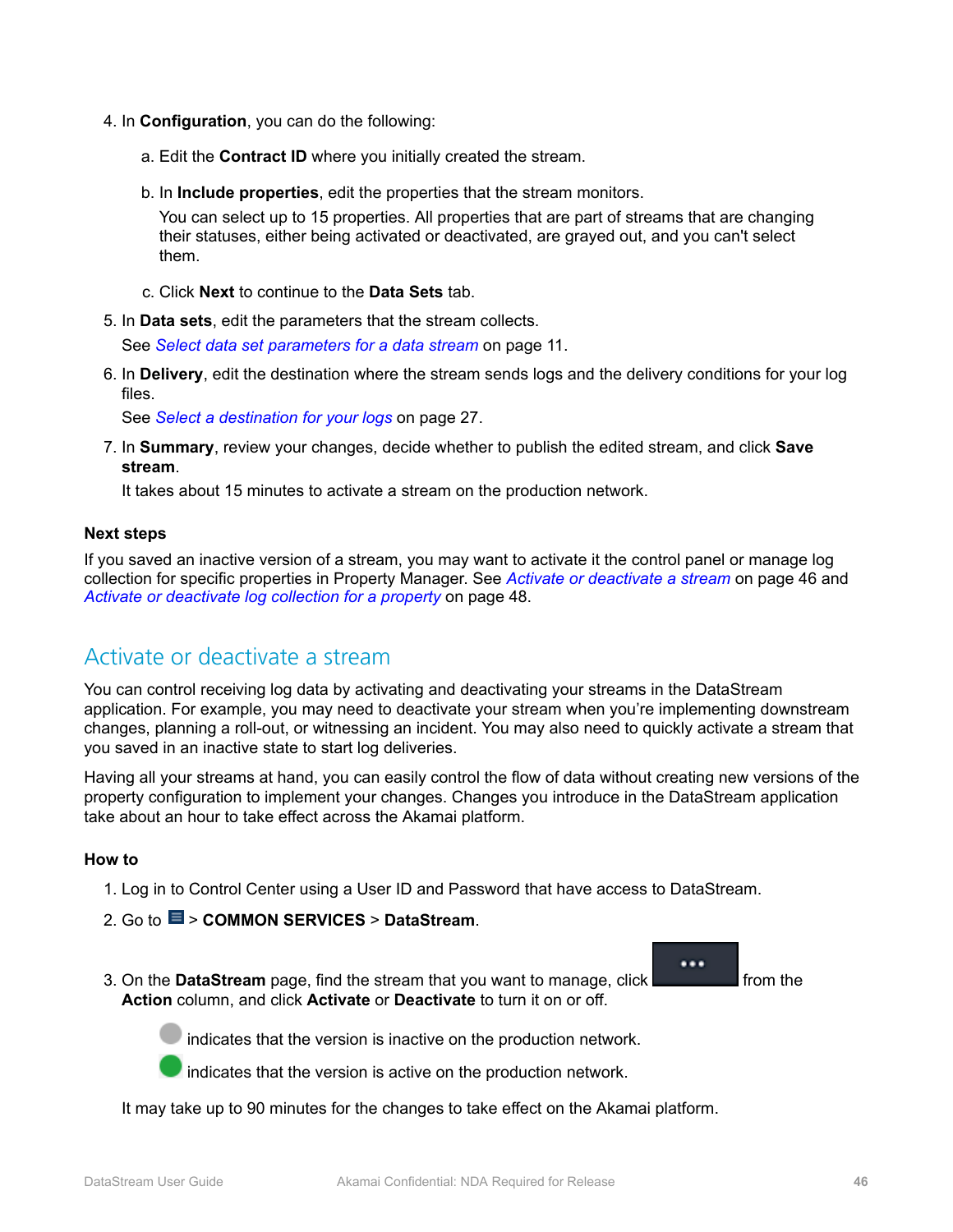<span id="page-48-0"></span> $\circ$ **Note:** By managing the stream's activation status, you activate or deactivate collecting logs for all active properties associated with this stream.

### Viewing options

The DataStream control panel lets you quickly search for streams and check their details.

Checking a stream's details is especially useful before you enable the DataStream behavior in your property configuration. You can enter the name or identifier of your stream to check:

- If the stream you want to receive logs from is active. You can't receive logs from inactive streams.
- The properties monitored by the stream. This lets you know which properties the stream can collect logs for and where you can enable the DataStream behavior.

You can also enter the name of your property to check:

• Details of all streams monitoring this property. It's useful when you want to customize logging for a property and need to provide names or identifiers of the associated streams to collect your logs.

The control panel lists all streams created within the context of your contract and group. It provides the following details about each stream:

- **Name**. The name you previously provided for the stream.
- **ID**. The unique identifier for the stream that the system assigns automatically.
- **Properties**. The names of properties that the stream is associated with.
- **Type**. The version of DataStream that you used to create this stream.
- **Version**. The number of the latest version for the stream.
- **Status**. Shows the current status of the stream. A stream can be **Inactive**, **Activating**, **Activated**, **Deactivating**, **Deactivated**, or **Failed**.
- **Last modified**. Shows when you last made an action on this stream in the YYYY-MM-DD format.
- **Actions**. Lists the operations you can perform on a stream. Depending on the status of the stream, you can **Retry**, **View**, **Edit**, **Activate**, **Deactivate**, or check stream version **History**.

You can use the search box to filter the list of streams by:

- Name of the stream. Enter the name of the stream to view its details.
- Identifier of the stream. Enter the identifier of the stream to view its details.
- Property name. Enter the name of a property to view details of all streams associated with this property.



**Tip:** When configuring the DataStream behavior in a property, you may need to look up the names or identifiers of the streams that this property is part of. This way you know which streams can collect and send logs for this property.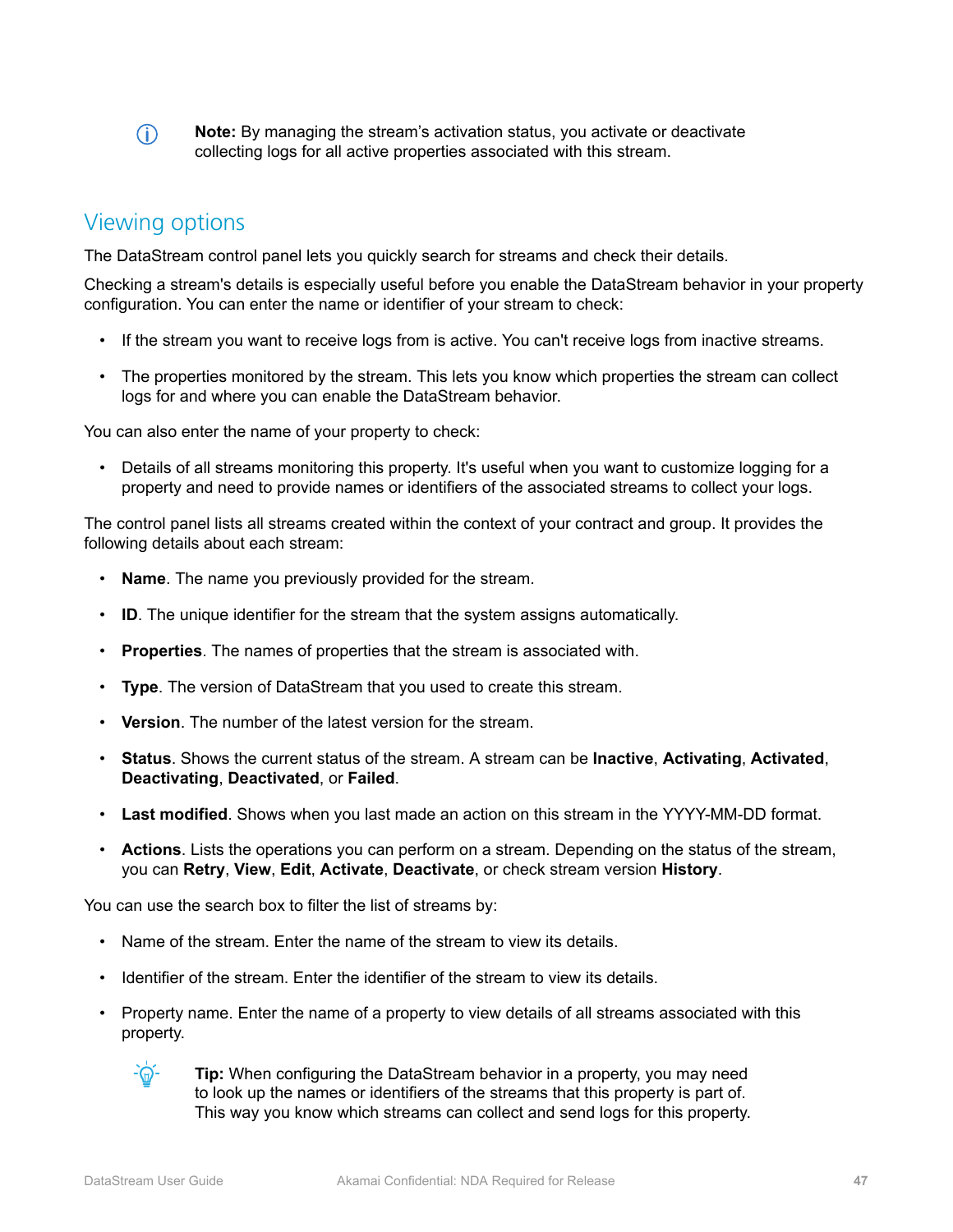## <span id="page-49-0"></span>Advanced control over a stream

You may want to enhance control over your log contents and delivery. In this section, you will learn how to edit your property configuration to enable logging custom content, include or exclude log lines over match criteria, and override log availability specified in the DataStream application. Additionally, you can set alarms to notify you when log files fail to upload to a destination.

**Note:** To apply changes to an active property, you need to create a version of this  $(i)$ property's configuration in Property Manager. Also, all changes you introduce in Property Manager come first before the global setting configured for your stream in the DataStream application.

## Activate or deactivate log collection for a property

To better control log data that your DataStream collects for individual properties, you can update the DataStream behavior in a property configuration.

You can configure the behavior to:

- Disable log collection for a property.
- Collect logs only from specific data streams.

To do any of that, you need to create a version of your property configuration in Property Manager and edit the existing DataStream configuration.

It's a quick way of overriding the global settings configured in the DataStream application and excluding a property from being part of its associated data streams. Changes you introduce in your property configuration take about 15 minutes to take effect across the Akamai platform. For example, you can quickly disable log collection for one property in a data stream on finding a security incident but keep monitoring other properties associated with this data stream.

#### **Before you begin**

Check the identifiers of the data streams that monitor this property. You'll need this data to if you want to receive logs only form these data streams. See *[Viewing options](#page-48-0)* on page 47.

#### **How to**

- 1. Use the top-right menu in the header to select the appropriate Control Center account (one with access to the applicable product).
- 2. Access Property Manager configurations associated with the selected Control Center account. Go to > **CDN** > **Properties** (or just enter **Properties** in the search box). The Property Groups page opens.
- 3. Click the **Property Name** link for your property.
- 4. On the **Property Details** page, click the **Version** of your configuration that you want to access in **Manage Versions and Activations**. The **Property Manager Editor** appears.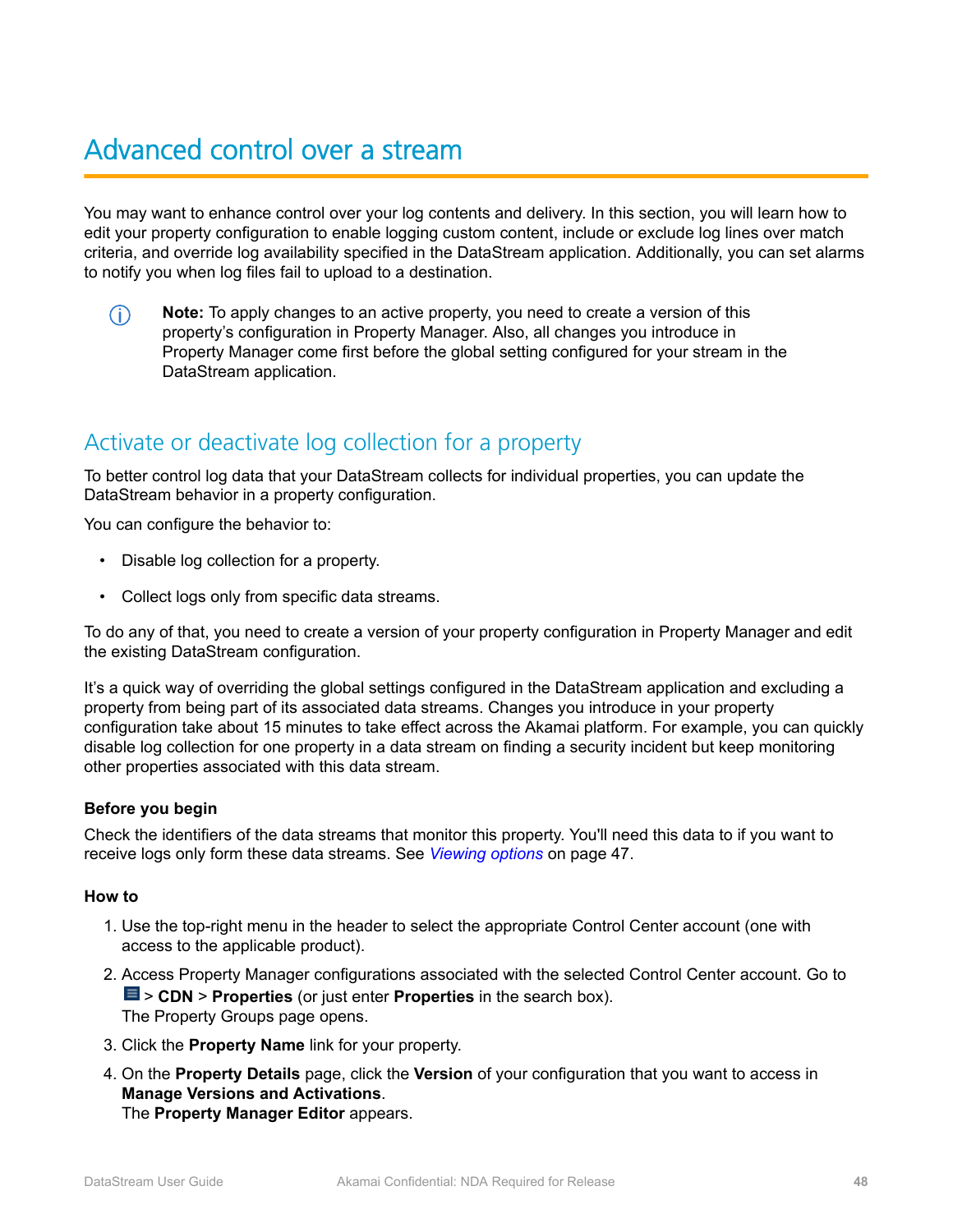- <span id="page-50-0"></span>5. If your property is already active, click **Edit New Version** to introduce your changes.
- 6. Find the **DataStream** behavior in the **Default Rule** or custom rule and introduce your changes.
- 7. In the **DataStream** section, do the following:
	- a. Set the **Enable** switch to enable or disable log collection for this property.
	- b. Optional: In **DataStream ID(s)**, select the identifiers of the associated data streams that you want to log this property's transactions. These are the only data streams that will collect logs for this property.
		- $\circ$ **Note:** If you leave this field empty, the DataStream behavior collects data from all active streams associated with the property.
- 8. On the **Activate** tab, click **Activate v# on Production**.

#### **What you should see**

Once the property version is active on the production network, your data streams take about 15 minutes to adapt to the changes.

#### **Next steps**

If you deployed any of the data streams monitoring this property in an inactive state, remember to activate them in the DataStream application. See *[Activate or deactivate a stream](#page-47-0)* on page 46.

### Configure DataStream in a custom rule

You can create any number of custom rules in your property configuration to associate match criteria with behaviors. You can configure a DataStream behavior in a custom rule to define the hostnames within your property that you want DataStream to collect data for. Also, you can specify match criteria for incoming requests to decide when to apply the DataStream behavior. By combining match criteria with the behavior's stream selection, DataStream ensures flexibility in collecting data based on specific requests and streams.

For more information, see *[Rules and matches in Property Manager](https://control.akamai.com/wh/CUSTOMER/AKAMAI/en-US/WEBHELP/property-manager/property-manager-help/GUID-E3810139-DCF1-48A8-8CAA-3A51D5F80E27.html)*.

#### **Before you begin**

Check if the property is associated with any active data streams and make note of their identifiers or names. You'll need this data when specifying the data streams that you want to collect logs for this property. See *[Viewing options](#page-48-0)* on page 47.

**Caution:** If you associate match criteria with the **CP code**, **Status code** or the **WAF** 八 **variable** behavior, DataStream may stop collecting and delivering log files. Before adding these behaviors, enable the **DataStream** behavior in the default rule, setting the **Stream ID** value to 1. Use your actual **Stream ID** in your desired match configuration.

#### **How to**

- 1. On the **Property Manager Editor** page, click **Add Rule** in **Property Configuration Settings**.
- 2. If your property is already active, click **Edit New Version** to introduce your changes.
- 3. In **Add New Rule**, from **Available Rules (by Category)**, select **Blank Rule**.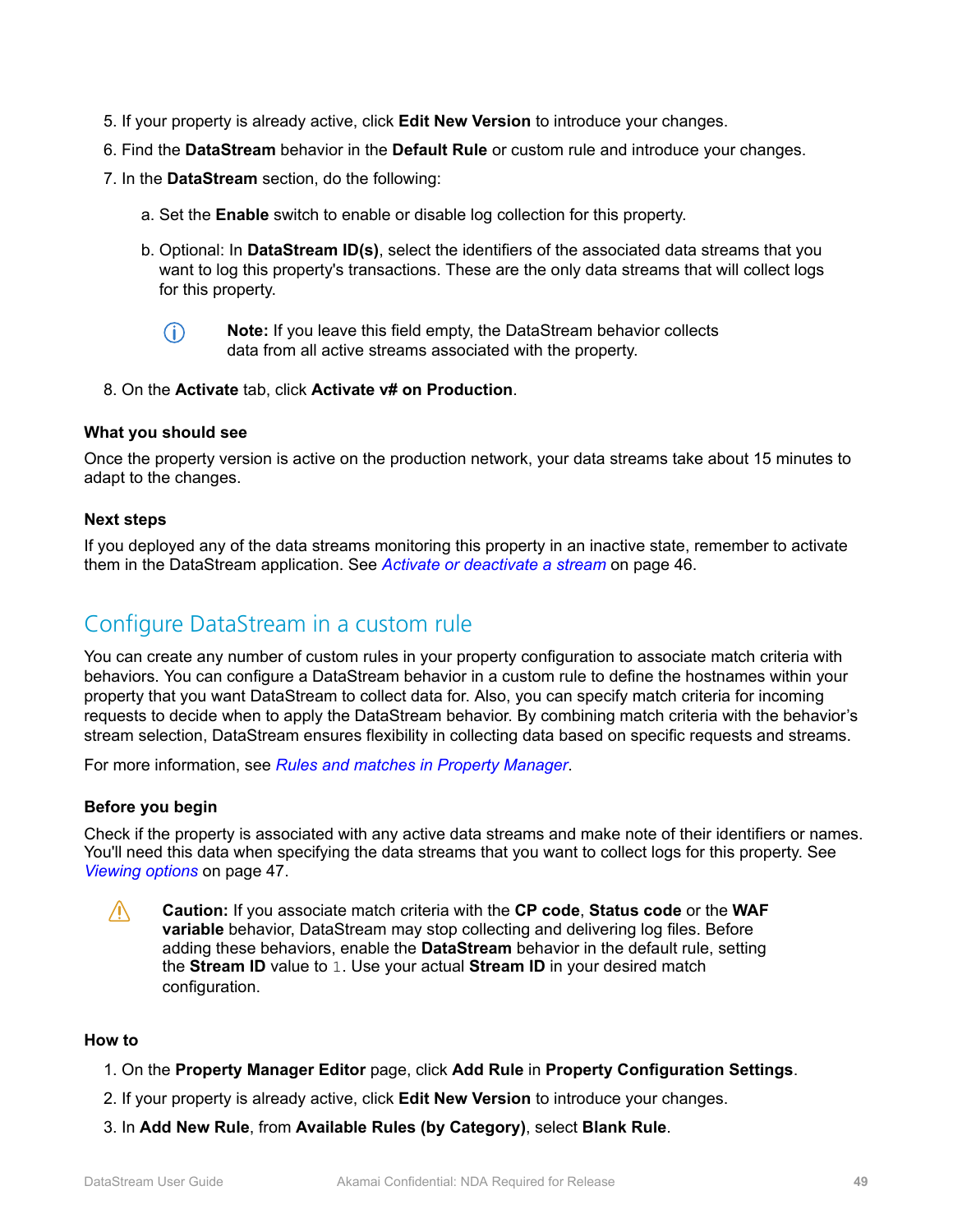- 4. Select **Blank Rule Template** and click **Insert Rule**. A **New Rule** entry appears in the rules column.
- 5. In **Criteria**, add match criteria and choose one or more property hostnames to apply the DataStream behavior to.

For a full list of matches, see *[Available match criteria in Property Manager](https://control.akamai.com/wh/CUSTOMER/AKAMAI/en-US/WEBHELP/property-manager/property-manager-help/GUID-11454D10-12C2-4EB3-AF64-3C80F433A116.html)*.

6. Click **Add Behavior**, and select **DataStream**.

Depending on your configuration, you may only need to take only some of these steps:

7. Configure the behavior.

See step 7 in *[Activate or deactivate log collection for a property](#page-49-0)* on page 48.

#### **What you should see**

Once the property version is active in the production environment, your data streams take about 15 minutes to adapt to the changes.

#### **Next steps**

If you deployed any of the data streams monitoring this property in an inactive state, remember to activate them in the DataStream application. See *[Activate or deactivate a stream](#page-47-0)* on page 46.

Here, you've specified only two hostnames from your property configuration that DataStream collects logs for. Also, you'll receive data sets from three data streams monitoring only the requests with an HTTP 200 response status code.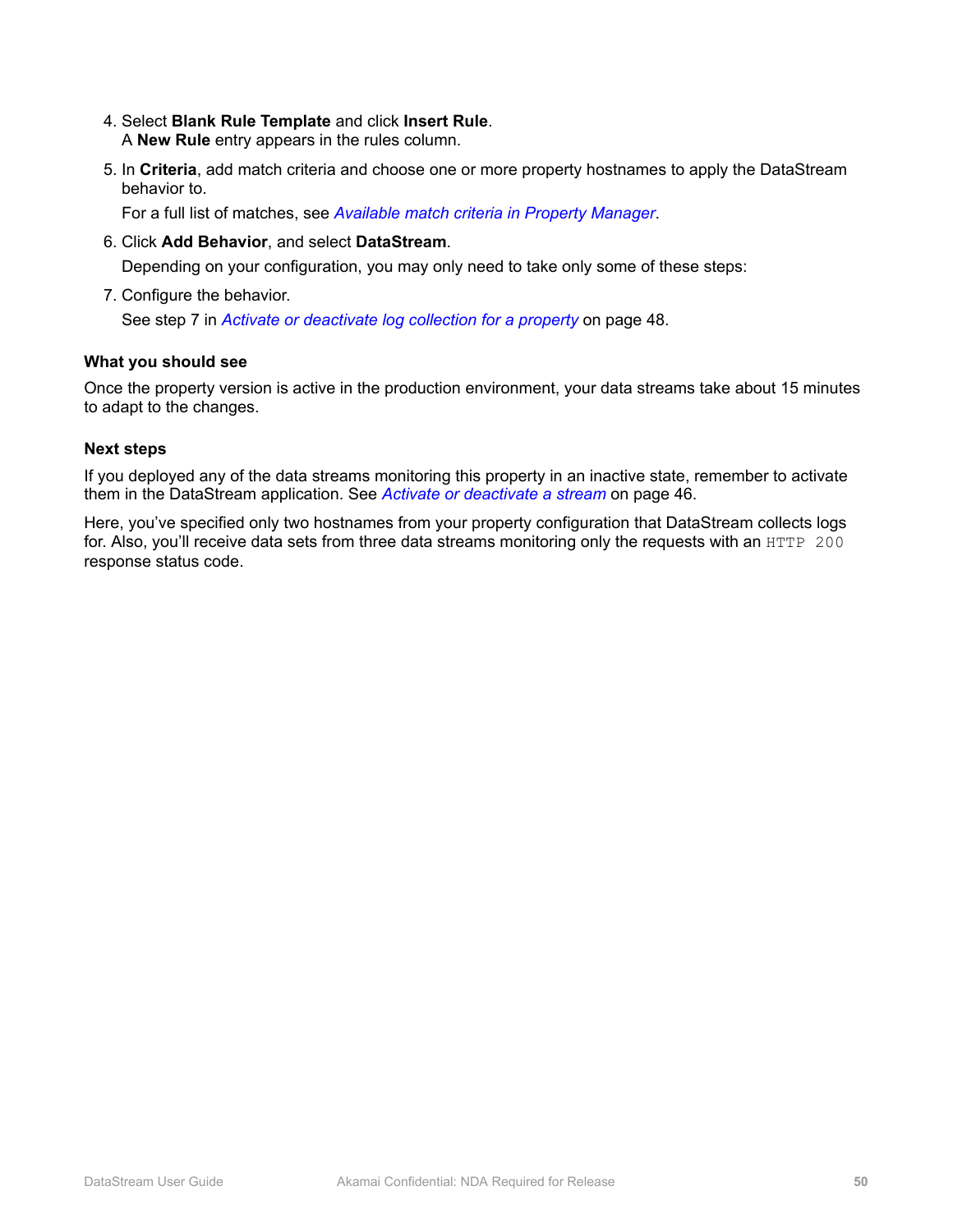<span id="page-52-0"></span>

| <b>New Rule</b>  |                       |                       | View Rule JSON |
|------------------|-----------------------|-----------------------|----------------|
| Add a comment    |                       |                       |                |
|                  |                       |                       | h              |
| Criteria         | Match All             | $\checkmark$          | Add Match      |
| lf               |                       |                       | d,             |
|                  | Hostname              | $\sim$                |                |
| is one of        |                       | $\checkmark$          |                |
|                  | www.myHostname1.com x | www.myHostname2.com X |                |
| AND -            |                       |                       |                |
|                  | Response Status Code  | $\checkmark$          |                |
| is one of        |                       | $\checkmark$          |                |
| $200 \times$     |                       |                       |                |
|                  |                       |                       |                |
| <b>Behaviors</b> |                       |                       | Add Behavior   |
| DataStream       |                       |                       |                |
|                  | Stream version        | DataStream 1          | $\checkmark$   |
| DataStream 1     |                       |                       |                |
|                  | Enable                | $\mathop{  }$<br>On   |                |

## Enable logging custom parameters

Stream IDs

 $1 - 2 - 5$ 

You can use the Log Request Details behavior in your property configuration to include specific content in log lines generated by edge servers.

In this behavior, you can control: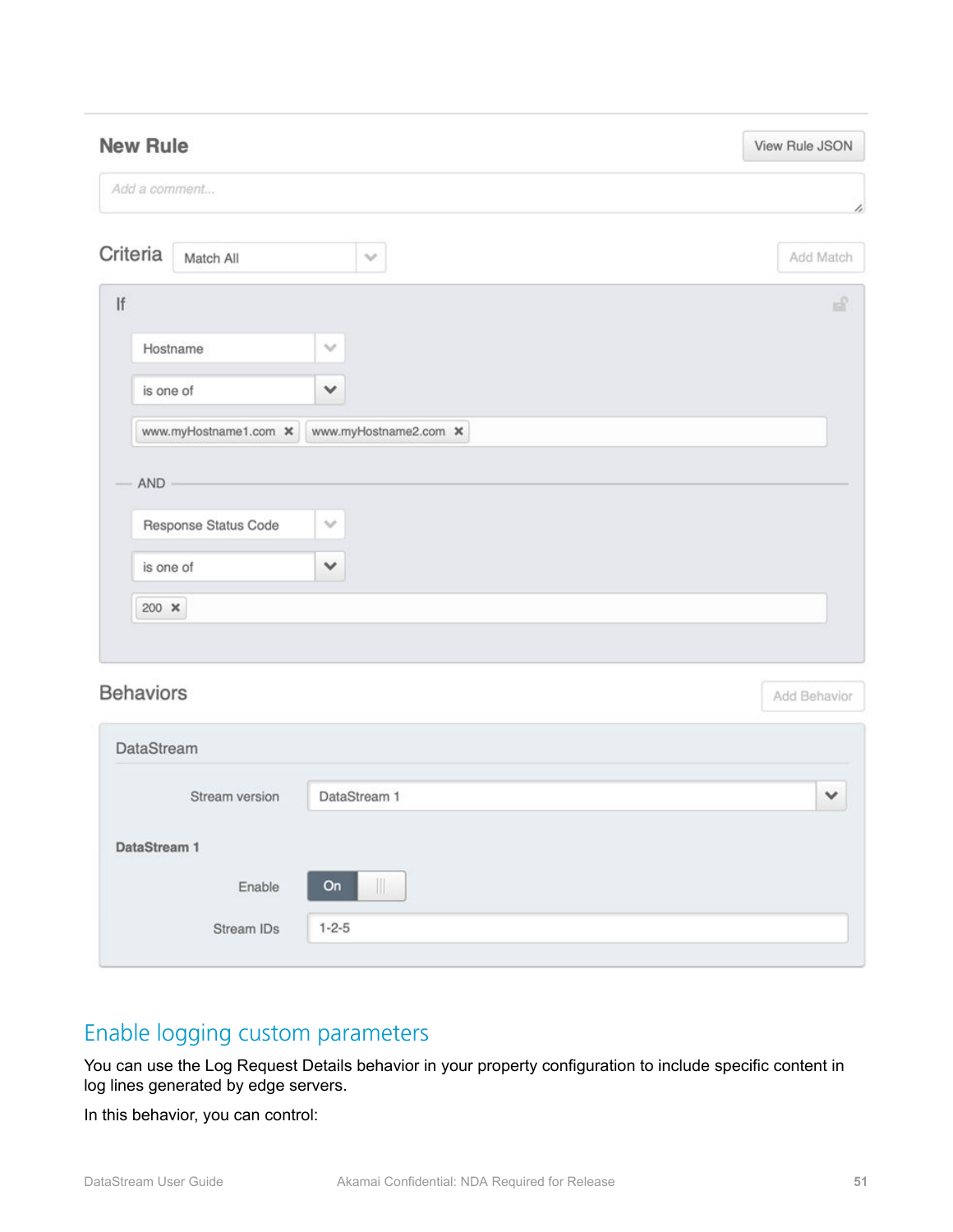- logging the value you set for the custom log field
- what cookie information is logged
- which of the following headers are part of your logs:

User-Agent Accept-Language Cookie Referer X-Forwarded-For

#### **Before you begin**

Deactivate a stream associated with the property configuration that you want to update. See *[Activate or](#page-47-0) [deactivate a stream](#page-47-0)* on page 46.

#### **How to**

- 1. Use the top-right menu in the header to select the appropriate Control Center account (one with access to the applicable product).
- 2. Access Property Manager configurations associated with the selected Control Center account. Go to > **CDN** > **Properties** (or just enter **Properties** in the search box). The Property Groups page opens.
- 3. Click the name of your property.
- 4. On the **Property Details** page, click the version of your configuration that you want to access. The **Property Manager Editor** appears.
- 5. If your property is already active, click **Edit New Version** to introduce your changes.
- 6. Select or create the rule where you want to enable the **Logs Request Details** behavior:
	- To apply the behavior to all requests, add it in the **Default Rule**.
	- To apply the behavior to specific hostnames in the property or specific requests, add it in a custom rule.
- 7. In the rule, add or edit the **Log Request Details** behavior.
- 8. Enable the headers and specify the custom field that you want include in your streams.
	- a. **Log Host Header**. Specifies the domain name of the server for virtual hosting, and optionally the TCP port number on which the server is listening.
	- b. **Log Referer Header**. Contains the address of the previous web page from which a link to the currently requested page was followed. The **Referer** header allows servers to identify from where people are visiting.
	- c. **Log User-Agent Header**. Contains a distinctive string that allows the network protocol peers to identify the application type, operating system, software vendor, or software version of the requesting client.
	- d. **Log Accept-Language Header**. Advertises which languages the client is able to understand, and which locale variant is preferred.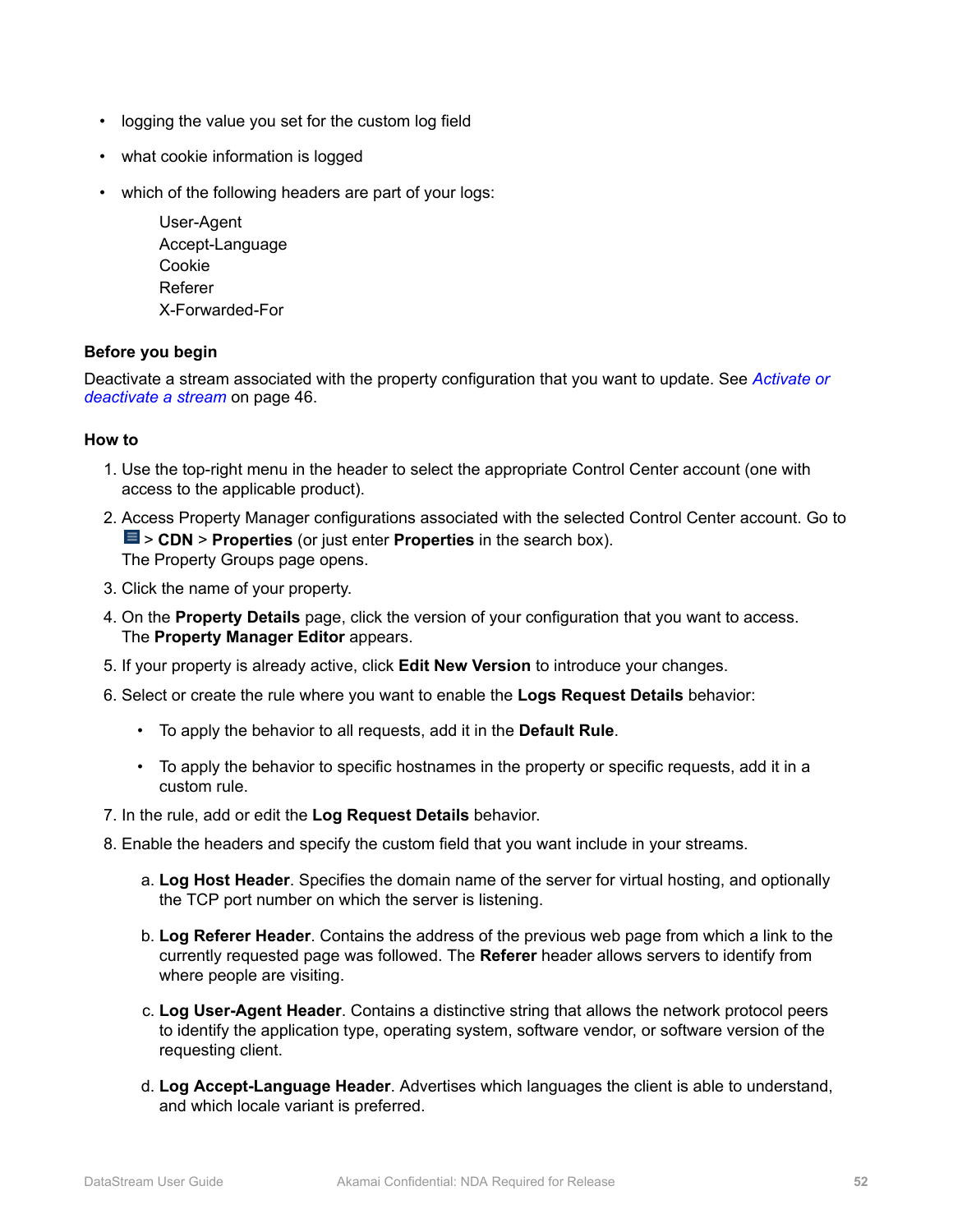- e. In **Cookie Mode**, choose which cookies you want to log.
- Select **Don't log any cookies** to disable logging any cookies in your stream.
- Select **Log all cookies** to enable logging all cookies in your stream
- Select **Log some cookies** to specify which cookies to log in your stream. This option reveals the **Cookies** field where you can specify the cookie format that you can capture, either **sessionid** or **user** local. You can also click the field and manually input the name of an applicable cookie format you want to use.
- a. Switch **Include Custom Log Field** to **On**. This option reveals the **Custom Log Field** where you can specify an additional data field to append to each log line.

This field supports variables. See *[Variable Support](https://control.akamai.com/wh/CUSTOMER/AKAMAI/en-US/WEBHELP/property-manager/property-manager-help/GUID-704CC10F-4820-478C-B574-C07D56CBD5AA.html)*. Note that the system shortens the value from the **Custom Log Field** to no more than 40 bytes of data.

#### **Next steps**

Once you've made your changes, activate your property in the production environment.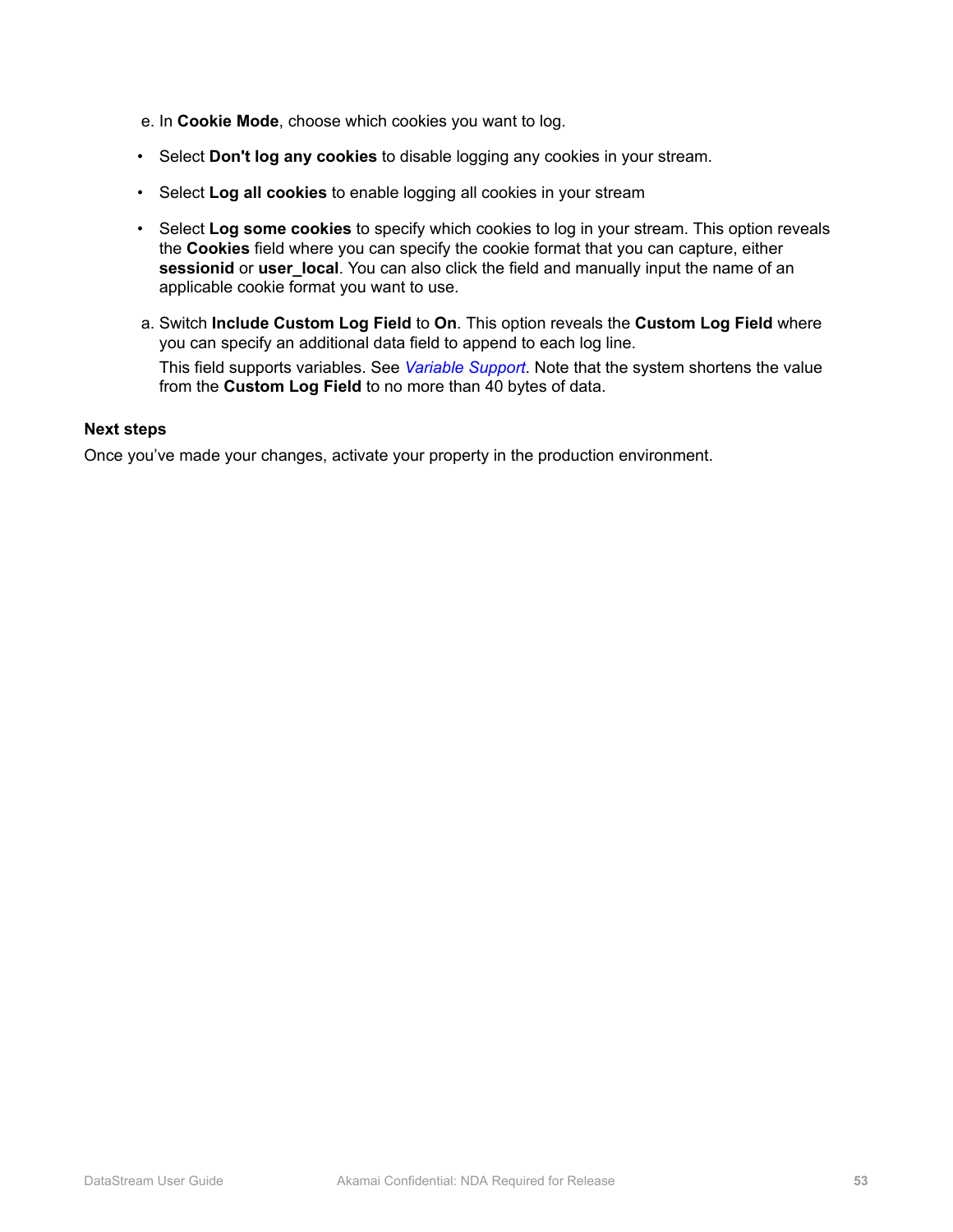## <span id="page-55-0"></span>Informational and error messages

The following tables provide all informational and error messages that you may encounter when using DataStream 1.

#### **Informational messages**

| <b>Message</b>                                                                                                                                                           | <b>Description</b>                                                                                                                                                                                                                                  |
|--------------------------------------------------------------------------------------------------------------------------------------------------------------------------|-----------------------------------------------------------------------------------------------------------------------------------------------------------------------------------------------------------------------------------------------------|
| Sent for activation stream: <i>stream ID</i> . Note: Other<br>streams sharing properties with stream stream ID<br>would be uneditable until the action is complete.      | Shown when you've pushed a stream for<br>activation. It also informs you that the action has<br>locked the property that this stream shares with<br>other streams, and that you can't edit this property<br>until the action is complete.           |
| Sent for deactivation stream: <i>stream ID</i> . Note:<br>Other streams sharing properties with stream<br>stream ID would be uneditable until the action is<br>complete. | Shown when you've pushed a stream for<br>deactivation. It also informs you that the action<br>has locked the property that this stream shares<br>with other streams, and that you can't edit this<br>property until the action is complete.         |
| Stream saved! Note: Other streams sharing<br>properties with this stream would be uneditable<br>until the action is complete.                                            | Shown when you've successfully created or<br>updated a stream. It also informs you that the<br>action has locked the property that this stream<br>shares with other streams, and that you can't edit<br>this property until the action is complete. |
| Successfully deleted the stream: <i>stream ID</i> .                                                                                                                      | Shown when you've successfully deleted a<br>stream.                                                                                                                                                                                                 |

#### **Error Messages**

| <b>Message</b>                                                                             | <b>Description</b>                                                                                                                                                                                                                             |
|--------------------------------------------------------------------------------------------|------------------------------------------------------------------------------------------------------------------------------------------------------------------------------------------------------------------------------------------------|
| Access denied. If you think you are authorized for<br>this action, please contact support. | Shown when you don't have access to the<br>DataStream application, or if you've performed an<br>unauthorized action on a stream.                                                                                                               |
| The stream has changed. Please refresh the page<br>to check the latest version.            | Shown when you're performing an action on a<br>stream that other users have changed in the<br>meantime.                                                                                                                                        |
| An aggregated stream already exists for this<br>account.                                   | Shown when you already have an aggregated<br>stream in your account, but you're creating<br>another one through the DataStream API.<br><b>Note:</b> This error only appears when<br>you've performed the action through<br>the DataStream API. |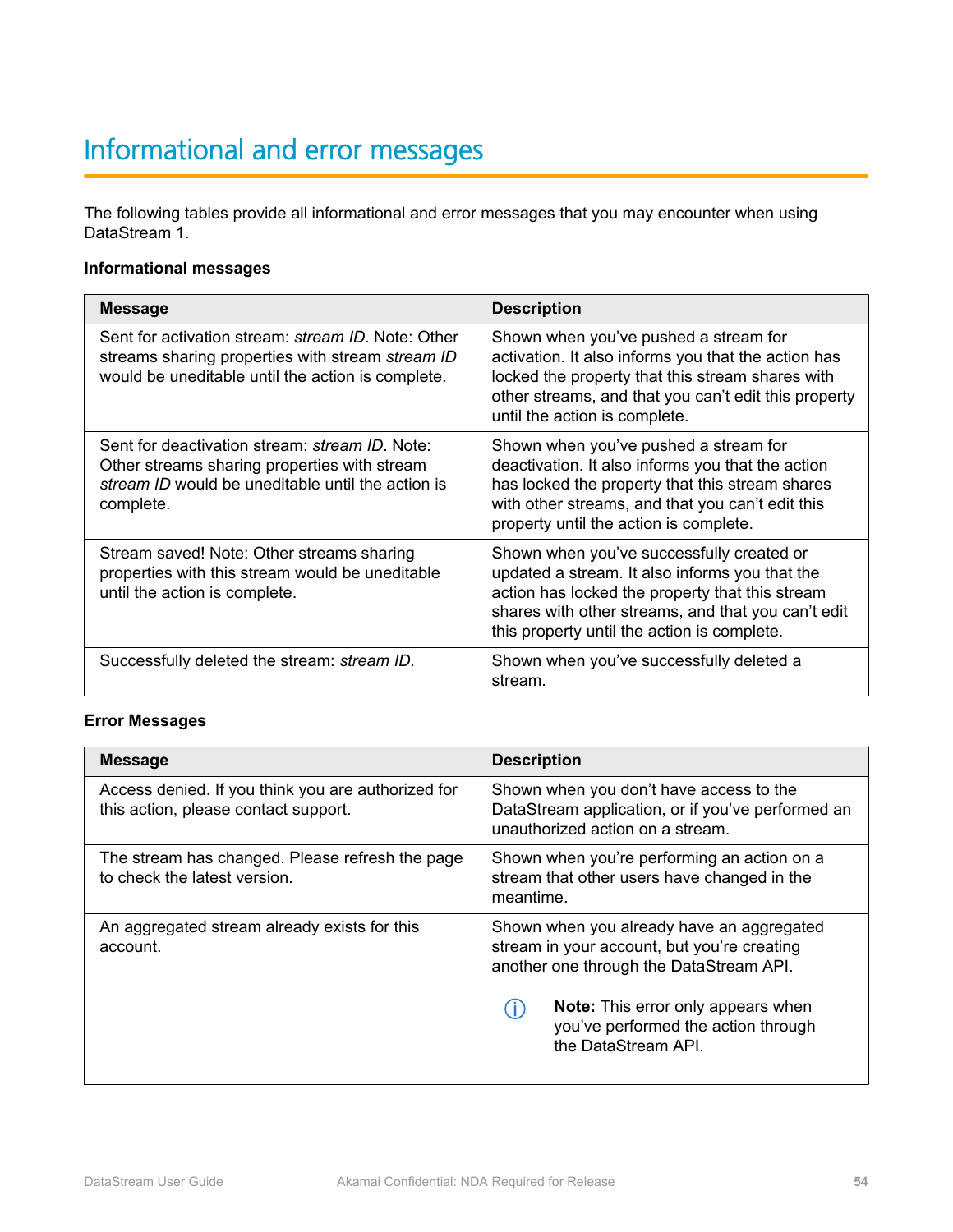| <b>Message</b>                                                                                                                                                        | <b>Description</b>                                                                                                                                                                                                                                                    |
|-----------------------------------------------------------------------------------------------------------------------------------------------------------------------|-----------------------------------------------------------------------------------------------------------------------------------------------------------------------------------------------------------------------------------------------------------------------|
| One or more properties in this stream are already<br>in progress.<br>Please try the action after some time. In case of<br>persistent failure, please contact support. | Shown when you're trying to activate, deactivate,<br>or update a stream in which properties are already<br>undergoing any of these operations.<br>Note: This error only appears when<br>$\circ$<br>you've performed any of the actions<br>through the DataStream API. |
| Failed to save secrets. Please try again after<br>some time.<br>In case of persistent failure, please contact<br>support.                                             | Shown when your call to save connector secrets<br>has failed. This means that your stream hasn't<br>been properly saved.                                                                                                                                              |
| No properties found in this stream. Please assign<br>properties to stream and retry.                                                                                  | Shown when you're trying to activate or deactivate<br>a stream that has no defined properties.                                                                                                                                                                        |
| Failed to update stream: stream ID.<br>A link to retry.                                                                                                               | Shown when a stream update has failed. It also<br>provides a retry link.                                                                                                                                                                                              |
| Failed to activate stream: stream ID.<br>A link to retry.                                                                                                             | Shown when a stream activation has failed. It also<br>provides a retry link.                                                                                                                                                                                          |
| Failed to deactivate stream: stream ID.<br>A link to retry.                                                                                                           | Shown when a stream deactivation has failed. It<br>also provides a retry link.                                                                                                                                                                                        |
| Failed to save destination(s) for stream: stream ID.<br>Please contact support.                                                                                       | Shown when your secrets for connectors haven't<br>been propagated across the Akamai network. This<br>means that your data may fail to flow to the<br>specified endpoint.                                                                                              |
| Something went wrong. Please try the action<br>again.<br>In case of persistent failure, please contact<br>support.                                                    | Shown when an exceptional error in the ConfigAPI<br>has occurred. For example, the service has been<br>down and returns a 5xx error.                                                                                                                                  |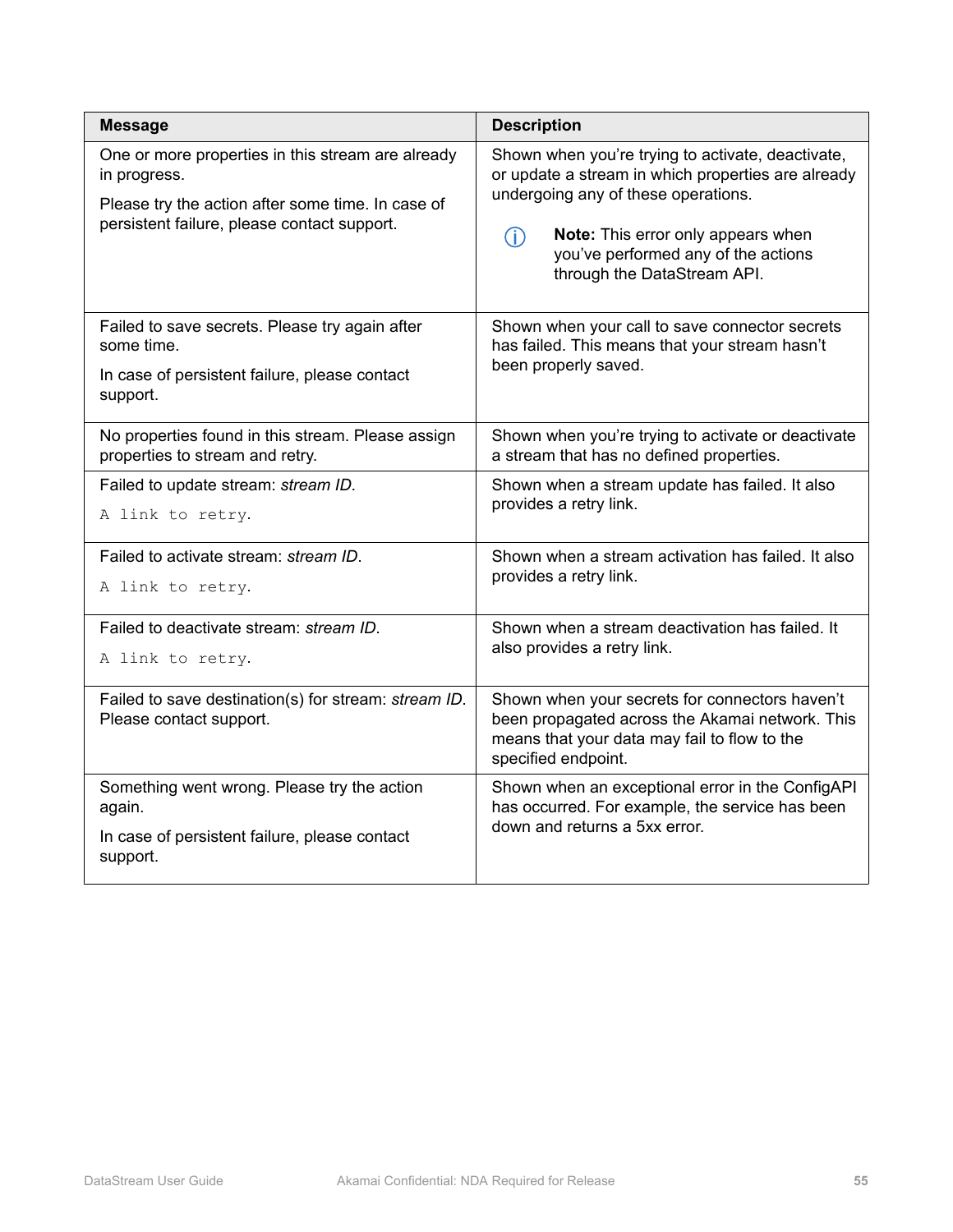## <span id="page-57-0"></span>FAQ

The following are frequently asked questions (FAQs) about DataStream 2.

#### **DataStream FAQs**

| Question                                                         | <b>Answer</b>                                                                                                                                                                                                                                                                                          |
|------------------------------------------------------------------|--------------------------------------------------------------------------------------------------------------------------------------------------------------------------------------------------------------------------------------------------------------------------------------------------------|
| What is DataStream's output data format?                         | The output log file format for DataStream is<br>Structured (CSV) or JSON. For sample schemas<br>and data sets, see DataStream 2 API.                                                                                                                                                                   |
| How many endpoints does DataStream send logs<br>from?            | DataStream sends logs to customer destinations<br>from multiple source endpoints. Typically, the<br>number of source endpoints range from 10s to<br>100s and can change without prior notice.                                                                                                          |
| What happens if log files fail to upload to a<br>destination?    | Streaming logs to third-party destinations may<br>temporarily fail due to issues such as latency or<br>connection problems. To prevent data loss during<br>temporary upload failures, DataStream retries<br>data upload three times. After three failed upload<br>retries, the data will not be saved. |
|                                                                  | You can configure the <b>Alerts</b> feature to get notified<br>about upload failures.                                                                                                                                                                                                                  |
| Should I use log data for billing?                               | We recommend using raw log data for basic traffic<br>analysis and monitoring CDN health. In case of<br>issues with third-party destinations, such as<br>latency or connection problems, data will be lost<br>after three failed retries to connect.                                                    |
|                                                                  | You should take these limitations into account<br>before using data served on your stream for audit,<br>compliance and billing purposes. See DataStream<br>use cases.                                                                                                                                  |
| Does DataStream store log data in case of stream<br>failures?    | DataStream doesn't store data streamed to third-<br>party destinations. In case of stream failure, the<br>stream attempts to reconnect three times every 5<br>minutes. After three failures over 15 minutes, the<br>log data is lost.                                                                  |
| I don't use a log analytics tool. Can I still use<br>DataStream? | You need a tool to parse and visualize the<br>DataStream output. You could choose lower cost,<br>open source stacks for data parsing and<br>visualization in human readable formats.                                                                                                                   |
| Does DataStream support security event logs?                     | DataStream is a log delivery product for all<br>transactional events and associated metrics. You<br>can use the SIEM Integration product to deliver<br>security logs. See SIEM Integration.                                                                                                            |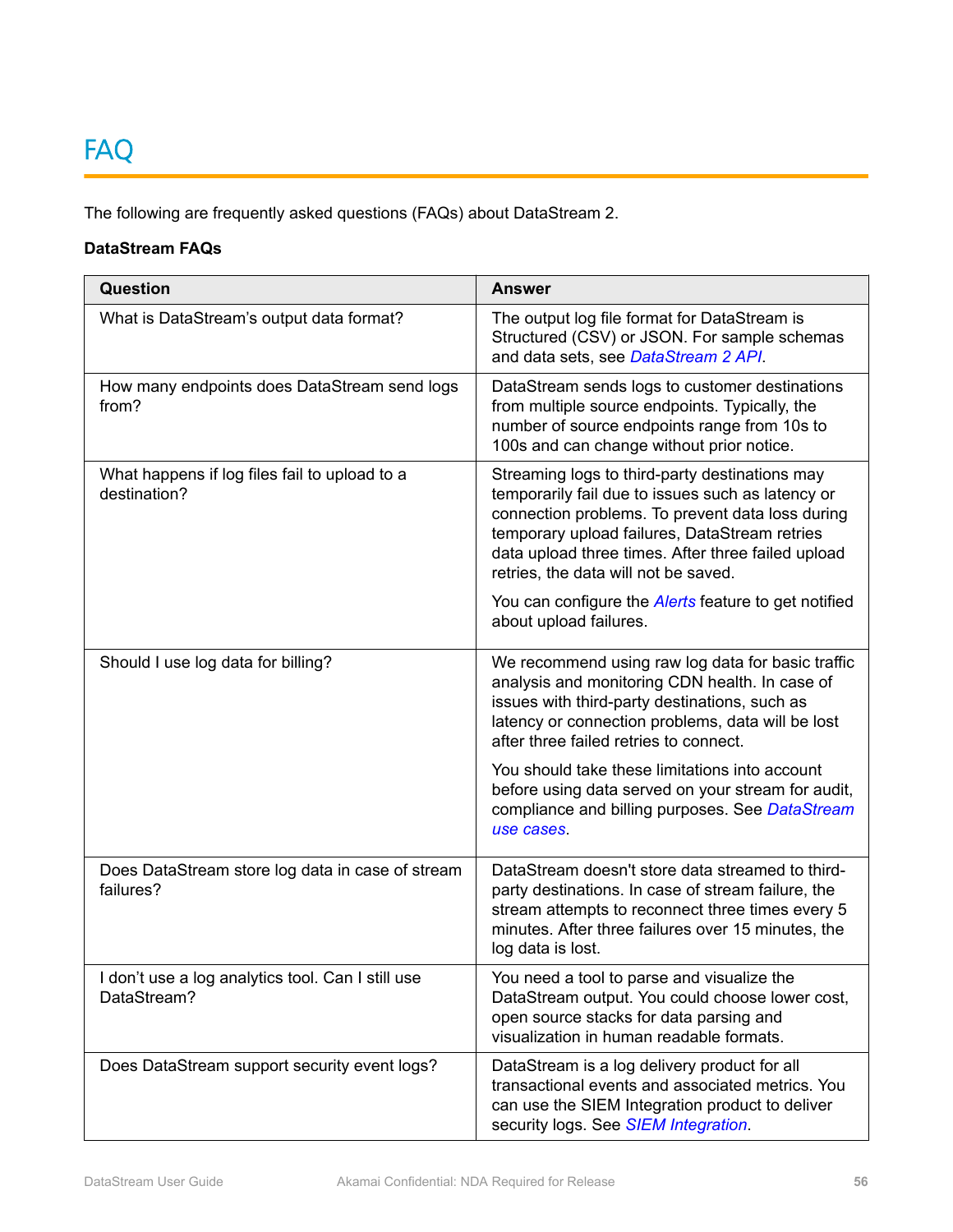| Question                                                           | <b>Answer</b>                                                                                                                                                                                                                                                                                                             |
|--------------------------------------------------------------------|---------------------------------------------------------------------------------------------------------------------------------------------------------------------------------------------------------------------------------------------------------------------------------------------------------------------------|
| Why does one or more custom fields return $\land$ in<br>log files? | DataStream requires enabling custom fields, such<br>as User-Agent, Accept-Language, Cookie,<br>Referrer or X-Forwarded-For in the Log Delivery<br>Service behavior in your property configuration. If<br>log lines return $\land$ , first enable the fields in Property<br>Manager. See Enable logging custom parameters. |